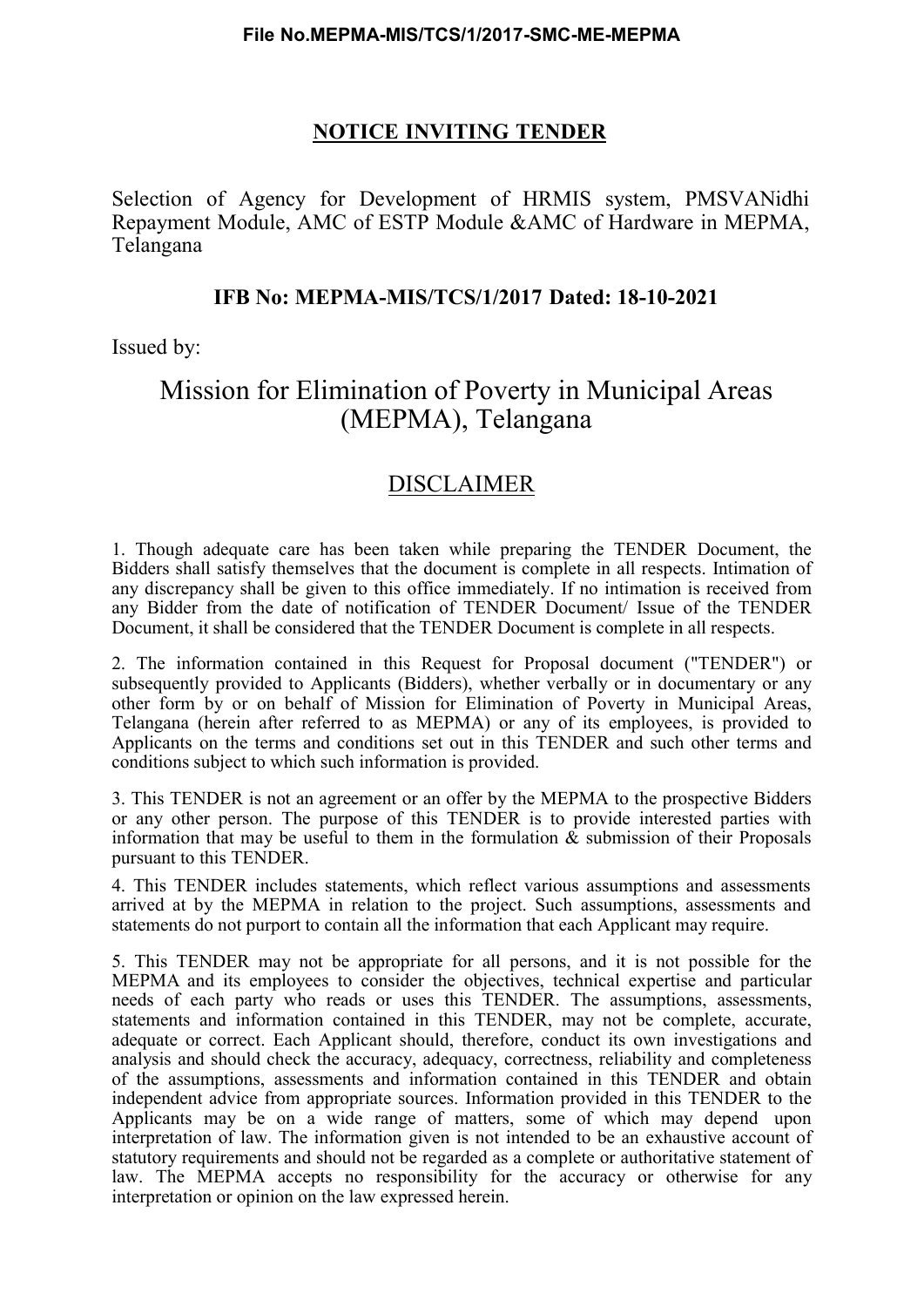6. The MEPMA and its employees/ advisors make no representation or warranty and shall have no liability to any person including any Applicant under any law, statute, rules or regulations or tort, principles of restitution or unjust enrichment or otherwise for any loss, damages, cost or expense which may arise from or be incurred or suffered on account of anything contained in this TENDER or otherwise, including the accuracy, adequacy, correctness, reliability or completeness of the TENDER and any assessment, assumption, Statement or information contained therein or deemed to form part of this TENDER or arising in any way in this Selection Process.

7. The MEPMA also accepts no liability of any nature whether resulting from negligence or otherwise however caused arising from reliance of any Applicant upon the statements contained in this TENDER.

8. The MEPMA may in its absolute discretion, but without being under any obligation to do so, update, amend or supplement the information, assessment or assumption contained in this TENDER.

9. The issue of this TENDER does not imply that the MEPMA is bound to select a Bidder or to appoint the Selected Bidder, as the case may be, for the project and the MEPMA reserves the right to reject all or any of the Proposals without assigning any reasons whatsoever.

10. Mission for Elimination of Poverty in Municipal Areas (MEPMA) reserves the right to modify, amend or supplement this TENDER Document.

11. The MEPMA accepts no responsibility for the accuracy or otherwise for any interpretation or opinion on the law expressed herein.

12. The Bidder shall bear all its costs associated with or relating to the preparation and submission of its Bid including but not limited to preparation, copying, postage, uploading delivery fees, expenses associated with any demonstrations or presentations which may be required by MEPMA or any other costs incurred in connection with or relating to its Bid. All such costs and expenses will remain with the Bidder and MEPMA shall not be liable in any manner whatsoever for the same or for any other costs or other expenses incurred by a Bidder in preparation for submission of the Bid, regardless of the conduct or outcome of the Selection process.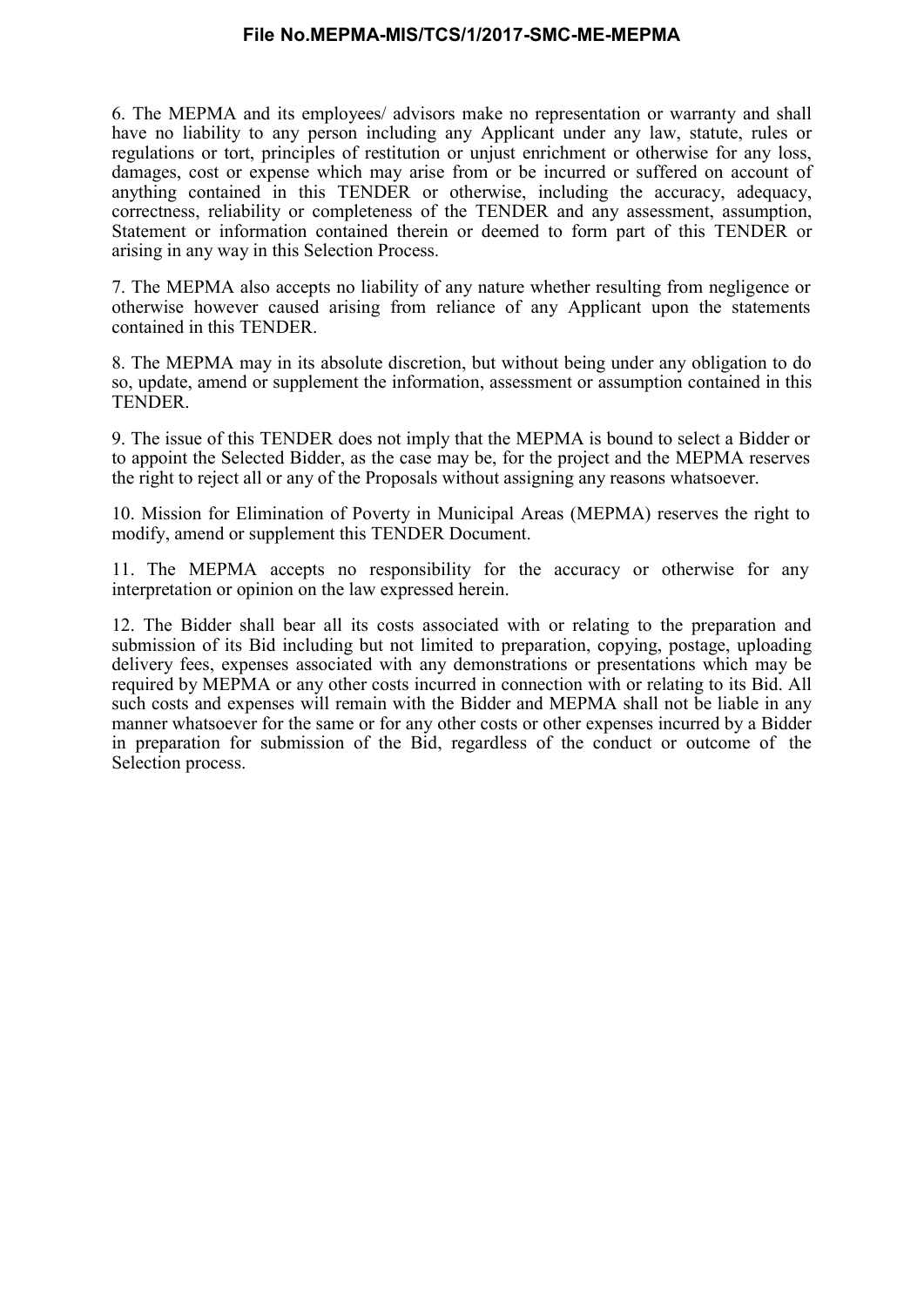| <b>Particulars</b>                                                                                                                                                                                                                                                                                                                                                                                                                               | <b>Description</b>                                                                                                                                                                                                                                                                |  |  |  |
|--------------------------------------------------------------------------------------------------------------------------------------------------------------------------------------------------------------------------------------------------------------------------------------------------------------------------------------------------------------------------------------------------------------------------------------------------|-----------------------------------------------------------------------------------------------------------------------------------------------------------------------------------------------------------------------------------------------------------------------------------|--|--|--|
| <b>MEPMA</b>                                                                                                                                                                                                                                                                                                                                                                                                                                     | Mission for Elimination of Poverty in Municipal Areas<br>(MEPMA),                                                                                                                                                                                                                 |  |  |  |
|                                                                                                                                                                                                                                                                                                                                                                                                                                                  | MA&UD Department, Govt. of Telangana                                                                                                                                                                                                                                              |  |  |  |
| Agency/                                                                                                                                                                                                                                                                                                                                                                                                                                          | Refers to experienced Registered<br>Proprietorship/Partnership / Private Limited / Public<br>Limited who deliver required services.                                                                                                                                               |  |  |  |
| Firm                                                                                                                                                                                                                                                                                                                                                                                                                                             | Applicant, Agency, Firm and Service Provider are used<br>interchangeably throughout the document                                                                                                                                                                                  |  |  |  |
| Contract                                                                                                                                                                                                                                                                                                                                                                                                                                         | Contract signed by the Parties and all the attached<br>documents and the appendices.                                                                                                                                                                                              |  |  |  |
| <b>BDS</b>                                                                                                                                                                                                                                                                                                                                                                                                                                       | "Bid Data Sheet (BDS)" means such part of the<br>Instructions to Agencies used to reflect specific<br>assignment conditions.                                                                                                                                                      |  |  |  |
| Day                                                                                                                                                                                                                                                                                                                                                                                                                                              | a calendar day.                                                                                                                                                                                                                                                                   |  |  |  |
|                                                                                                                                                                                                                                                                                                                                                                                                                                                  | Government/GoT Government of Telangana.                                                                                                                                                                                                                                           |  |  |  |
| <b>ITC</b>                                                                                                                                                                                                                                                                                                                                                                                                                                       | "Instructions to Agencies (ITC)" means the document<br>which provides short listed Agencies with information<br>needed to prepare their Proposals.                                                                                                                                |  |  |  |
| LOI                                                                                                                                                                                                                                                                                                                                                                                                                                              | Letter of Invitation being sent by the Client to the short-<br>listedAgencies.                                                                                                                                                                                                    |  |  |  |
| professionals and support staff provided by the Agency or<br>by any Sub-Agency and assigned to perform the Services<br>or any part thereof; "Foreign Personnel" means such<br>professionals and support staff who at the time of being<br>Personnel<br>so provided had their domicile outside India; "Local<br>Personnel" means such professionals and support staff<br>who at the time of being so provided had their domicile<br>inside India. |                                                                                                                                                                                                                                                                                   |  |  |  |
| Proposal                                                                                                                                                                                                                                                                                                                                                                                                                                         | Technical Proposal and the Financial Proposal submitted<br>by the Agency.                                                                                                                                                                                                         |  |  |  |
| <b>RFP</b>                                                                                                                                                                                                                                                                                                                                                                                                                                       | Request for Proposals prepared by the Client for the<br>selection of Agencies.                                                                                                                                                                                                    |  |  |  |
| Services                                                                                                                                                                                                                                                                                                                                                                                                                                         | Work to be performed by the Agency pursuant to the<br>Contract.                                                                                                                                                                                                                   |  |  |  |
| <b>TOR</b>                                                                                                                                                                                                                                                                                                                                                                                                                                       | "Terms of Reference" (TOR) means the document<br>included in the RFP which explains the objectives, scope<br>of work, activities, tasks to be performed, respective<br>responsibilities of the Client and the Agency, and<br>expected results and deliverables of the assignment. |  |  |  |

## DEFINITIONS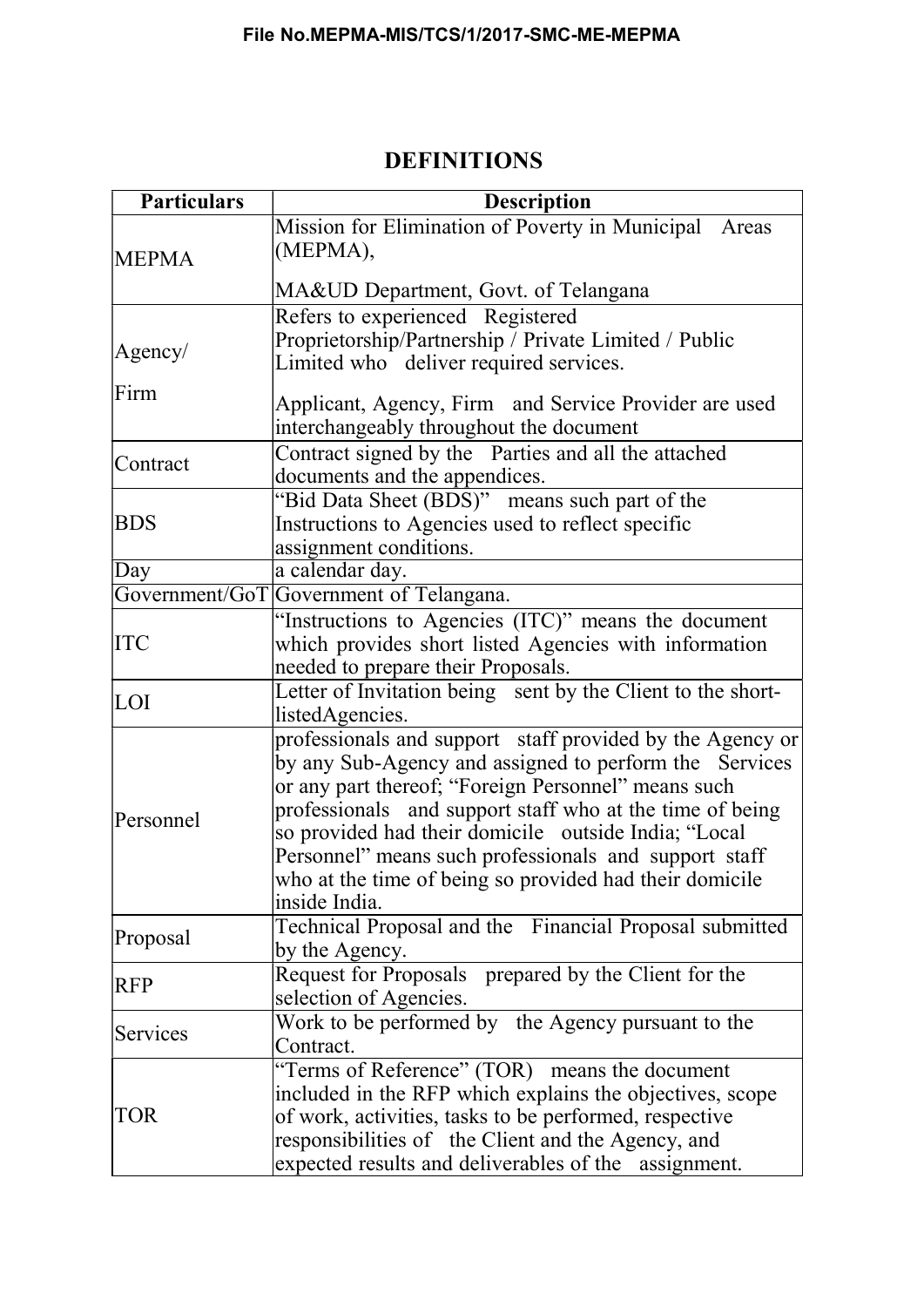|                                | Refers to experienced Firms/Agencies/ Service             |  |  |  |  |
|--------------------------------|-----------------------------------------------------------|--|--|--|--|
|                                | Providers/ Registered Proprietorship / Private Limited /  |  |  |  |  |
| Applicant $\ell$<br>Bidder     | Public Limited Company / Registered Society who deliver   |  |  |  |  |
|                                | required services. Applicant, Bidder and Service Provider |  |  |  |  |
|                                | are used interchangeably throughout the document          |  |  |  |  |
|                                | Proposal submitted by Bidder for qualification in         |  |  |  |  |
| Bid                            | response to this document                                 |  |  |  |  |
| <b>ULB</b>                     | <b>Urban Local Body</b>                                   |  |  |  |  |
| <b>TVC</b>                     | <b>Town Vending Committee</b>                             |  |  |  |  |
| $\overline{\mathrm{SV}}$       | <b>Street Vendor</b>                                      |  |  |  |  |
| <b>SUSV</b>                    | Support to Urban Street Vendors                           |  |  |  |  |
| <b>Street Vendor</b><br>Policy | National Policy on Street Vendors, 2004 & 2009            |  |  |  |  |
|                                | The Street Vendor (Protection of Livelihood and           |  |  |  |  |
| Act                            | Regulation of Street Vending) Act, 2014                   |  |  |  |  |
| Currency                       | Indian Rupees (INR)                                       |  |  |  |  |
| Date Format                    | <b>DD/MM/YYYY</b>                                         |  |  |  |  |
|                                | 12-month period – commencing from 1st day of April of     |  |  |  |  |
| Financial Year                 | any year and ending on the 31st March of the following    |  |  |  |  |
|                                | calendar year                                             |  |  |  |  |
|                                | Refers to Master Service Provider - A successful          |  |  |  |  |
| <b>MSP</b>                     | Applicant / Bidder who has been awarded the project for   |  |  |  |  |
|                                | end-to-end implementation of the project scope            |  |  |  |  |
| <b>PDD</b>                     | Proposal Due Date / Bid Closing Date                      |  |  |  |  |
| QA / QC                        | Quality Assurance / Quality Control                       |  |  |  |  |
| <b>BPL</b>                     | <b>Below Poverty Line</b>                                 |  |  |  |  |
| GoI                            | Government of India                                       |  |  |  |  |
| <b>MEPMA</b>                   | Mission For Elimination of Poverty in Municipal Areas     |  |  |  |  |
| MD                             | <b>Mission Director</b>                                   |  |  |  |  |
| <b>AMD</b>                     | <b>Additional Mission Director</b>                        |  |  |  |  |
| MC                             | Municipal Commissioner                                    |  |  |  |  |
| PD                             | <b>Project Director</b>                                   |  |  |  |  |
| PO/DPO                         | Project Officer / Deputy Project Officer                  |  |  |  |  |
| <b>GPA</b>                     | General Power of Attorney                                 |  |  |  |  |
| LoA                            | Letter of Award                                           |  |  |  |  |
| MoA                            | Memorandum of Agreement                                   |  |  |  |  |
|                                | Deendayal Antyodaya Yojana- National Urban                |  |  |  |  |
| DAY-NULM                       | <b>Livelihood Mission</b>                                 |  |  |  |  |
| <b>SHGs</b>                    | Self Help Groups                                          |  |  |  |  |
| <b>SMC</b>                     | <b>State Mission Coordinator</b>                          |  |  |  |  |
|                                | District Mission Coordinator / Assistant District Mission |  |  |  |  |
| DMC/ADMC                       | Coordinator                                               |  |  |  |  |
| <b>TMC</b>                     | <b>Town Mission Coordinator</b>                           |  |  |  |  |
| CO/CC                          | Community Organiser / Community Coordinator               |  |  |  |  |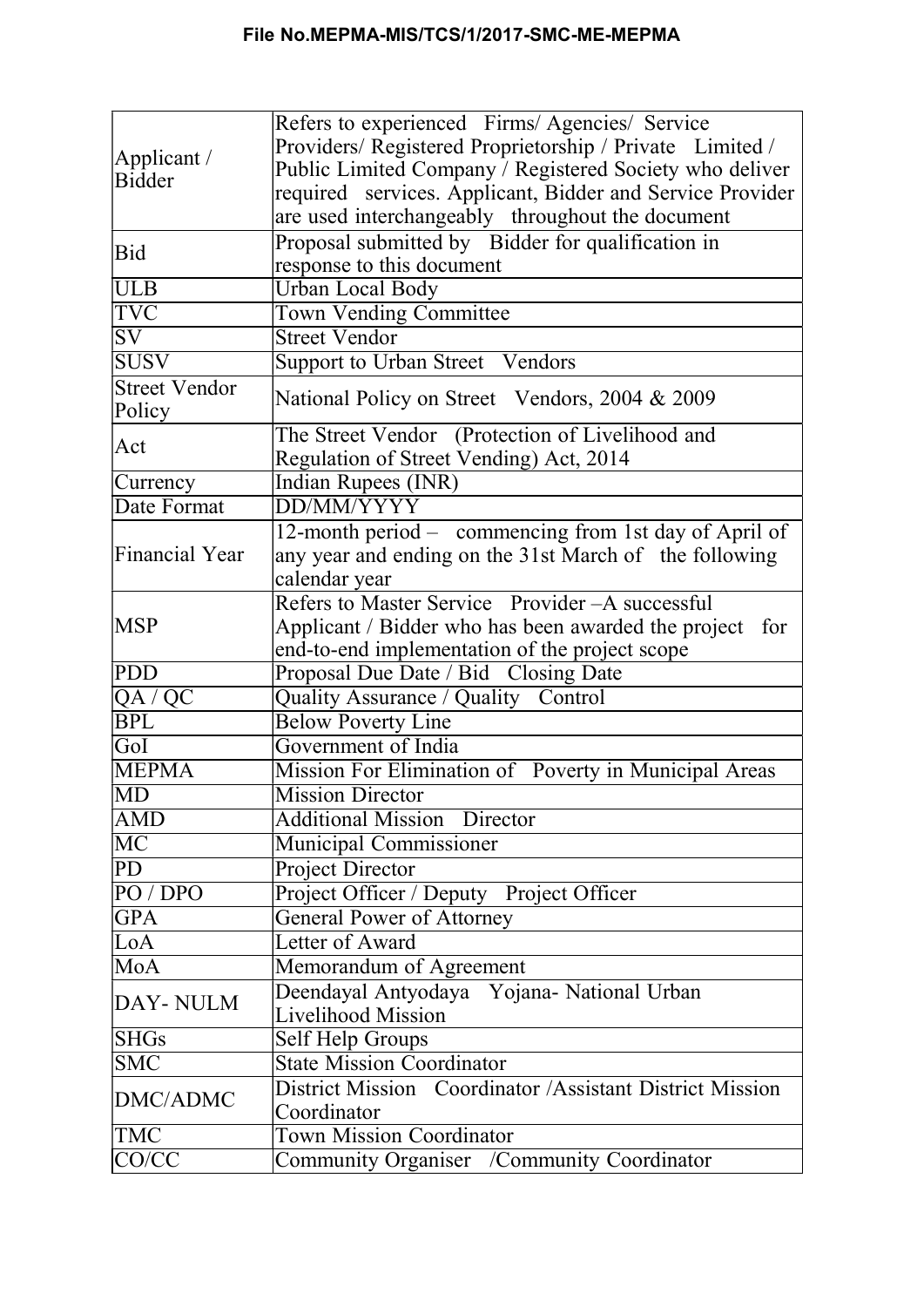| <b>DPMU</b> | District Project Management Unit    |
|-------------|-------------------------------------|
| <b>CMMU</b> | <b>City Mission Management</b> Unit |
| <b>SLF</b>  | Slum Level Federation               |
| <b>TLF</b>  | Town level Federation               |
| <b>MIS</b>  | Management Information System       |

## INDEX

| S.No           | <b>SECTION</b>      | <b>PARTICULARS</b>                   | PAGE NO. |
|----------------|---------------------|--------------------------------------|----------|
| 1              | <b>SECTION-I</b>    | Preface                              | 8        |
| $\overline{2}$ | <b>SECTION-II</b>   | Tender Information                   | 9        |
| 3              | <b>SECTION-III</b>  | Scope of the work                    | 10       |
| 4              | <b>SECTION-IV</b>   | Pre-Qualification Criteria           | 26       |
| 5              | <b>SECTION-V</b>    | Preparation of Proposals             | 28       |
| 6              | <b>SECTION-VI</b>   | <b>Tender Evaluation Methodology</b> | 30       |
| 7              | <b>SECTION-VII</b>  | General Conditions of Tender         | 34       |
| 8              | <b>SECTION-VIII</b> | <b>Letters Formats</b>               | 37       |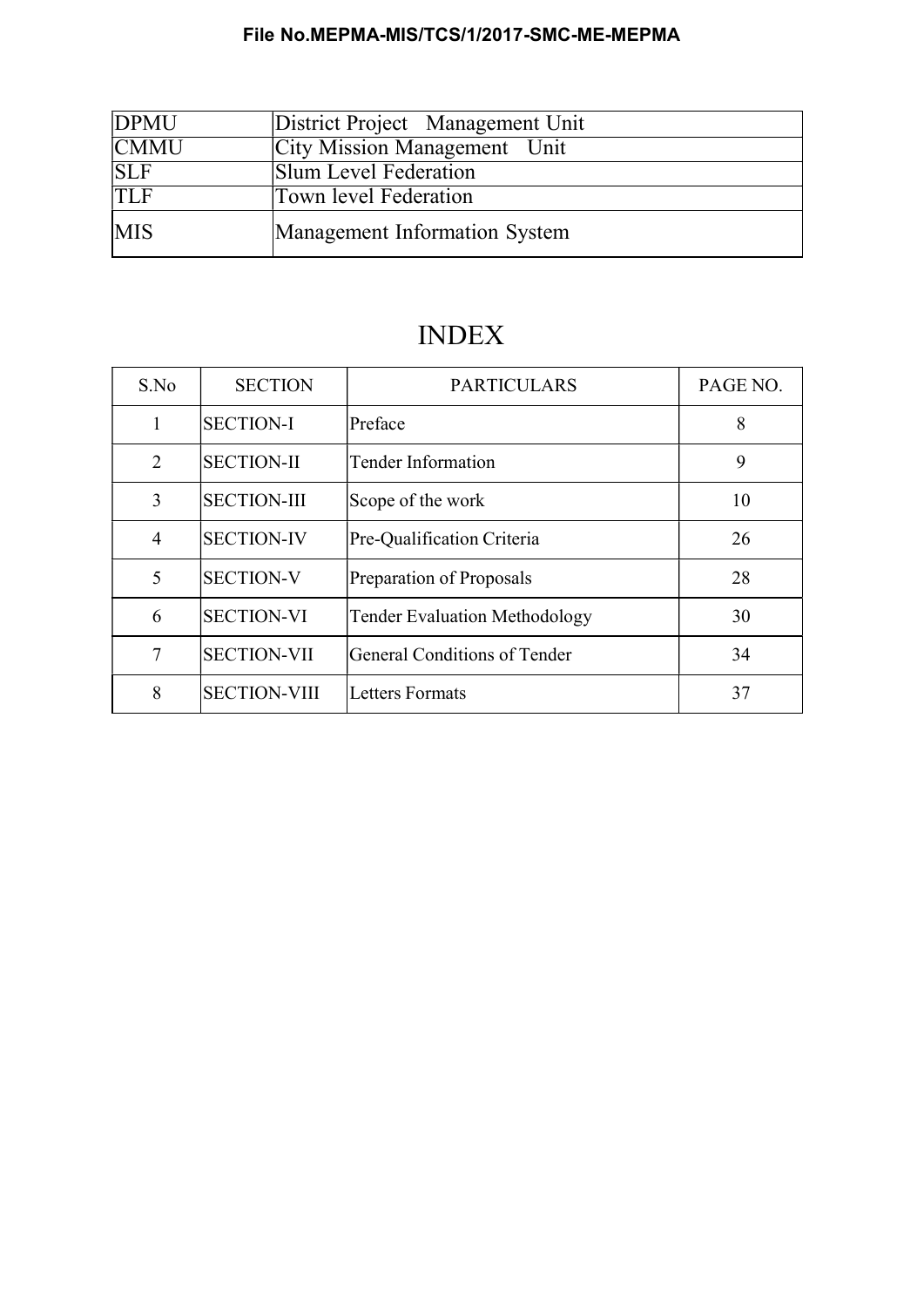# SECTION-I PREFACE

Mission for Elimination of Poverty in Municipal Areas (MEPMA) established in the year 2007 to enable the urban poor particularly the poorest of the poor to eliminate poverty and vulnerability in a sustainable manner and improve their quality of life in urban areas. MEPMA in Telangana is registered on 31.05.2014 to address Urban Poverty related issues in Urban Local Bodies.

Empowerment of urban poor women, especially those residing in slums, is the main objective of MEPMA. It is the State Level Nodal Agency for implementing following National level Programs

- DeendayalAntyodaya Yojana National Urban Livelihoods Mission
- Housing for All

MEPMA has been using various IT tools to bring services closer to the beneficiaries and for effective implementation of the policies.Request for Proposal from experienced Indian software agencies with expertise inSoftware Development, Customization, Maintenance, Management for Development of HRMIS &PMSVANidhi repayment monitoring system and Maintenance of ESTP Monitoring System & Hardware Systems Maintenance in the office of the MEPMA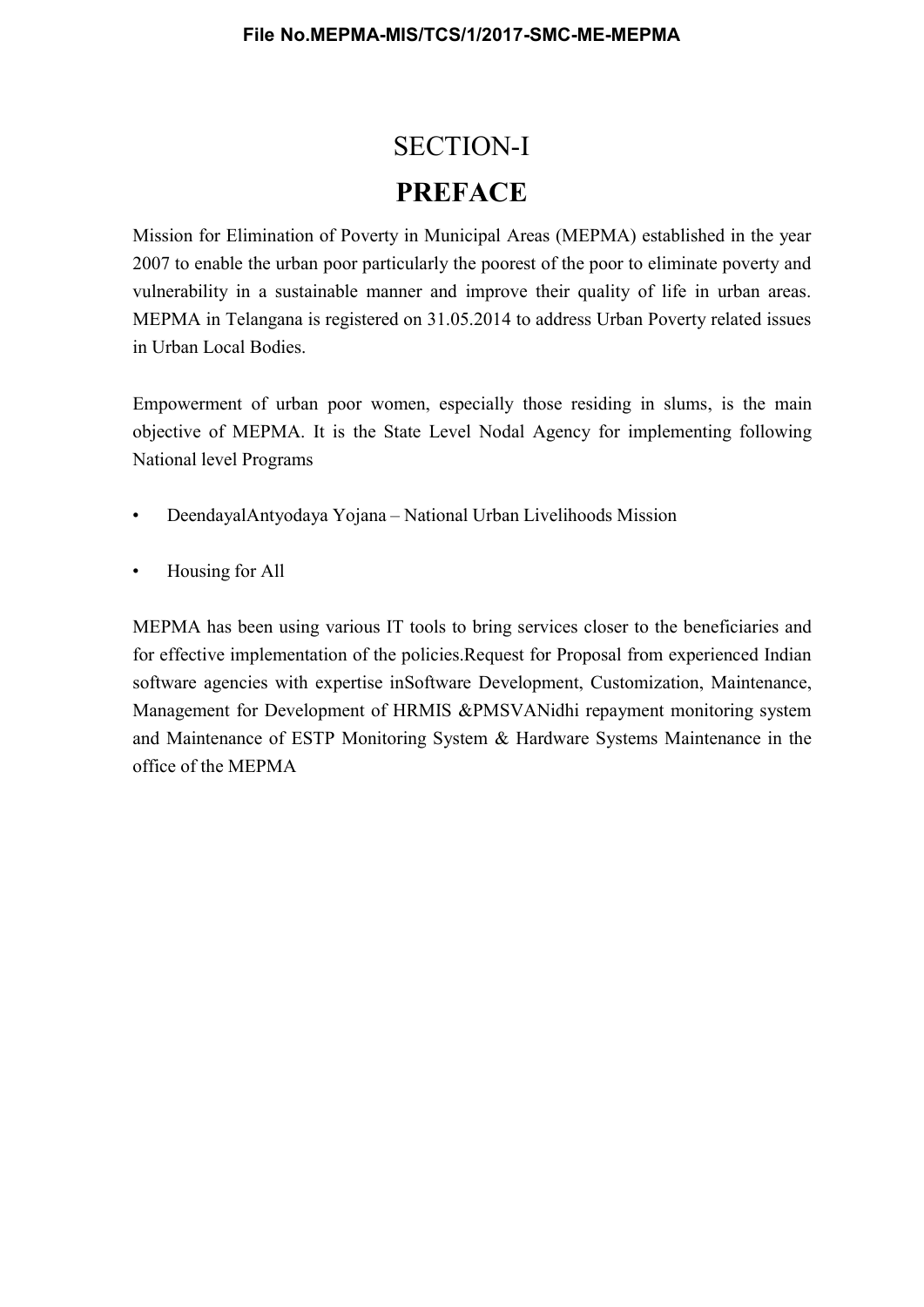## SECTION-II

## TENDER INFORMATION

Name of the assignment: Selection of Agency for Development of HRMIS system, PMSvanidhi Repayment Module, AMC of ESTP Module & Systems in MEPMA, Telangana

| S.No           | Event                                          | <b>Information to the Agency</b>                                                               |
|----------------|------------------------------------------------|------------------------------------------------------------------------------------------------|
| $\mathbf{1}$   | Date of Release                                | 18.10.2021                                                                                     |
| $\overline{2}$ | Last date of submission of<br>Tender           | 27.10.2021                                                                                     |
| 3              | Date of Opening of Technical 28.10.2021<br>bid |                                                                                                |
| $\overline{4}$ | Date of Opening of Financial<br>bid            | 29.10.2021                                                                                     |
| 5              | Tender Document                                | The details can be downloaded free of cost<br>from the website<br>https://tmepma.cgg.gov.in/   |
| 6              | EMD#                                           | Rs. 3,00,000/-<br>(To be paid in form of DD in favour of<br>Mission Director, MEPMA)           |
| $\overline{7}$ | Tender Processing Fee (Non-<br>Refundable)     | Rs. 20,000/-<br>(To be paid in form of DD in favour of<br>Mission Director, MEPMA)             |
| 8              | Performance Bank Guarantee                     | 2% of the Contract Value valid for 365 days                                                    |
| 9              | Address for Bid submission                     | O/o Mission Director, MEPMA                                                                    |
|                |                                                | 4 "floor, 640, AC Guards, MasabTank                                                            |
|                |                                                | Opp: PTI Building                                                                              |
|                |                                                | Hyderabad 500 004                                                                              |
| 10             | <b>Contact Person</b>                          | Ms. Padma<br><b>State Mission Coordinator</b><br>Phone: 9701385105<br>email: tsmepma@gmail.com |
| 11             | Mode                                           | Sealed Proposals                                                                               |

# The EMD (Earnest Money Deposit) is to be submitted by all the participating Bidders in the form of Demand Draft of an amount of Rs.3,00,000/- (Three lakhs only/-.) in favour of Mission Director, MEPMA. The EMD of unsuccessful Bidder will be returned within 180 days from the period of expiry of BID and EMD of successful Bidder will also be returned after acceptance of work order and submission of PBG (Performance Bank Guarantee) i.e.2% of the Contract Value (within 30 days from receipt of PBG).The bid shall remain valid for a period of 180 days from the date of bid submission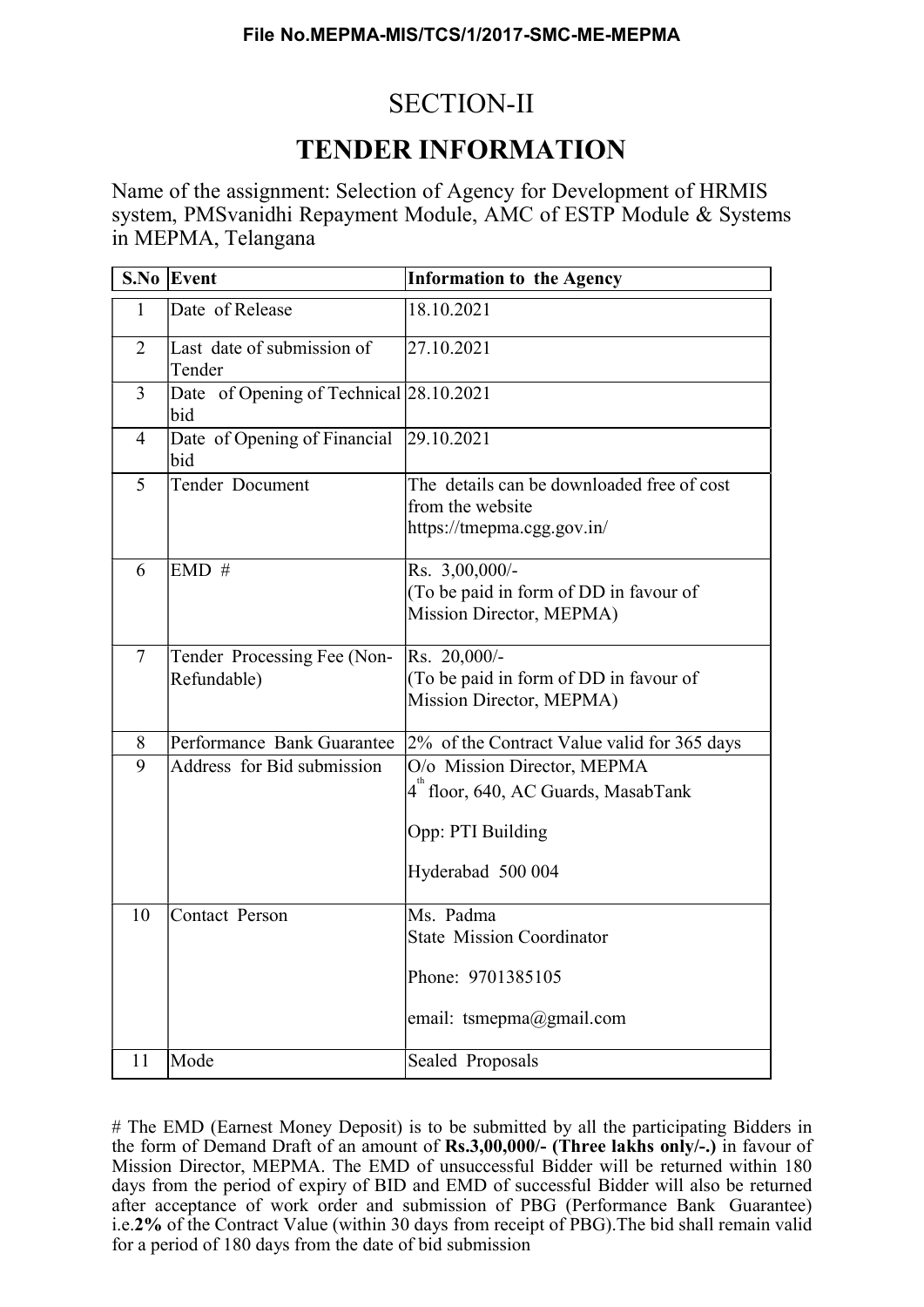## SECTION-III

## SCOPE OF THE WORK

MEPMAwants to adopt various IT modules, Mobile applications to provide better access to schemes to the beneficiariesand efficient administration. Invites proposals from reputed experienced agencies to develop new applications and maintain existing applications. Details of Scope of Work is as follows

## 1. Development of Human Resource Management Information System (HRMIS):

The Agency shall broadly undertake the activities, as per the details given below, the agencies may kindly note that this is only a reference list, but the modules shall comply with all the functional requirements of the HRMIS

Core Modules to be developed

| S.No | <b>Core Module Details</b>       |  |  |
|------|----------------------------------|--|--|
| 1.1  | Recruitment Management           |  |  |
| 1.2  | <b>Attendance Management</b>     |  |  |
| 1.3  | Leaves Management                |  |  |
| 1.4  | Payments                         |  |  |
| 1.5  | Counseling & Transfers           |  |  |
| 1.6  | Contracts                        |  |  |
| 1.7  | Disciplinary & Grievances        |  |  |
| 1.8  | <b>Employee Service Register</b> |  |  |

#### Recruitment

- Job Application for applying the post as per the notification issued by the department
- Scrutinizing of applications
- **Certificate verification**
- Selection process
- Submission of joining formalities
- Issue of posting orders
- **Issue of offer letter**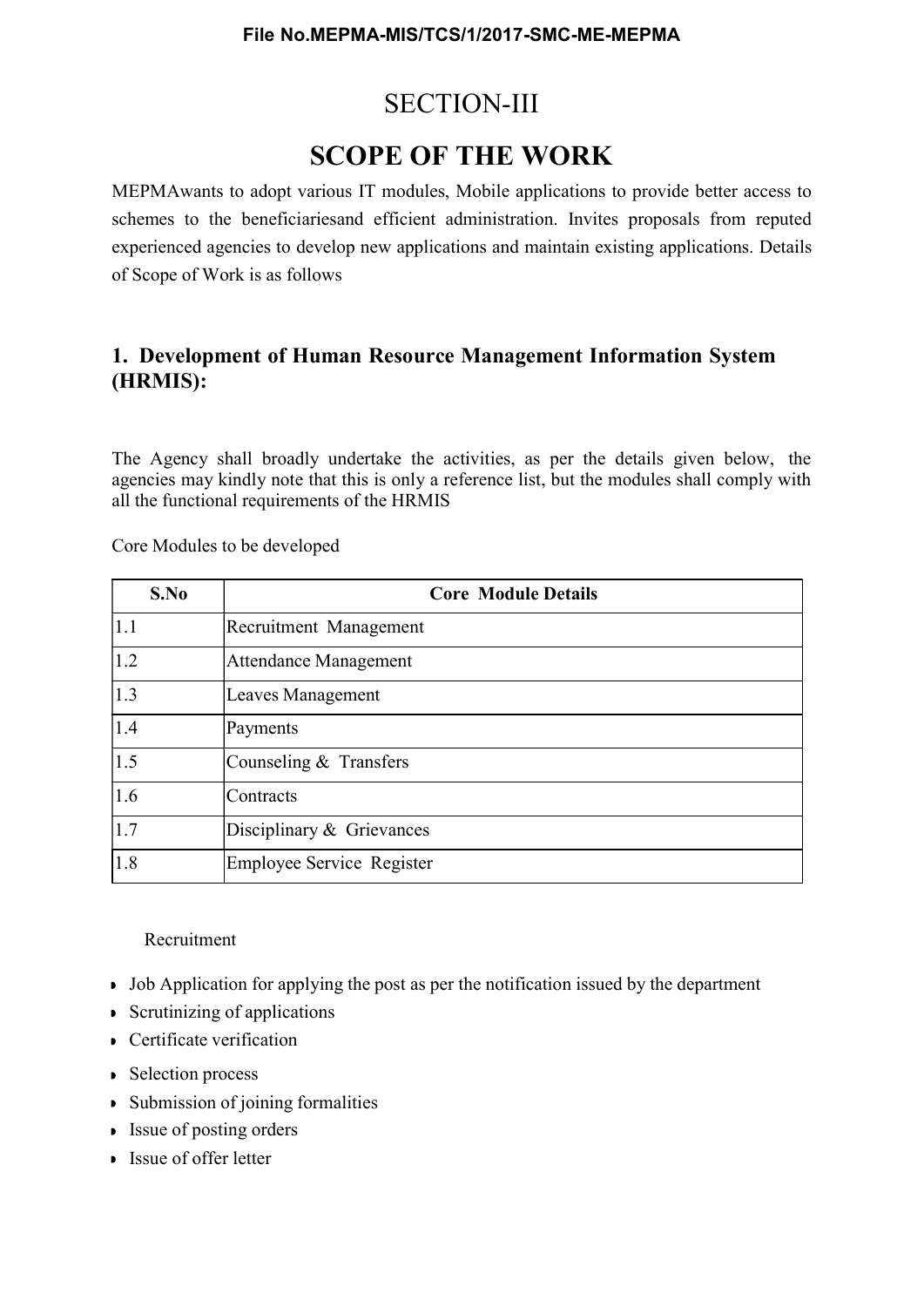#### 1.2.Attendance management

- Capturing of Daily Attendance of MEPMA staff in ULB, District & State offices
- Office and Onsite visits capturing
- Management of Holidays
- Staff wise attendance view weekly,monthly and yearly report
- Office wise attendance view daily basis
- Seamless Integration of attendance with Biometric Devices/Facedetection devicesand report generation without manual intervention

## 1.3.Applying Leaves in Employees login

- Applying Leaves in Employees login
- Extraordinary leaves approval at District PD level and State Office levels
- **Applying Extraordinary leaves**
- Leave approvals by Supervisor
- Auto Calculation of Leaves, Leaves balances

### 1.4.Payments

- Generation of Regular Pay rolls
- Processing Supplementary Bills
- **Increments Approval process at District and State level**
- Submission of Arrears at State Level
- Social Audit Recovery schedules
- Seamless integration with Bank Payment system for direct transfer
- 1.5.Counselling& Transfers
- **Transfers Request by Eligible Employees**
- Counseling at District level for transfers based on the rules set by the department
- **Transfer Employee and generation of Transfer Orders**
- Relieving from Old Work place and joining at new Work place
- Cancelling Transfer request for ineligible candidates

### **Contracts**

- Contract Generation / Recommendation of Contract Employees
- Contract Approvals at State Level for the recommended employees
- Contractor Management

### Disciplinary& Grievances

- Grievances will be addressed either by Block Level, District Level or State Level Officers
- Provision is given to all the employees to enter their grievance
- Re-instatement into the contract for the Employees from temporary out of contract or suspended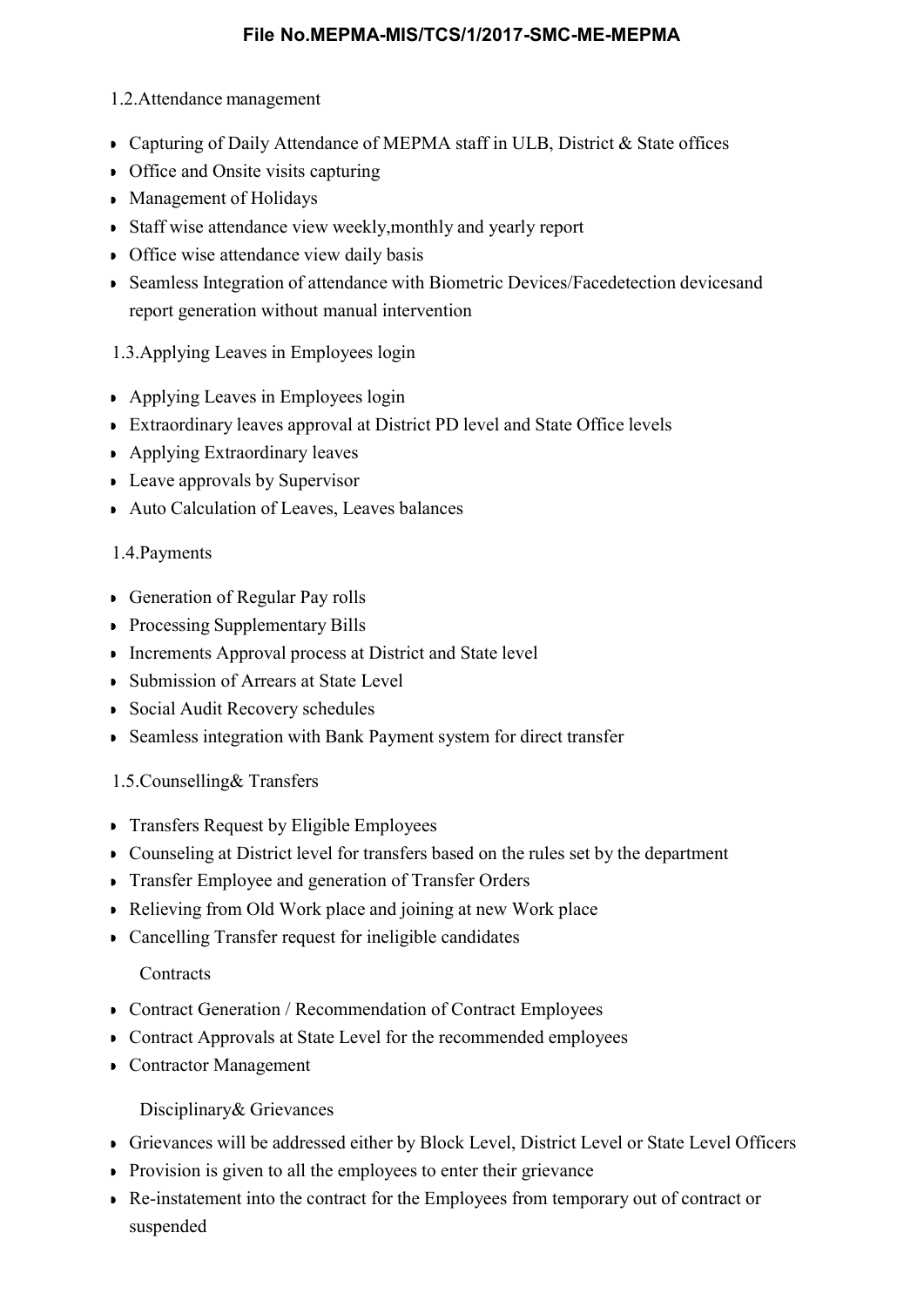- Issuing Show cause notices for the employees for any disciplinary Action
- Suspension of Employee based on the Social Audit team and by any other reason

Employee Service Register

- Maintain complete profile of each staff
- Recruitment, Personal & family background information
- Track record of the staff
- Promotions, Increments, disciplinary records

Please Note that all the modules must be custom developed as per the hierarchal structure, staff pattern and procedures of the department. This module must be custom developed and should be flexible enough to accommodate the changes and customisations as per the requirements of the department. Readymade HRMIS systems or changes to existing HRMIS shall not be accepted by MEPMA.

## 1.9 Activities to be taken up by the Agency for HRMIS

- Design, Develop &Deployment of the system as per the requirement of MEPMA
- The HRMS shall provide in-built application log history.
- The software should be web-based.
- System shall be initially Hosted by Agency, however shall be moved to State Data Centre when required
- Agency must host application with SSL certificate procured on the cost of the vendor without any additional cost.
- The Software intended to be developed should be completely an integrated platform, with customization wherever required to cater the HR & Administration processes of MEPMA

and should have the required depth, breadth and flexibility to provide on-line information access to all the designated users.

- The software developed should be able to generate query-based reports and all reports should be exportable to different formats like pie charts, graphs, excel, word and pdf etc.
- The software developed should be able to generate Office Orders/Memos and other related documents, germane from the modules.
- The software developed should be fully responsive on all devices equipped with SMS integration
- The software should provide Dashboard/Employee Self Service Interface with employee calendar, internal messaging and notification features.
- The software should support atleast 6000 users (MEPMA staff & RPs) and should have the capacity of up-scalability.
- The Agency shall handover the complete source code along with the relevant licenses a fortnight prior to go live.
- The Agency shall provide necessary manuals, reference handbooks and End user training.
- The agency shall provide Security Audit Certificate from CERT-IN empanelled agency and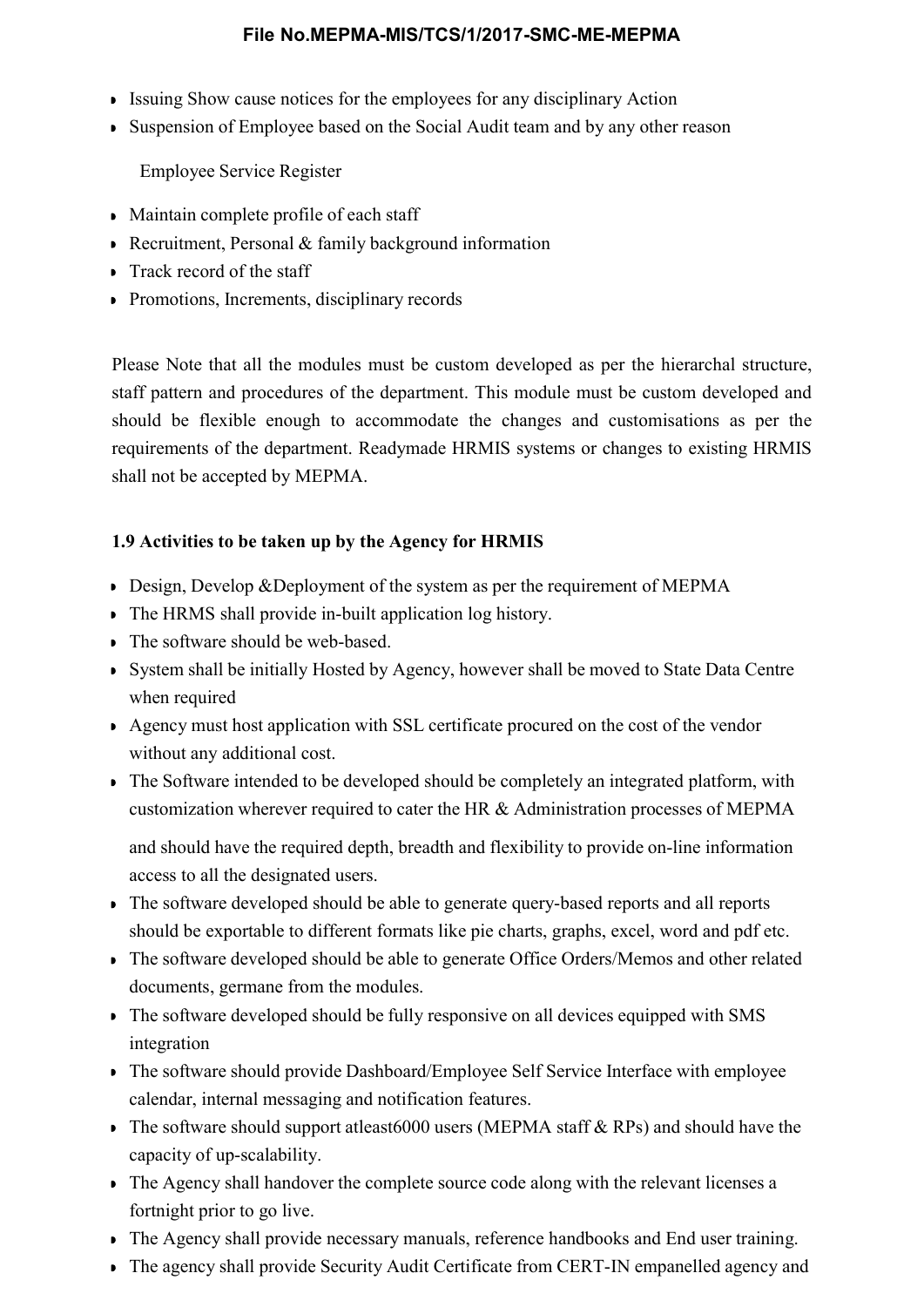move to State Data Centre and ensure smooth transition without any cost

- Identify & recommend the best practices to identify amendment that can be incorporated in the current HR & Administration online processes of MEPMA
- The Agency will be responsible for complete development, implementation, integration, testing, Go Live & Roll Out of the software in timely manner.
- The Agency should be responsible for successful migration of Legacy Data.
- The Agency shall be responsible for Maintenance of the software for a period of 2 years with Technical & Administrative support. The issue shall be resolved in the shortest possible time mutually decided with MEPMA. The support can be extended onsite/off-site depending on the criticality of the issue.
- Dedicated team of the agency shall visit MEPMA on regular basis or on call from MEPMA for smooth development and implementation of HRMS system.
- The Agency should be responsible for Bug-Fixing, Testing, End-User Problem Resolution and Enhancements in existing modules.
- Any other related work ancillary to the scope stated above.

## 2.Development of PM SVANidhi repayment Monitoring System& Mobile App

Street vendors represent a very important constituent of the urban informal economy and play a significant role in ensuring availability of the goods and services at affordable rates at the door-step of the city dwellers. They are known as vendors, hawkers, thelewala, rehriwala, theliphadwala etc. in different areas/ contexts. The goods supplied by them include vegetables, fruits, ready-to-eat street food, tea, pakodas, breads, eggs, textile, apparel, footwear, artisan products, books/ stationary etc. The services include barber shops, cobblers, pan shops, laundry services etc. The COVID-19 pandemic and consequent lockdowns have adversely impacted the livelihoods of street vendors. They usually work with a small capital base and might have consumed the same during the lockdown. Therefore, there is an urgent need to provide credit for working capital to street vendors to resume their business.

The PM Street Vendor'sAtmaNirbhar Nidhi(PMSVANidhi)scheme is a Central Sector Scheme under Ministry of Housing and Urban Affairs with the following objectives: (i) To facilitate working capital loan up to Rs. 10,000; (ii) To incentivize regular repayment; and (iii) To reward digital transactions

In Telangana state loans sanctioned to 3,57,172 street vendors and disbursed to 3,37,000 SVs against target of 3,40,000 SVs.

The objective of the application is to track the repayments being made by the beneficiaries to lending banks through Community Based Recovery Mechanism. Currently no system is available to track the repayments made to banks, this could affect higher dose of lending to SVs in next phases and also credit record.

#### How it works:

The proposed system shall record the details of disbursements made by the Banks to the beneficiaries in Telangana state and the repayments made every month. Data of the disbursements shall be obtained in excel format from PMSVANidhi portal.

- Data uploaded shall be segregated ULB wise and shall be displayed in ULB login
- Data of the TLFs, SLFs shall also be uploaded in the system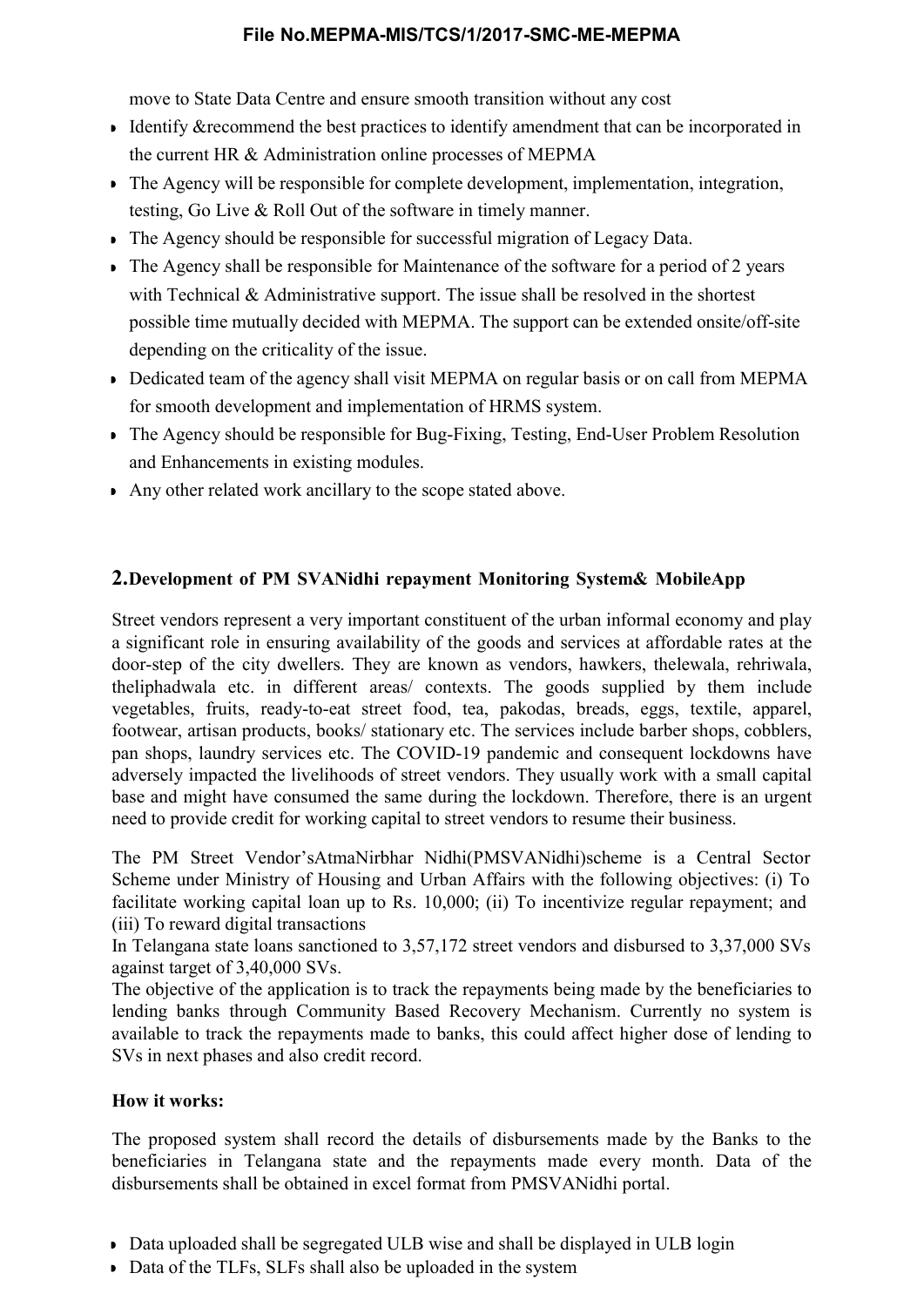- ULB authorised user shall map each Street Vendor to the concerned SLF
- Each SLF shall be mapped to concerned Resource Person (RP) on the system
- A dedicated mobile app shall be given to RP for entry of the data of the repayment of each SV every month
- MIS shall report SV wise, SLF wise, ULB wise, District Wise, State Wise reports on repayments
- Verification option shall be provided to ULB/TMC for the data entered by the RP. This shall be done by uploading the bank statement of concerned bank

Web Logins:

- RP Login (Mobile App)
- ULB/TMC login
- **District Login**
- State Login

Mobile App:

- An Android App shall be developed for the module
- User friendly multi language (English  $&$  Telugu) user interface to be developed
- Data entered by the user shall reflect in real time on the dashboard
- App shall work in both online/offline mode to enable the user to use in case of no network in mobile
- App shall have option to search beneficiary by name, mobile number, registration number etc
- Shall have a dashboard to display the pending data to be updated on monthly basis
- Login based on OTP to user

## Activities to be taken up by the agency:

- Design, Development and Deployment of the system as per the requirements of MEPMA
- Consuming and integration of web service/API for receiving the data of SLF, TLF
- Importing the data from existing portals via Excel up to 2GB file each
- **Periodical import of the beneficiaries**
- The Agency shall handover the complete source code along with the relevant licenses a fortnight prior to Go live.
- The Agency shall provide necessary manuals, reference handbooks and End user training.
- The agency shall provide Security Audit Certificate from CERT-IN empanelled agency and move to State Data Centre and ensure smooth transition without any cost
- $\blacktriangleright$  All required support & services for implementation, smooth operation and maintenance of all the components of the Web Platform and Mobile Application developed/to be developed will be part of the Project.

## 3. Maintenance of Employment through Skill Training and Placement (ESTP) Monitoring System

The Employment through Skills Training & Placement (EST&P) Component under NULM is designed to provide skills to the unskilled urban poor as well as to upgrade their existing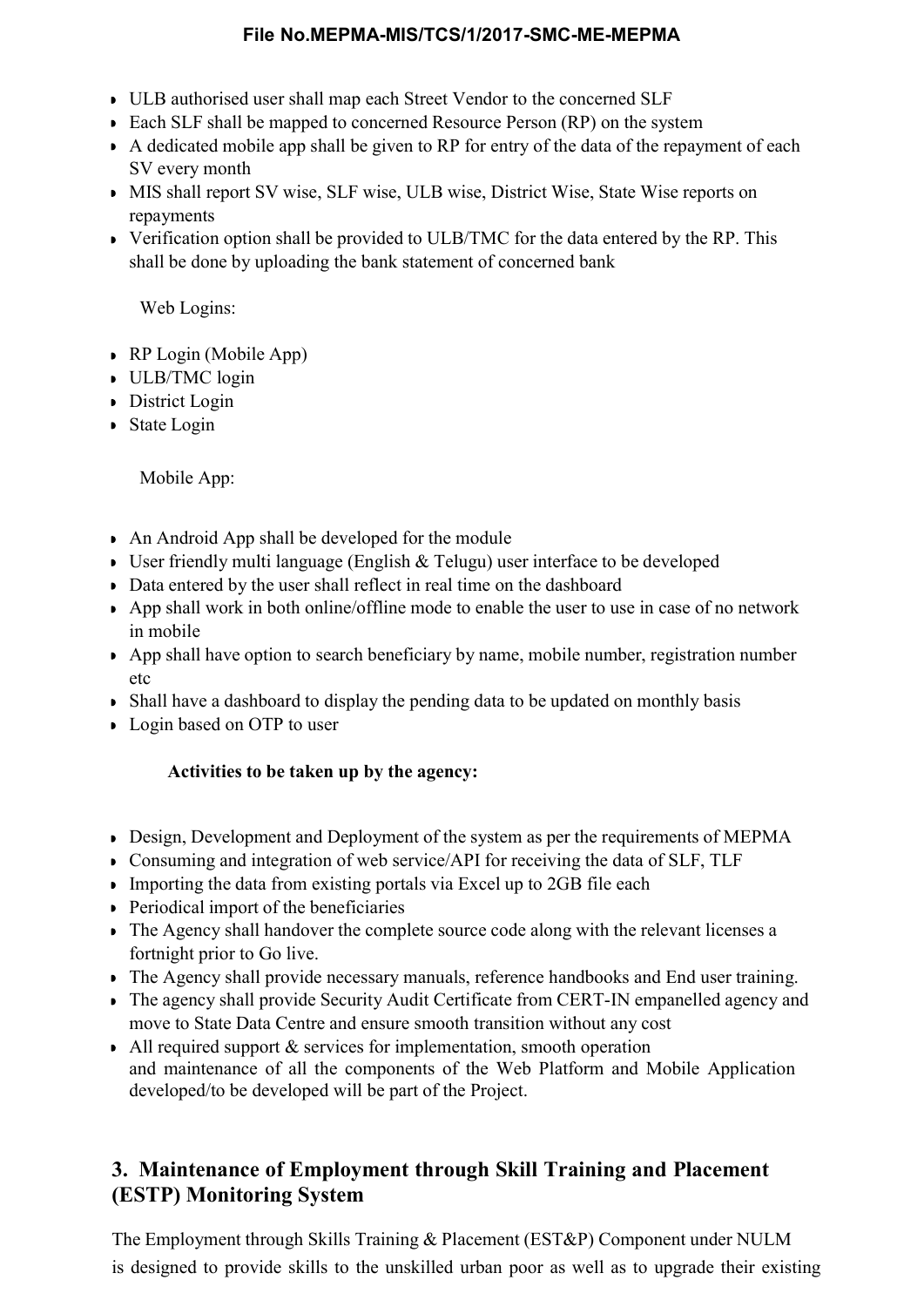skills. The program will provide for skill training of the urban poor to enable them setting up self-employment ventures and for salaried jobs in the private sector. The EST&P Program intends to fill the gap between the demand and availability of local skills by providing skill training programs as required by the market.

MEPMA has emerged as one of the largest Livelihood Mission working for the urban underprivileged youth in Urban Areas. To date it has trained more than 60,000 trained and placed around40,000 youth in Telangana districts in entry level corporate jobs out of this 55% are Women candidates. The youth are from economically and socially under privileged sections of the society.

MEPMA nodal agency for implementation of EST&P in the state of Telangana, has developed a cloud-based module for effective implementation & monitoring of the program. The MEPMA has tied up with more than 40 organisations including the National Small Industries Corporation (NSIC), a Central Government enterprise, to provide technical training and facilitate placement to engineering, polytechnic, ITI trainees and others.

The Mission aims to train the poor unemployed youth of Telangana in different courses. These are also useful for candidates who had passed out with an MCA or MBA degree. Eighteen short-duration courses such as solar photo-voltaic cells, electrical building maintenance, PLC programming, Android application, Autocad, electronic testing & assembly, hardware technician, electronic office automation, MS Office, graphic design, fashion design, AC, washing machine, and welding etc. The program intends to effectively run the end to end activities such as publishing training schedules, enrolment, attendance, payments &placement etc.

MEPMA is conducting various training programs with empanelled Skills Training providers across the ULBs of Telangana. These various programs follow different pay structure, durations and being implemented by different partners. These programs, courses are to be monitored from the enrolment of the Trainees, attendance monitoring, invoices from STPs, file movement, tracking, approval, amendments etc., at each level in the hierarchal system. Up on due approval of every invoice the payment should be seamlessly integrated with the Bank account to transfer amount to the STPs. Tracking of the placements of the trainees and linking the payment system to the different milestones as prescribed by MEPMA.

Features and details of the module are as below

- Manage Training programs & Duration
- Registration of Skill Training Providers
- Manage Training Partners Profiles
- Biometric Attendance of the Students with AADHAAR System
- Auto Invoice Generation
- Hierarchal Based Invoice Approval System
- Financial Module
- Bank Integration for seamless transfer of Training cost to the STPs
- Responsive user Information
- **Integrated Attendance system**
- User Manual &User Training
- Post Implementation Annual Maintenance Support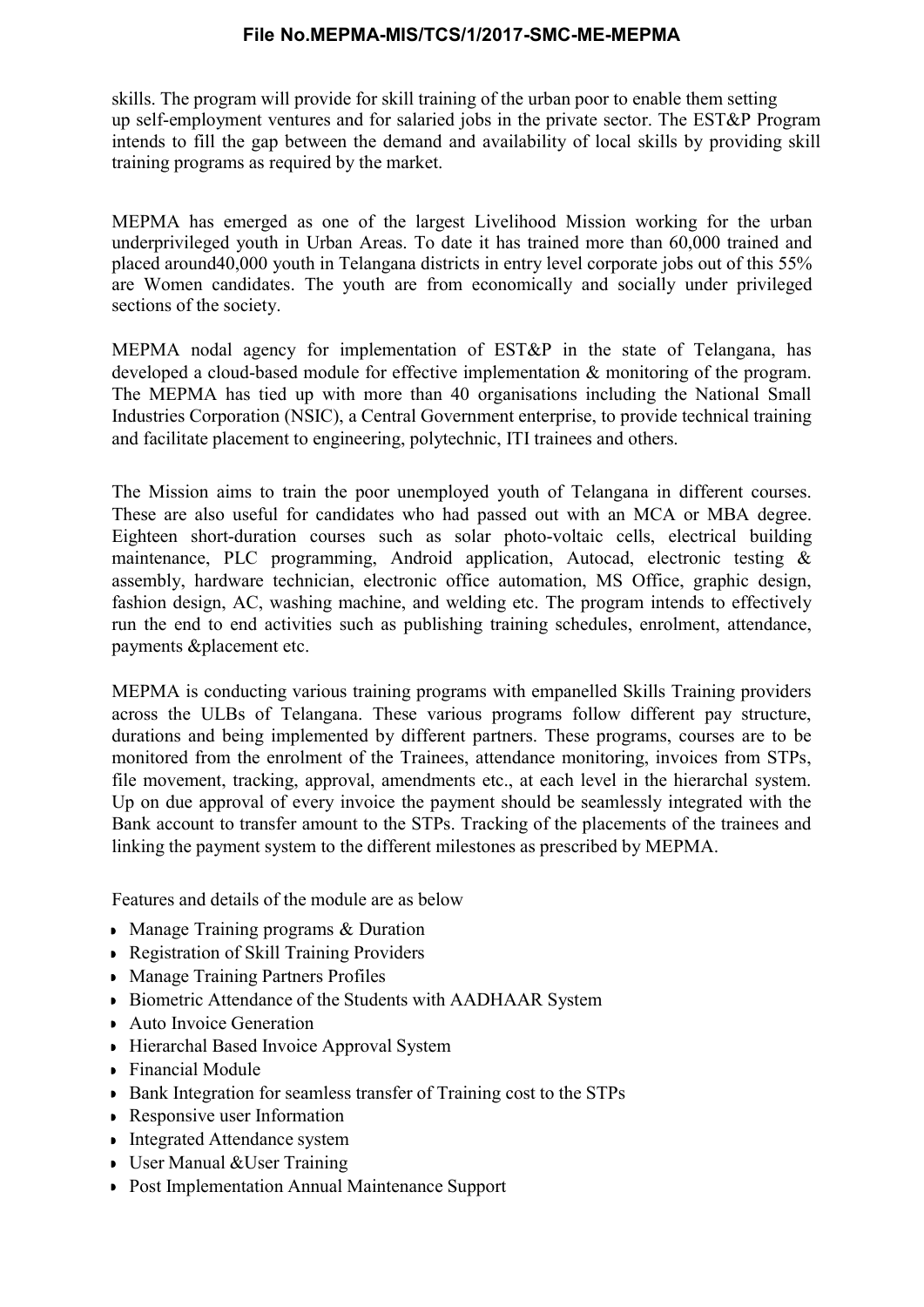## Functional features of the module

|     | <b>Super/System Admin Module</b>                                                                                                     |  |  |  |
|-----|--------------------------------------------------------------------------------------------------------------------------------------|--|--|--|
| 1.  | User Management-Role Based User Setup, Entitlement/Access Control                                                                    |  |  |  |
| 2.  | Setup and configure the workflow based on the user roles                                                                             |  |  |  |
| 3.  | Document Management/Create/configure templates/reports                                                                               |  |  |  |
|     | <b>Master Data Management</b>                                                                                                        |  |  |  |
| 4.  | Provide features to Create/Add/Modify/Approve Master Data                                                                            |  |  |  |
|     | a. Users                                                                                                                             |  |  |  |
|     | b. ULB/MEPMA                                                                                                                         |  |  |  |
|     | C. Training Organisation                                                                                                             |  |  |  |
|     | d. Trainers                                                                                                                          |  |  |  |
|     | e. Students                                                                                                                          |  |  |  |
|     | f. Courses                                                                                                                           |  |  |  |
|     | q. Batches                                                                                                                           |  |  |  |
|     | h. Schemes                                                                                                                           |  |  |  |
|     | i. Calendar                                                                                                                          |  |  |  |
|     | j. Biometric Devices                                                                                                                 |  |  |  |
|     | k. Bank Accounts                                                                                                                     |  |  |  |
|     | <b>Training Partner (TP) Module</b>                                                                                                  |  |  |  |
| 5.  | Registration/Form Submission by the Training Organisation with necessary feature                                                     |  |  |  |
|     | load docs and make payments online for empanelment                                                                                   |  |  |  |
| 6.  | Maintain the TP Details-Add/Modify/Mapping of the courses to TP                                                                      |  |  |  |
| 7.  | Training Batch management-                                                                                                           |  |  |  |
|     | Add New batches, Student Enrolment, Biometric Attendance, Placements Update/T<br>cking                                               |  |  |  |
| 8.  | Register Trainers/Add/Modify                                                                                                         |  |  |  |
| 9.  | Raise Bills/Invoices as per the terms and provide option to Cancel/Modify/View the<br>tatus of the payments against the bills raised |  |  |  |
| 10. | View the Training Calendar with approved training programs                                                                           |  |  |  |
| 11. | Option to raise a Request/Report an Issue with an status tracking feature                                                            |  |  |  |
| 12. | Provide FAQs/ User Guide                                                                                                             |  |  |  |
|     | <b>ULB/MEPMA Level Admin Module</b>                                                                                                  |  |  |  |
| 13. | Role based User Hierarchy setup                                                                                                      |  |  |  |
| 14. | View and Verify registered TP applications – by designated officer                                                                   |  |  |  |
| 15. | Upload Inspection Report-Approve/Reject                                                                                              |  |  |  |
| 16. | Verification of list of candidates - batch wise, course wise etc                                                                     |  |  |  |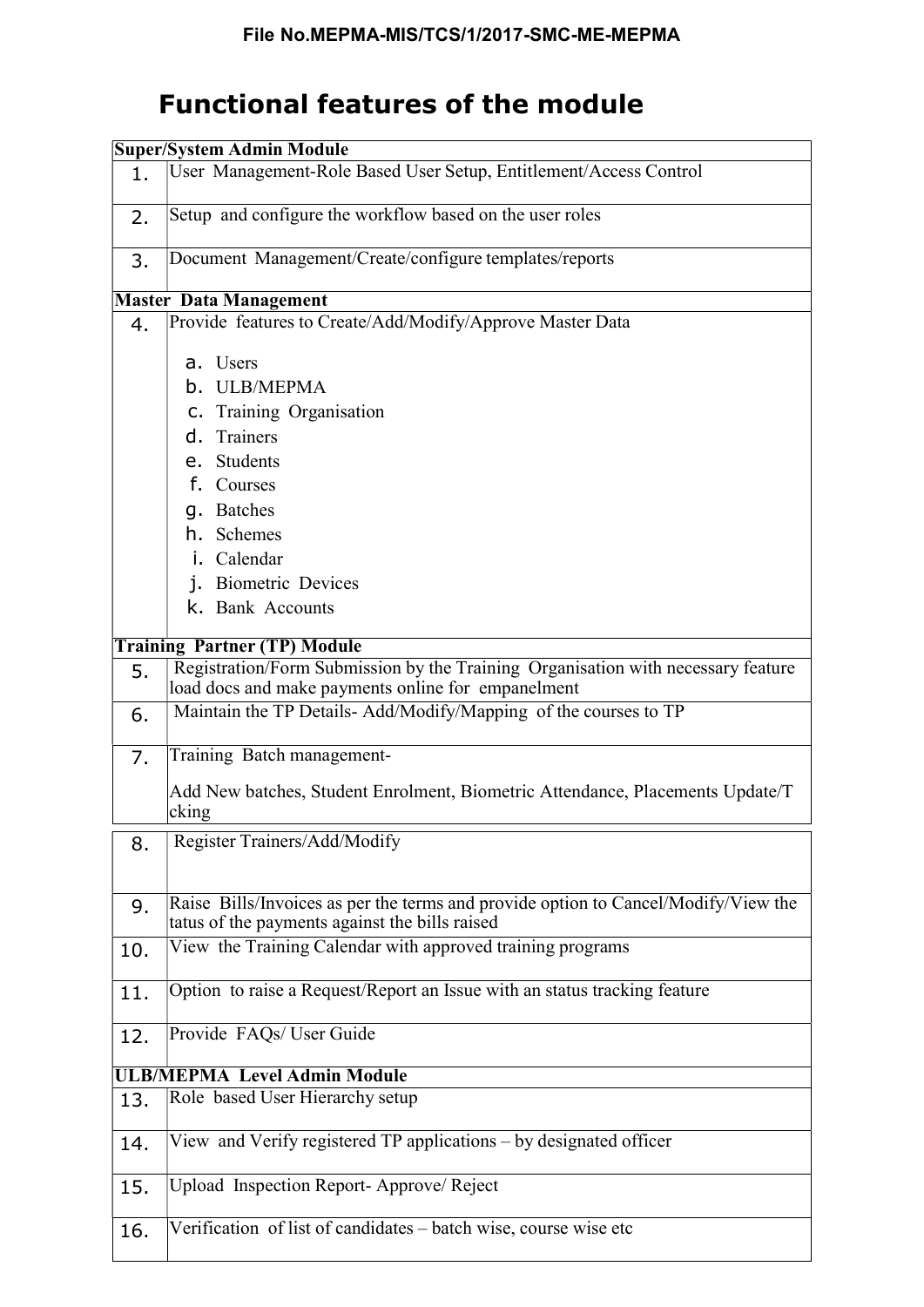| 17. | Generate Reports for progress tracking/monitoring- Batch wise performance, attenda<br>e monitoring           |  |  |
|-----|--------------------------------------------------------------------------------------------------------------|--|--|
| 18. | Placements Monitoring and Tracking                                                                           |  |  |
| 19. | Verification of Invoices vis-a-vis the batch progress/attendance reports                                     |  |  |
|     | <b>Admin Head Office Module</b>                                                                              |  |  |
| 20. | Verification of Inspection and Assessment Reports Submitted by ULB/MEPMA                                     |  |  |
| 21. | Approval of the TPs based on the comments by ULB/MEPMA level officer                                         |  |  |
| 22. | Ability to Release user access for TPs                                                                       |  |  |
| 23. | Ability to Generate Agreement/MoU for TPs                                                                    |  |  |
| 24. | Features to define the targets to be achieved by the ULB/MEPMA                                               |  |  |
| 25. | Approval of the courses to be offered by the TPs                                                             |  |  |
| 26. | Will have access to create/modify the masters data mentioned above                                           |  |  |
| 27. | Update and verify the batch details both completed and in progress                                           |  |  |
| 28. | Option to view the invoices submitted by TPs and approved by ULB/MEPMA                                       |  |  |
| 29. | Approve the invoices for payment and forward to Finance Department                                           |  |  |
| 30. | Ability to reject the Invoices if found inappropriate                                                        |  |  |
| 31. | Ability to view the batch wise assessment reports and update the details if required                         |  |  |
| 32. | Ability to Monitor the placement progress at all levels, ULB/MEPMA, TPs, batch wi<br>, course wise           |  |  |
| 33. | Ability to modify the status of the TP based on the performance and levy penalties an<br>de-recognise the TP |  |  |
|     | <b>Invoice Processing/Payment Approvals by Finance Department</b>                                            |  |  |
| 34. | Ability to view/verify the invoices with supporting documents forward by Head offi                           |  |  |
| 35. | Ability to Approve the invoices for payment                                                                  |  |  |
| 36. | Process the payments to the TPs via Bank Gateway                                                             |  |  |
| 37. | Auto update invoices status - Along with payment reference details                                           |  |  |
| 38. | Ability to enter the penalties details                                                                       |  |  |
| 39. | Ability to generate payment reports-ULB/MEPMA/TP wise                                                        |  |  |
|     |                                                                                                              |  |  |
|     | <b>Email Integration</b>                                                                                     |  |  |
| 40. | The system should be able to capture / update the email ids of the TPs and students                          |  |  |
| 41. | The system should be able to capture the email ids of all the users                                          |  |  |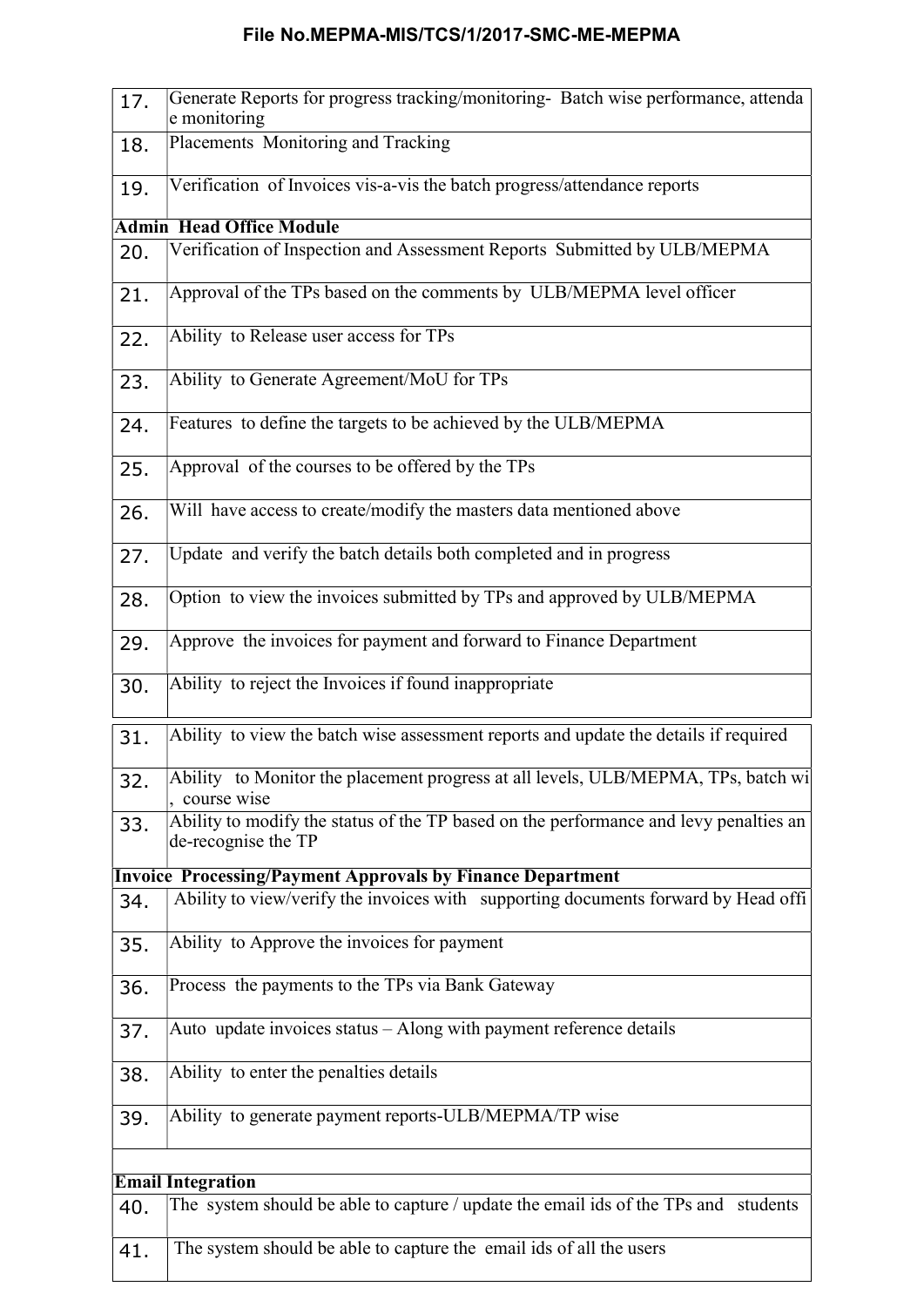| 42.             | The system should be able to generate and send email notifications to TPs, Student<br>Officials |
|-----------------|-------------------------------------------------------------------------------------------------|
| 43.             | Ability to configure event based email notifications to all stake holders                       |
|                 | <b>Integration with 3<sup>rd</sup> Party Systems</b>                                            |
| 44.             | Integration with Aadhaar AUA for authentication of the student identity.                        |
|                 | All the students will be enrolled by TPs using biometric devices approved by Aadhaa             |
| 45.             | Integration with Biometric Devices for student/trainer attendance capturing                     |
|                 |                                                                                                 |
| 46.             | Bank gateway integration for receiving payments from TPs                                        |
|                 |                                                                                                 |
| 47.             | Ability to Integrate with any $3rd$ party application if required                               |
|                 | <b>MIS &amp; Reports</b>                                                                        |
|                 | Analytical Dashboard for two level users at ULB/MEPMA and Head Office-With al                   |
| 48.             | Key performance Indices (KPIs)                                                                  |
| 49.             | Summary and Detailed reports for monitoring progress of batches at TPs                          |
| 50.             | Beneficiary/Student Placement Reports                                                           |
| 51.             | Payments/Reconciliation Reports                                                                 |
|                 |                                                                                                 |
| 52.             | Customized Reports as required by MEPMA/MEPMA/ULB                                               |
|                 | <b>Android Mobile app for Audit/Verification</b>                                                |
| $\overline{53}$ | APP with login to TMC/PD/COMMISSIONER for Audit                                                 |
| 54              | Ability to verify any training batch in field visit                                             |
| 55              | Ability to Verify any Placement in field visit                                                  |
| 56              | Ability to Verify New TP on empanelment Application                                             |
| $\overline{57}$ | Ability to Capture Image via app with date & Time Stamp                                         |
| 58              | Geotag each photo taken in field visit                                                          |
| 59              | Reporting from app on assigned works                                                            |

### Activities to be taken up Agency:

- 1. Take-over applications source code from MEPMA and provide maintenance, enhancement and Support.
- 2. Revamping/Refurbishing of the system to obtain Security Audit Certificate from the competent Authority.
- 3. All required support & services for implementation, smooth operation and maintenance of all thecomponents of the Web Platform and Mobile Application developed/to be developed will be partoftheProject.
- 4. Implementing yearly agreement changes with STPs and creation of new checklist, customization of system as per the payment terms with STPs every year as instructed by MEPMA
- 5. The vendor will have to include version upgrade and enhancements in services on account ofindustry dynamics as a part of the Annual Maintenance. Any development work of such type willbecarriedoutbythe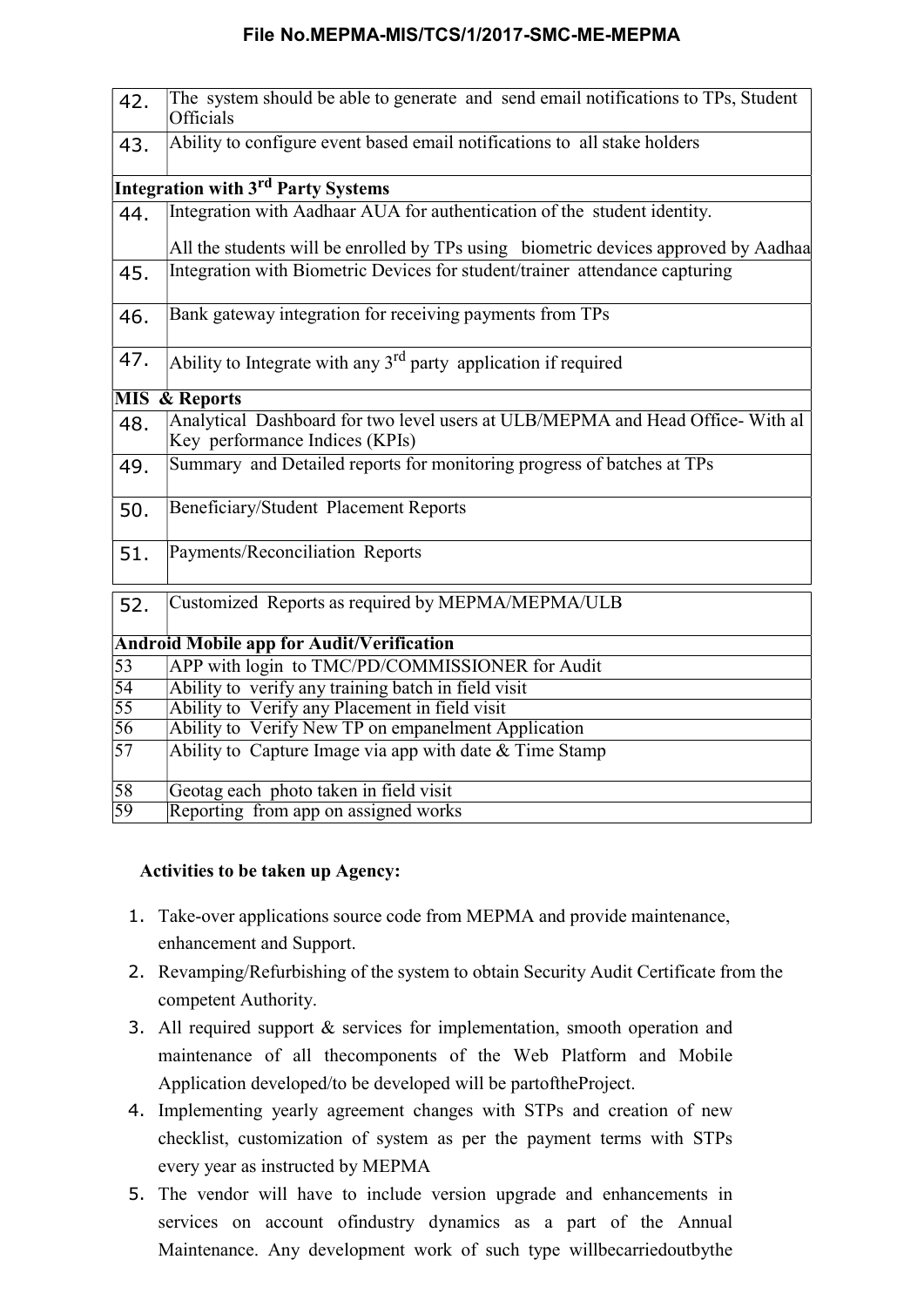technical teamofvendorat noextra cost.

- 6. Providing Dedicated Support Persons and giving technical support to MEPMA, STPs such as Training on usage, bug fixes, error reporting and updating on all working days
- 7. Enhance/update and change as per requirements of MEPMA.
- 8. Change of Color& Font of fields, background etc.
- 9. Addition / change in field validations
- 10. Change of position of fields on the screens/pages.
- 11. Resolution of bugs reported
- 12. Maintaining latest version of Applications on respective stores and in production environments
- 13. Compilation on new version of development tools
- 14. Resolution of issues raised by application stores where apps are deployed.
- 15. Keeping up to date for seamless usage / access on new version of used Open-Source Technologies
- 16. Patches, fixes and critical security alerts as required.
- 17. Additional Data entry proforma, reports as required by MEPMA
- 18. Documentation
- 19. Conform to a response time aligned to service levels defined in Service Criteria.
- 20. Third party SMS API Gateway is integrated for sending timely SMS alerts. Any changes required in API parameters to made as and when required
- 21. Changes in Aadhaar API as may be made by UIDAI and support on usage of devices and upgrade of software to enable usage

#### 3.2.Technical Specifications

All the web-based Modules are Developed using Open-Source Technologies.

Specifications are as follows

Programming Language: PHP

Framework: Laravel

Database: My SQL (Maria DB)

#### Mobile Application:

Android: developed using Native platform. language: Java API calling/Integration: Retrofit WebService: RESTFULL, Soap Service SQL lite Database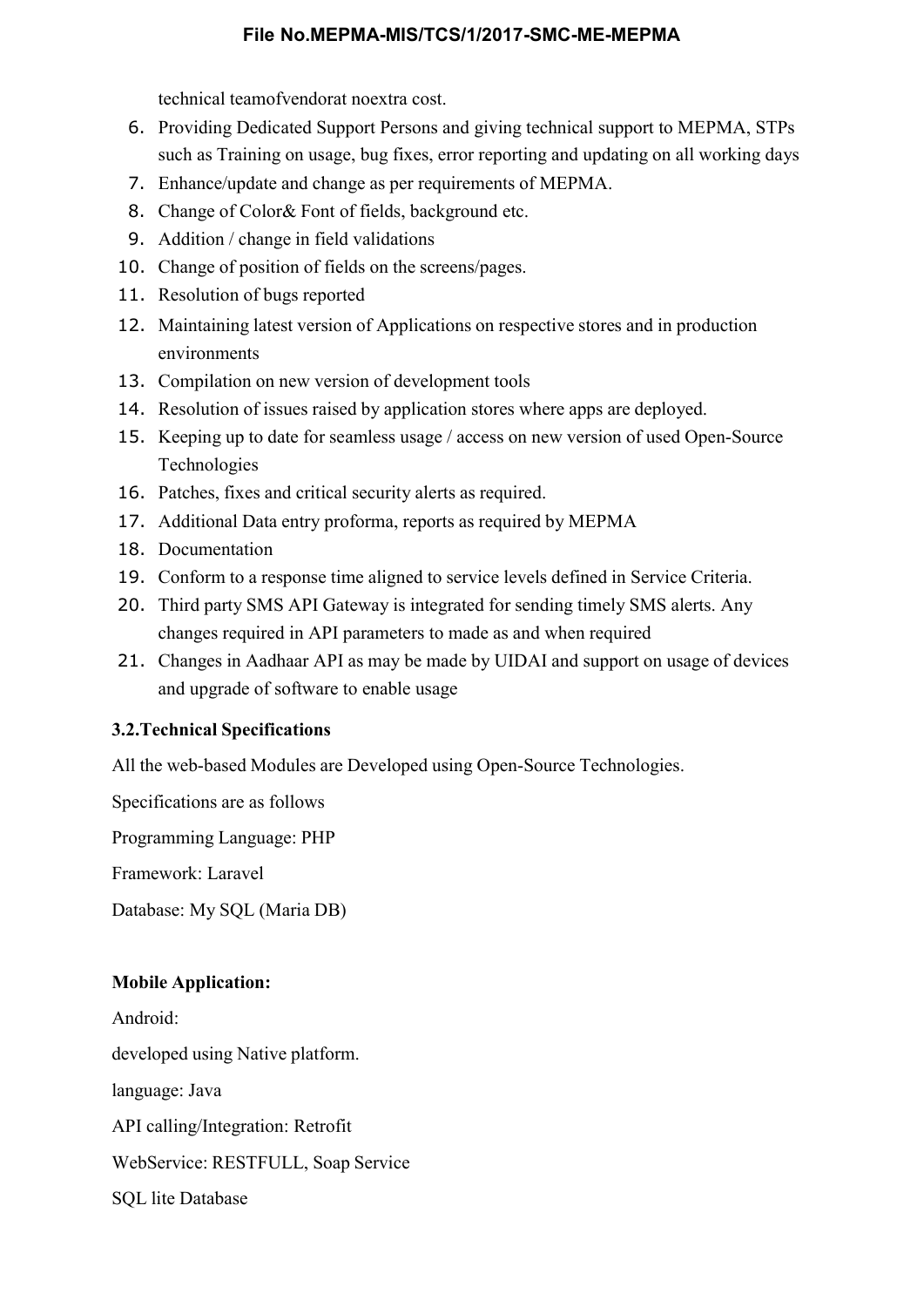## 4. Annual Maintenance of Systems & Hardware

MEPMA office currently has33Computers, 10Printers, 4Scanners and 10 Laptops at office premises address mentioned above. The agency should maintain these computers, printers and laptop to ensure smooth functioning of the operations on the devices.

Agency shall perform following activities

### Desktop/Laptop Maintenance

Under Desktop Maintenance, the maintenance company is required to provide services listed below:

• Maintenance support of the existing Desktops. Maintenance includes repair of components and replacement of un-repairable components. In case of replacement, new (branded & genuine) components shall be used. The MEPMA may ask the servicing company to provide the spares or opt to supply it to the vender based on the specification provided by the maintenance company based on a quotation presented and the MEPMA approval

• Checking status of desktop based on user complaints and taking remedial action in case of problem

• Attending to virus related complaints and taking necessary action to sort out the issues. Guarding the systems against virus infections using the latest anti-virus tools made available by the MEPMA Installation and Re-load support on Desktop for OS like MS Windows VISTA/Windows 7/ Windows 8/ Windows10/Linux.

• Download updates/ patches by Microsoft and upgrade all computers on the network.

#### Scanner/Printer Maintenance

• Maintenance Support of the existing Scanner/Printers. Maintenance includes repair of components and replacement of un-repairable components. In case of replacement, the replaced component must be branded and genuine.

Installation of drivers/ software for its operation

### UPS Maintenance

• Maintenance and repair of existing UPS. It includes repair of components and replacement of unrepeatable components. In case of replacement, the replaced component must be branded and genuine.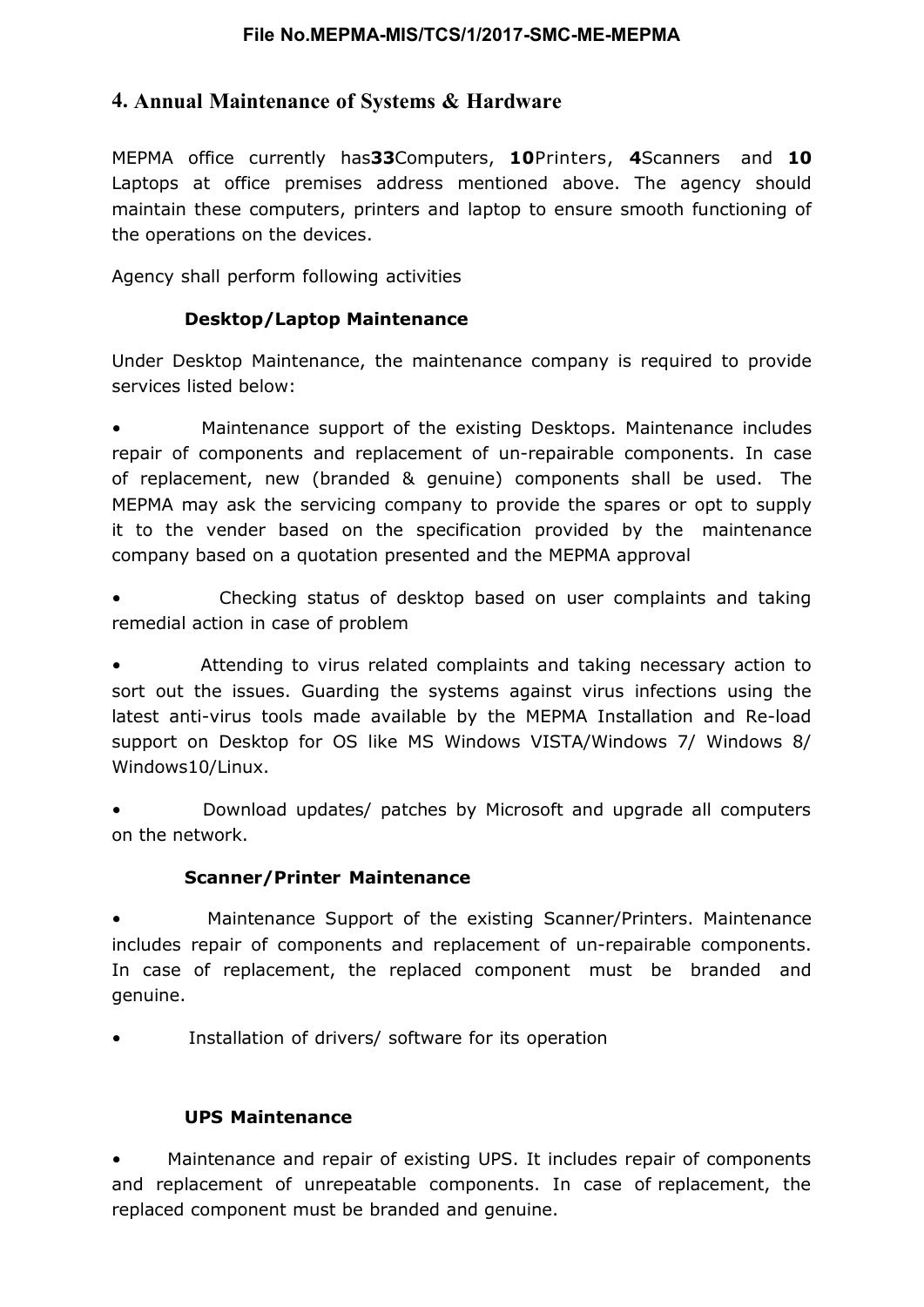• Replacement of defective batteries, the new batteries could be made available by the maintenance company based on a quotation presented and the MEPMA approval.

### Network Infrastructure Maintenance

To provide services and support to ensure trouble free availability of network facilities to users: -

• Managing all Patch Panels, switches, cables, etc. in the Network

• Monitoring the network to determine capacity usage and escalating as required

Identifying LAN faults and getting them resolved

Installing necessary equipment to connect computers on to the Local Area Network (LAN).

Repair / Replace faulty LAN cables.

### Preventive Maintenance

It will be the responsibility of the Vendor (Maintenance Company) to keep the computers and system in full working condition. All defects related to virus or operating system or drivers are also included in the scope of work. The preventive maintenance of each PC is to be carried out on quarterly basis. The Vendor is to give the list of preventive maintenance schedules which it intends to do on the Hard disk, PCB boards, socket chips connector, contacts, floppy drive, printer heads and monitor along with the periodicity, procedures etc. for approval.

## Some of the maintenance routines covered in Preventive Maintenance is described below: -

a. Regular and thorough cleaning of the system from inside i.e. PCBs etc. by computer grade air and computer grade liquid cleaning solution to remove dirt and dust which hinders the cooling of PCBs during operation. The solution should be free from moisture. Caution should be exercised to prevent the damage due to static charge.

b. Cleaning and lubrication of all connectors and contacts.

c. Carrying out the head cleaning of CD-ROM / DVD Drive and floppy disc drive by head cleaning disk and liquid cleaner.

d. Cleaning and lubricating of the door mechanism of the FDD with lubricant (Silicon based lubricant only) lubricating the grounding strap of the HDD and head slider rails of the printer with the same lubricant.

e. Cleaning of exterior of PCs, keyboard, mouse, mouse pad, monitor, printer and all other accessories. Good quality cleaning liquid is to be used for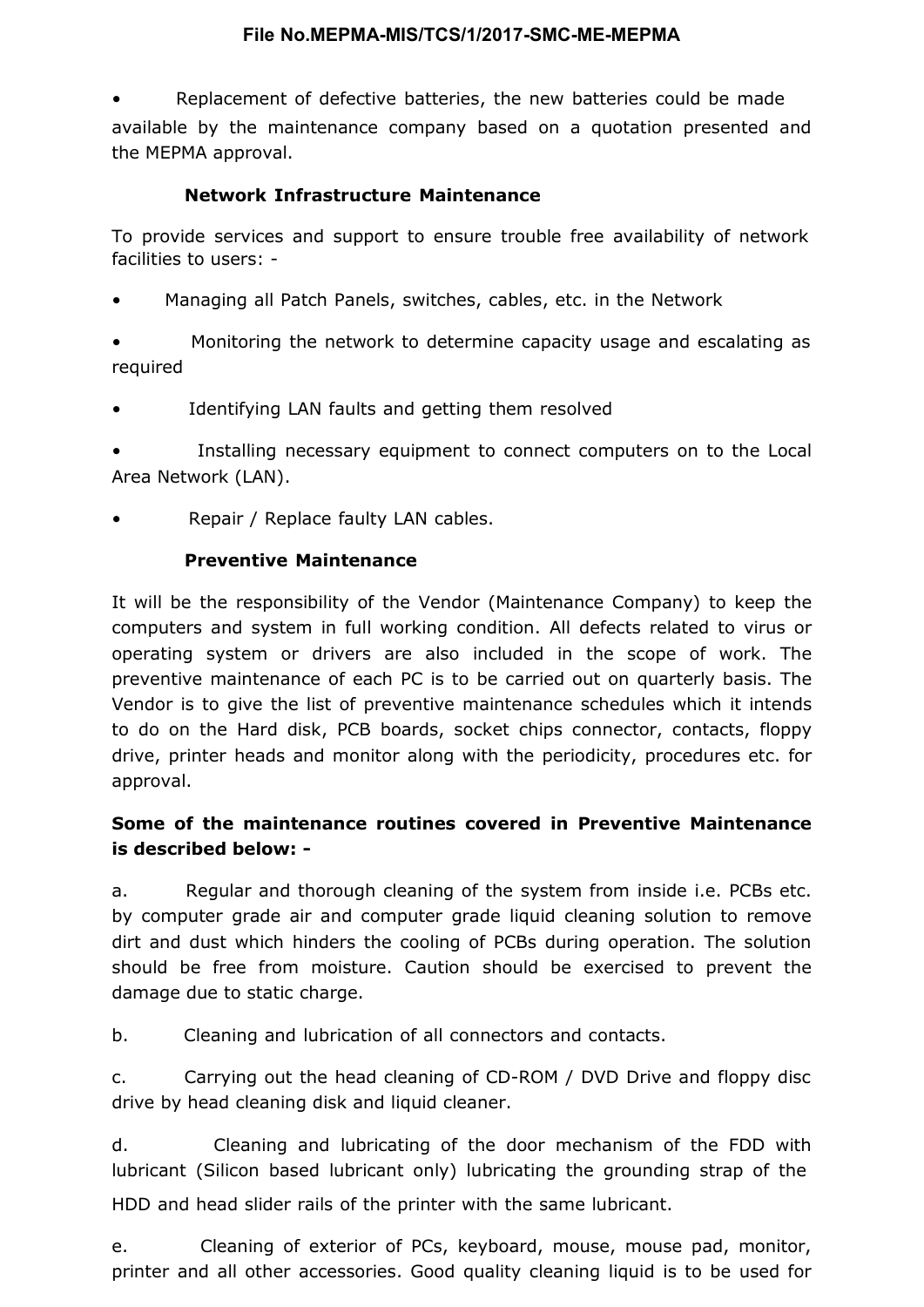such purpose.

f. Updating of Anti-virus software as provided by the office and keeping PCs virus free. (Every 15 days, and this is very critical)

### 5. DEDICATED SUPPORT:

Agency shall allot dedicated resource for each module (HRMIS, PMSVanidhi Repayment , ESTP & Hardware Maintenance)and one Project Manager for overall project supervision & Coordination with MEPMA. Qualifications of the resources to be deployed are as follows:

| S.No           | <b>Resource type</b> | No of resources | <b>Minimum qualification</b> | <b>Minimum</b>    |
|----------------|----------------------|-----------------|------------------------------|-------------------|
|                |                      | to be deployed  |                              | <b>Experience</b> |
|                | Project Manager      |                 | B.Tech/M.Tech/MCA/MBA        | 5 years           |
| $\overline{2}$ | Developer (PHP)      |                 | B.Tech/M.Tech/MCA            | 3 years           |
|                | System               |                 | Graduate<br>Any              | with $2$ years    |
|                | Administrator        |                 | certification in<br>Hardware |                   |
|                | (on site)            |                 | management                   |                   |

Agency shall take care of all the compliances related to Employee management such as ESI/EPF/Insurance/payroll management etc. and shall be placed at Agency premises (offsite) except System Administrator. System Administrator shall be present on full time basis at premises of MEPMA to immediately attend any issues and perform activities mentioned in Scope. However, all resource shall be reporting to the concerned MIS Manager/SMC at MEPMA and shall be present, as and when required in short notice. Project Manager shall be available to attend any meetings at O/o MEPMA and online any time during business days.

Note: Details to be enclosed in Form – VI

## 5.1.Service Criteria–Maintenance&Support A.ProblemIdentification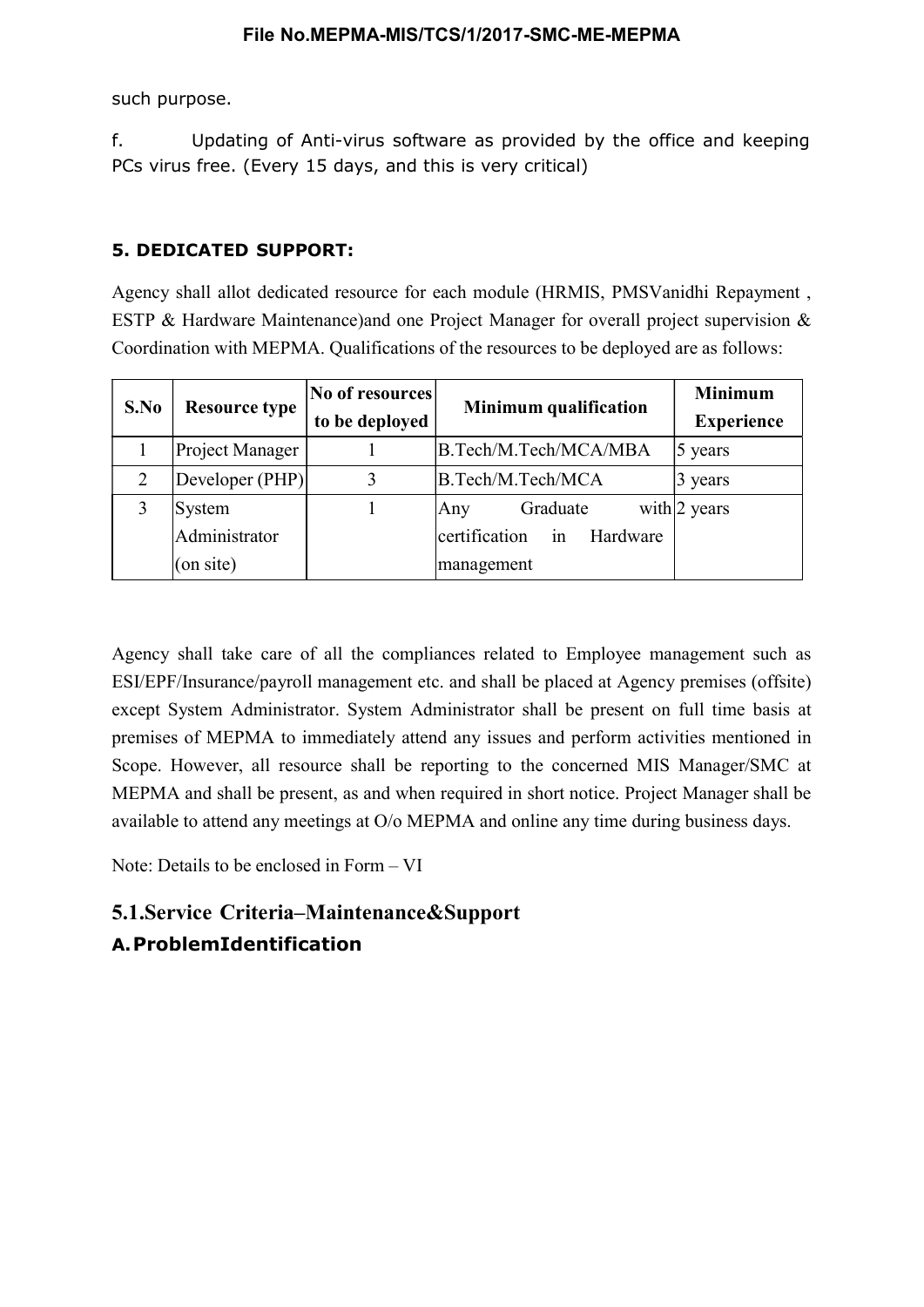| <b>Severity</b><br><b>Level</b> | ProblemType                                                                                                                  |  |  |
|---------------------------------|------------------------------------------------------------------------------------------------------------------------------|--|--|
| Level 1                         | 1. Any<br>problemduetowhichuserscannotaccesstheapplicationduetomalfunction<br>ofapplication                                  |  |  |
|                                 | 2. Showstoppersinvolvingmajorfunctionalfailureinthesolution. Therearen<br>ousableworkaroundavailabletotroubleshoottheproblem |  |  |
|                                 | 3. Interfaceintegrationissue with backends y stems stopping data flow.                                                       |  |  |
| Level 2                         | 1. Any incident which is not a shows to pper, for which an acceptable work<br>aroundhasbeenprovidedbytheBidder               |  |  |
|                                 | 2. Moderatefunctionalrestrictionsinthesolutionirrespective of the cause. Has<br>aconvenientandreadilyavailableworkaround.    |  |  |
|                                 | 3. Test, Migration and Training Infrastructure and Solution                                                                  |  |  |
|                                 | 4. Allotherissuesnotdefinedin"Level1"                                                                                        |  |  |

## B.IncidentResponseandResolution

| <b>IssueClassification</b> | <b>ResponseTime</b> | ResolutionTime     |
|----------------------------|---------------------|--------------------|
| Level1                     | 60Minutes           | 4Hours             |
| Level <sub>2</sub>         | 2Hours              | ByNextcalendardate |

## SECTION-IV

## PRE-QUALIFICATION CRITERIA

Pre-Qualifying Criteria (Mandatory Requirements) forSelection of Agency for Development of HRMIS system, PM SVANidhi Repayment Module, AMC of ESTP Module & Systems in MEPMA, Telangana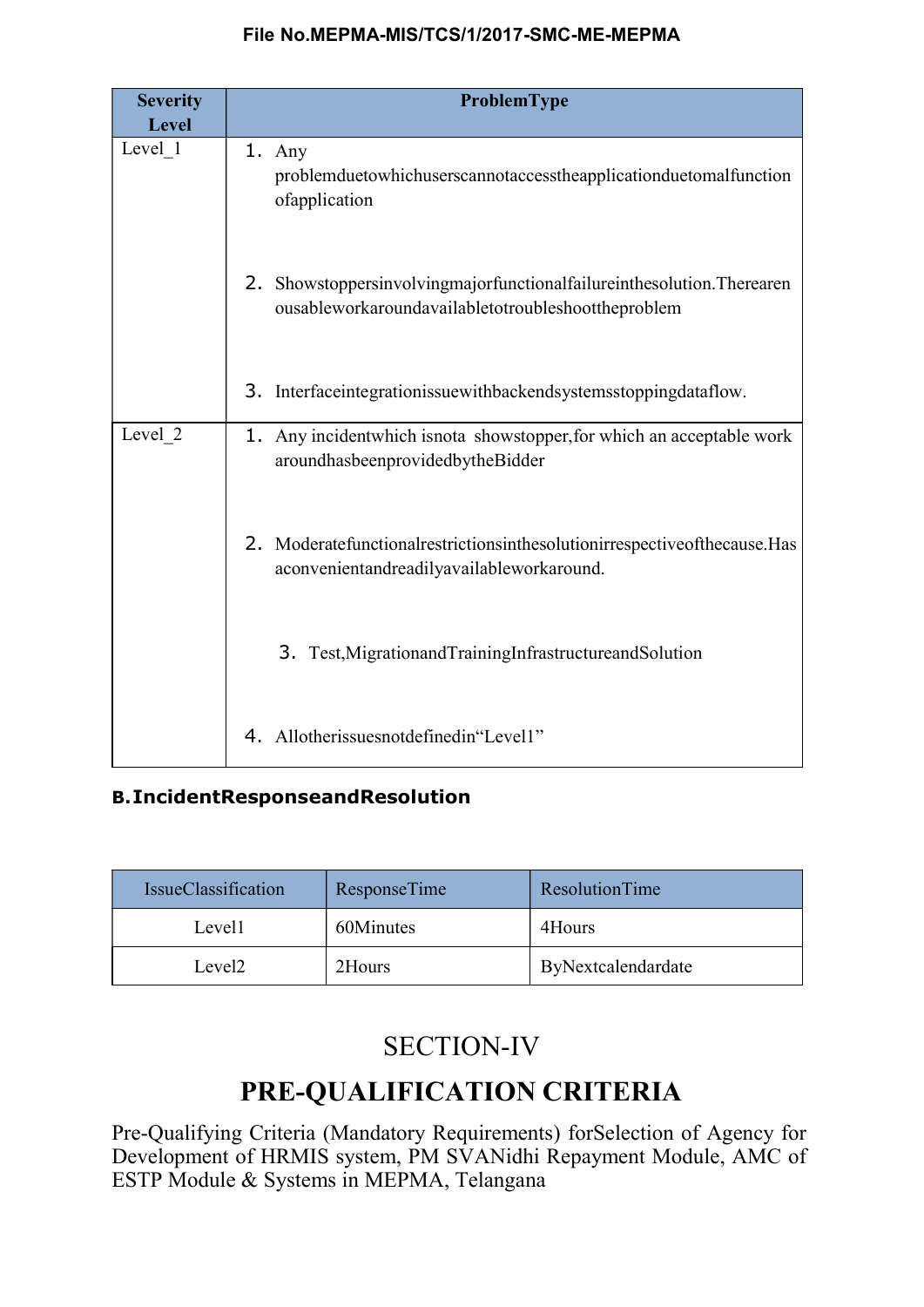## (a) Financial Criteria

The Bidder shall furnish documentary evidence that it meets the following financial requirement(s):

- i. The Bidder shall have average Annual Financial Turnover of not less than INR 300.00 Lakhs in the last three financial years from 2018-19, 2019-20, 2020-21(Provisional) years.
- ii. The Bidder shall have Positive net worth for last 3 financial years
- iii. The Bidder shall be in profits for last 3 financial years

Relevant Audited Balance sheets, Chartered Accountant's Certificate to be submitted confirming the above criteria

## (b) Minimum Criteria

- 1. Bidder/Agency Must be a registered firm as a Partnership/LLP/Private Limited/Public Limited company in India
- 2. Bids from Joint Venture/consortium firms shall not be accepted
- 3. The Agency / Firm should be in existence for more than 10 years with minimum experience of 5 years' service to Government organizations with proven track record, required to submit
- 4. The Agency/Firm must have a minimum single project executed worth more than 1 Crore Rupees in any of the last 3 financial years. Proof of the same should be produced
- 5. The Agency must have a Local Branch office & Local Service centre in Telangana, for last 3 years. A proof of same to be submitted
- 6. The Agency/Bidder must have previous work experience with ULBs/Government organisations in Telangana. Proof of the same should be furnished
- 7. The Bidder should have ISO 9001-2008 (or above) Certification for Quality Management System from IAF recognized or similar body
- 8. The bidder should have ISO 27001-2013 (or above) Certification for Information Security Management System from IAF recognized or similar body
- 9. The Bidder should have ISO 20000-1- 2011 (or above) certification for Information Technology-Service management from IAF recognised or reputed Body
- 10. The Agency/Bidder having work experience in similar projects earlier will be preferred. Agency must be well aware of the processes and functionality of the Scheme. The Bidder should submit relevant work orders/ completion certificates in regards to this
- 11. The Agency/firm must not have been blacklisted or placed under funding restriction by any Ministry or Department of the Government of India or by a State Government (or its agency). A Self Declaration to be submitted along with proposal.
- 12. The Agency / Firm should have minimum 20 manpower on their payroll.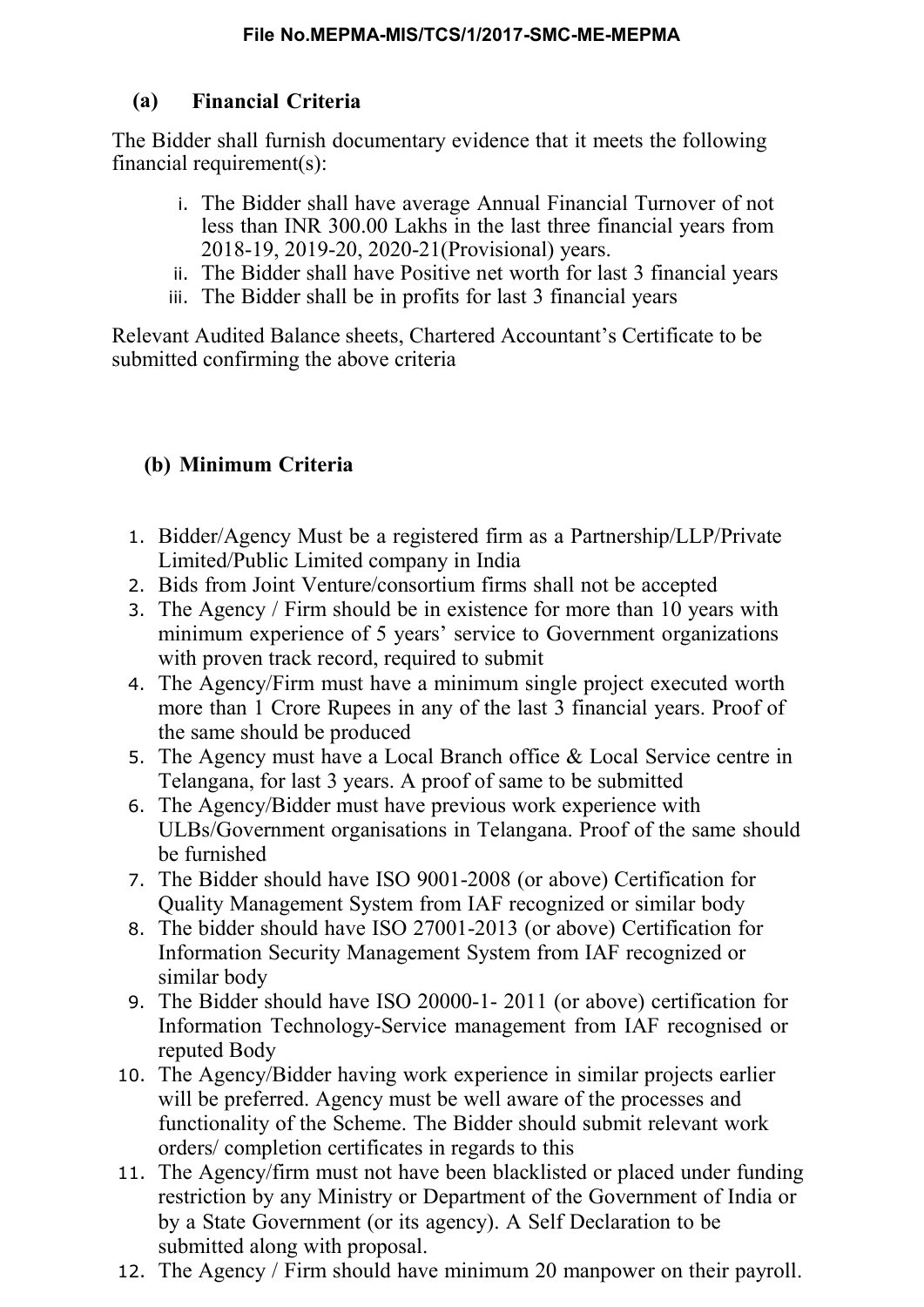Should provide PF/ESI statements of last 6 months proving the same

- 13. The Firm/Agency Must have developed Mobile app for at least 2 Government Organisations/ULBs
- 14. Agency Should have experience in implementing Biometric based projects for atleast 2 Government organisations/ULBs
- 15. Agency should have supplied/Maintained computer peripheral items to ULBs/Govt Agencies

## SECTION-V

## 1. PREPARATION OF TECHNICAL PROPOSAL:

The proposal document may be submitted with each page numbered and an index of pages identifying the information contained. The proposal prepared by the Agency/Company shall be provided in the following Model Response

The technical proposal should explain the followings strictly in the same order:

a. Cover letter in prescribed format

b.Name& Introduction of the Agency

c. Agency Profile

d. Executive summary of the proposal (1 - 2 pages maximum).

e. Profile and background of the Agency / Firm explaining its previous experience, expertise in general, previous achievements, human resource and other technical expertise that makes your Agency / Firm most competent to participate in the EOI process (2 pages maximum).

f. The detail of the similar experience in other Government.

g. Financial capabilities and last 3 years turnover details

h. EMD/Tender Fee Details

I. Clear plan & methodology for taking up the project (1 - 2 pages maximum)

j. Compositing of the staff deploying for managing work

Documents in support of the above may be furnished with page numbers indicate in the index. Please use separate sheets wherever necessary

The original and all copies of the Technical Proposal shall be placed in a sealed envelope clearly marked "Technical Proposal" Similarly, the original Financial Proposalshall be placed in a sealed envelope clearly marked "Financial Proposal "followed by the name of the assignment, and with a warning "Do Not Open with The Technical Proposal." The envelopes containing the Technical and Financial Proposals shall be placed into an outer envelope and sealed. This outer envelope shall bear the submission address, reference number and be clearly marked "Do Not Open, before [insert the time and date of the submission deadline indicated in the RFP]". The Client shall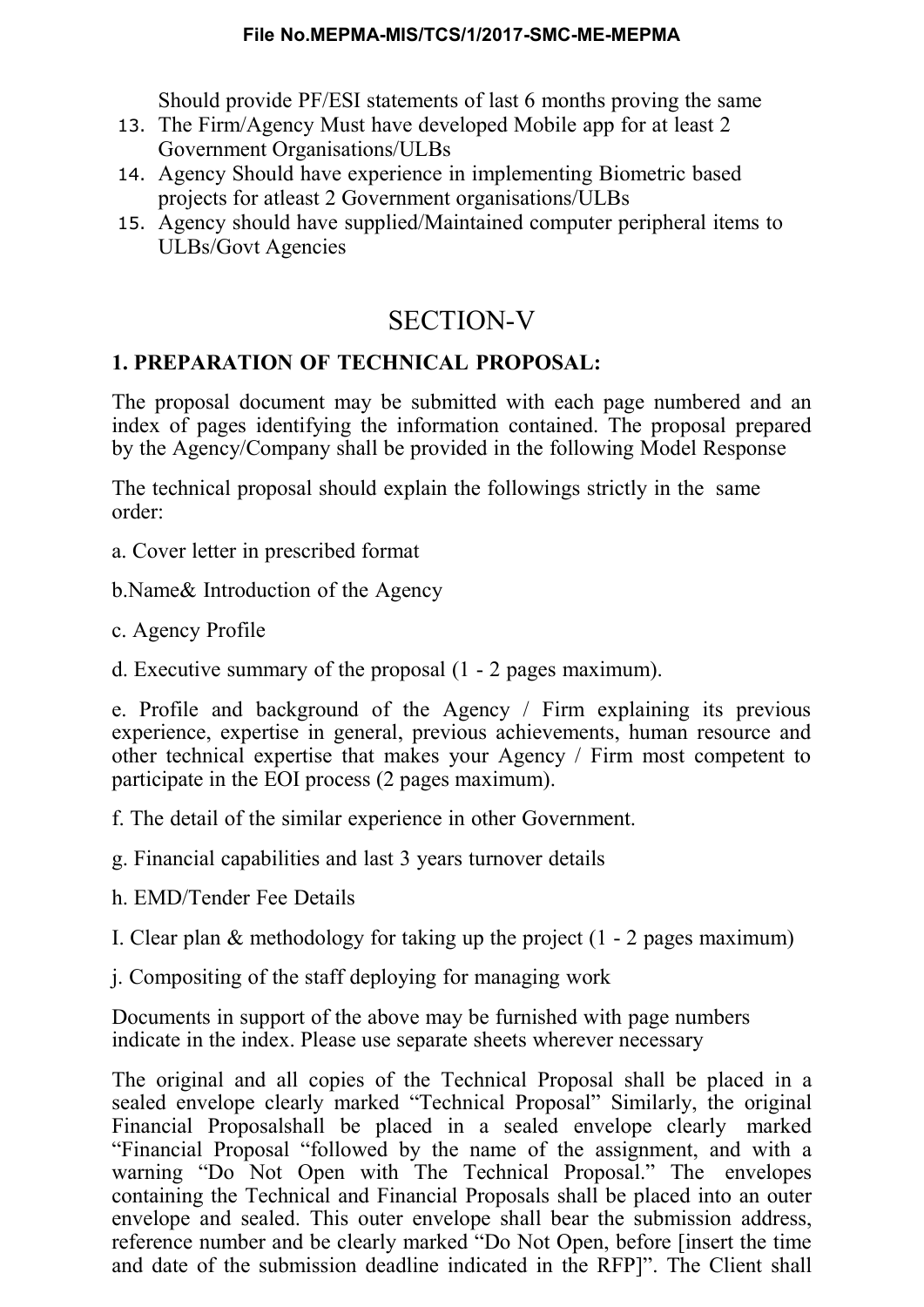not be responsible for misplacement, losing or premature opening if the outer envelope is not sealed and/or marked as stipulated. This circumstance may be cause for Proposal rejection. If the Financial Proposal is not submitted in a separate sealed envelope duly marked as indicated above, this will constitute grounds for declaring the Proposal non-responsive.

## 2. FINANCIAL PROPOSAL

The financial proposals shall contain proposed slab wise pricing of the project as prescribed in Annexure. It is the responsibility of the Agency to estimate the scope of work, man power, resources as per the details given in this RFP and other required costing analysis completely before quoting the price. Agencies should familiarize themselves with any clarifications required or current condition before submitting Proposals. To obtain first-hand information on the assignment, Agency suggested seek clarifications via email on the email id specified in the RFP. Format of the financial proposal shall be as follows

a. covering letter in prescribed format

b. financial proposal should clearly mention pricing differently for each of the categories as mentioned in proforma.

c. A proposal submitted with an adjustable price, quotation will be treated as non-responsive and will be rejected.

d. The Proposal may however contain discounts, if any, offered by the Agency/Company.

e. All prices and other information like discount etc having bearing on the price shall be written both in figures and words in the offer form. If there is discrepancy between the price/information quoted in words and figures, the price/information in words would be treated as final.

f. Price quotes shall include any necessary service to be provided by the selected proposer (even if such services are not expressly enumerated) in order to ensure a satisfactory fulfillment of the contract, as well as any other expenses incurred by the selected proposer, e.g. travel, equipment, accommodation, daily subsistence, telecommunication, postal charges, contingencies, etc.

g. In no case may the selected proposer invoke a hiatus or an oversight in the description of the work components in the proposal documents or claim inadequate explanations for seeking any price increase or any release from contractual liabilities.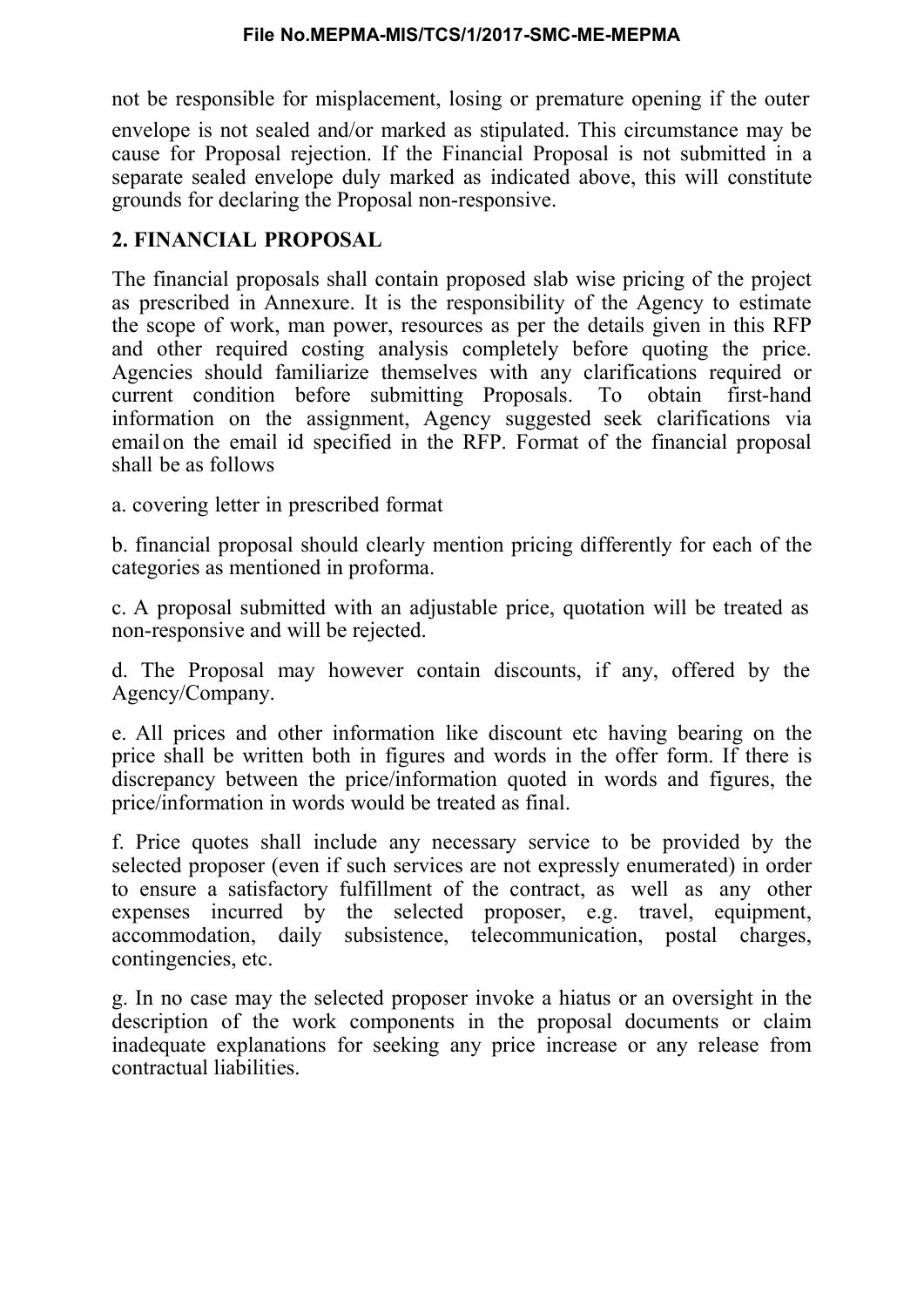## SECTION-VI

## TENDER EVALUATION METHODOLOGY

## 1. BID EVALUATION METHODOLOGY

The Bidders are invited to submit Technical and Financial proposals as per the given formats in the assignment.

Evaluation of the Technical and financial proposals will be based on Quality cum Cost Based Selection mode with weighted average of 70:30 for technical and financial proposals respectively.

## Evaluation of Technical Bid

The technical proposal shall be evaluated in three phases.

a) In the first phase the Technical Proposals shall be evaluated on the basis of minimum technical and financial eligibility criteria as mentioned in SECTION-IV

b)Agencies Qualifying minimum Criteria shall be invited for presentation

c) In the second phase the firms shall be given marks based on Table:1 of this RFP.

d) Firms scoring more than 75% marks in the technical evaluation shall be eligible to open financial bid.

| S.No | <b>Evaluation Parameter</b>                                                                                                         | <b>Marks</b>                                                              | <b>Maximum</b><br><b>Marks</b> |
|------|-------------------------------------------------------------------------------------------------------------------------------------|---------------------------------------------------------------------------|--------------------------------|
|      | Experience in Working with $ 10\text{Project} = 05 $<br>Government/ULB Projects<br>related to web/MIS<br>development, dashboard etc | 20 projects = $10$<br>30 projects and above $=$<br>20                     | 20                             |
|      | Experience in DAY-NULM<br>projects                                                                                                  | 1 project = $05$<br>2-4 projects = $10$<br>5 projects and above $=$<br>20 | 20                             |

Table1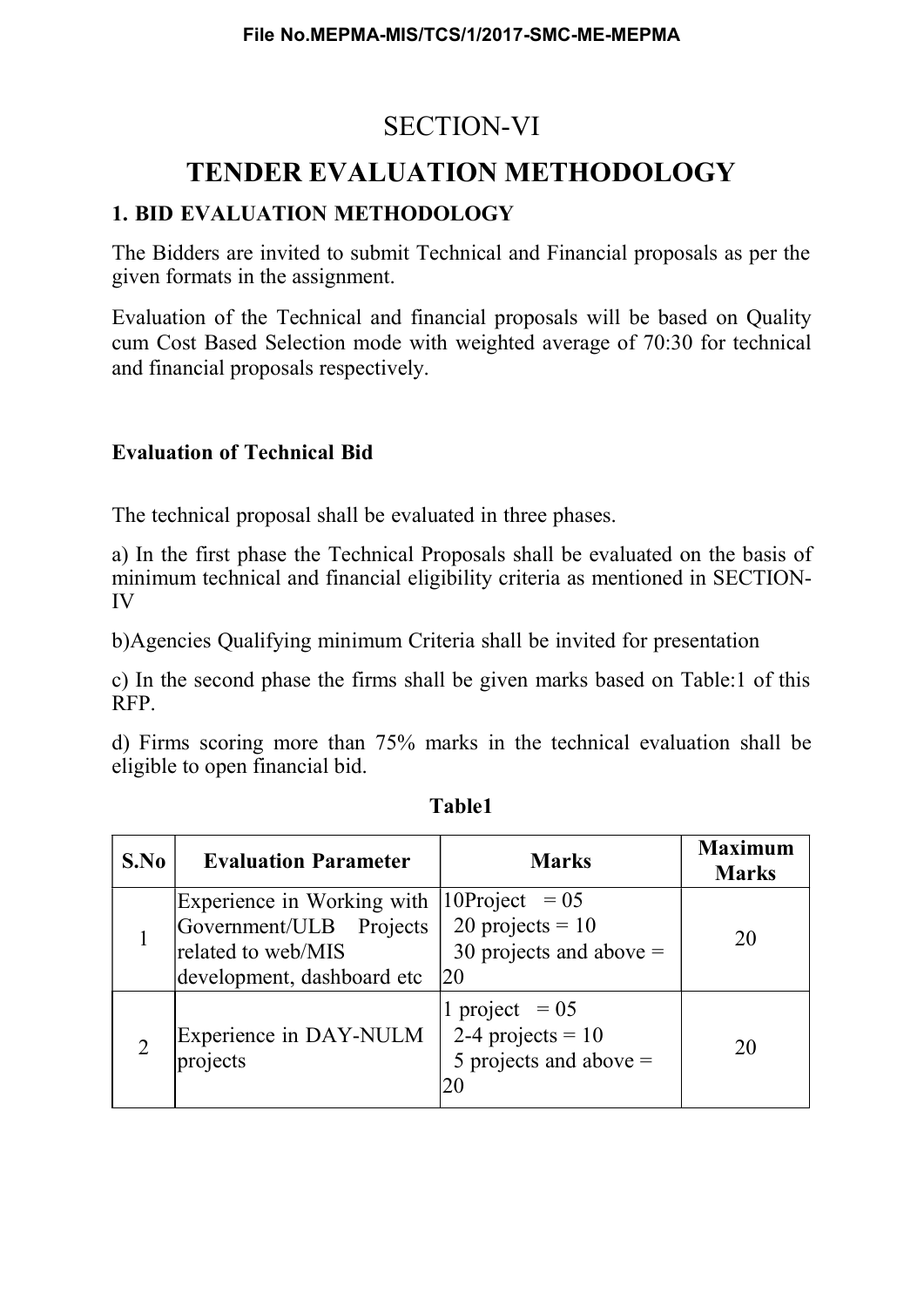| 3                  | Experience in development $2$<br>of Mobile Apps in Urban<br>Local Bodies/<br>Govt.<br>Departments. | projects = $05$<br>3 projects and above $=$<br>10                                     | 10  |
|--------------------|----------------------------------------------------------------------------------------------------|---------------------------------------------------------------------------------------|-----|
|                    |                                                                                                    |                                                                                       |     |
| $\overline{4}$     | Experience in Working on<br><b>Biometric Projects</b>                                              | $1-2$ Projects = 05<br>3 and above projects $=$<br>10                                 | 10  |
| 5                  | Experience in Telangana on<br>Technology projects                                                  | 5<br>Projects $=$ 5 Marks<br>10<br>Projects = $10$ Marks<br>20<br>Projects = 15 Marks | 15  |
| 6                  | Presentation<br>on<br>understanding on the scope<br>of the project, working<br>methodology         |                                                                                       | 25  |
| <b>Total Marks</b> |                                                                                                    | 100                                                                                   | 100 |

The selected bidder shall provide professional, objective, and impartial advice and at all times hold MEPMA's interest paramount.

Timing and sequence of events resulting from this RFP shall ultimately be determined by MEPMA.

No oral conversations or agreements with any official, agent, or employee of the Authority shall affect or modify any terms of this RFP and any alleged oral agreement or arrangement made by a bidder with any department, agency, official or employee of the Authority shall be superseded by the definitive agreement that results from this RFP process. Oral communications by the Authority to bidders shall not be considered binding on the Authority, nor shall any written materials provided by any person other than the Authority.

Neither the bidder nor any of the bidder's representatives shall have any claims whatsoever against the Authority or any of their respective officials, agents, or employees arising out of, or relating to this RFP or these procedures (other than those arising under a definitive service agreement with the bidder in accordance with the terms thereof).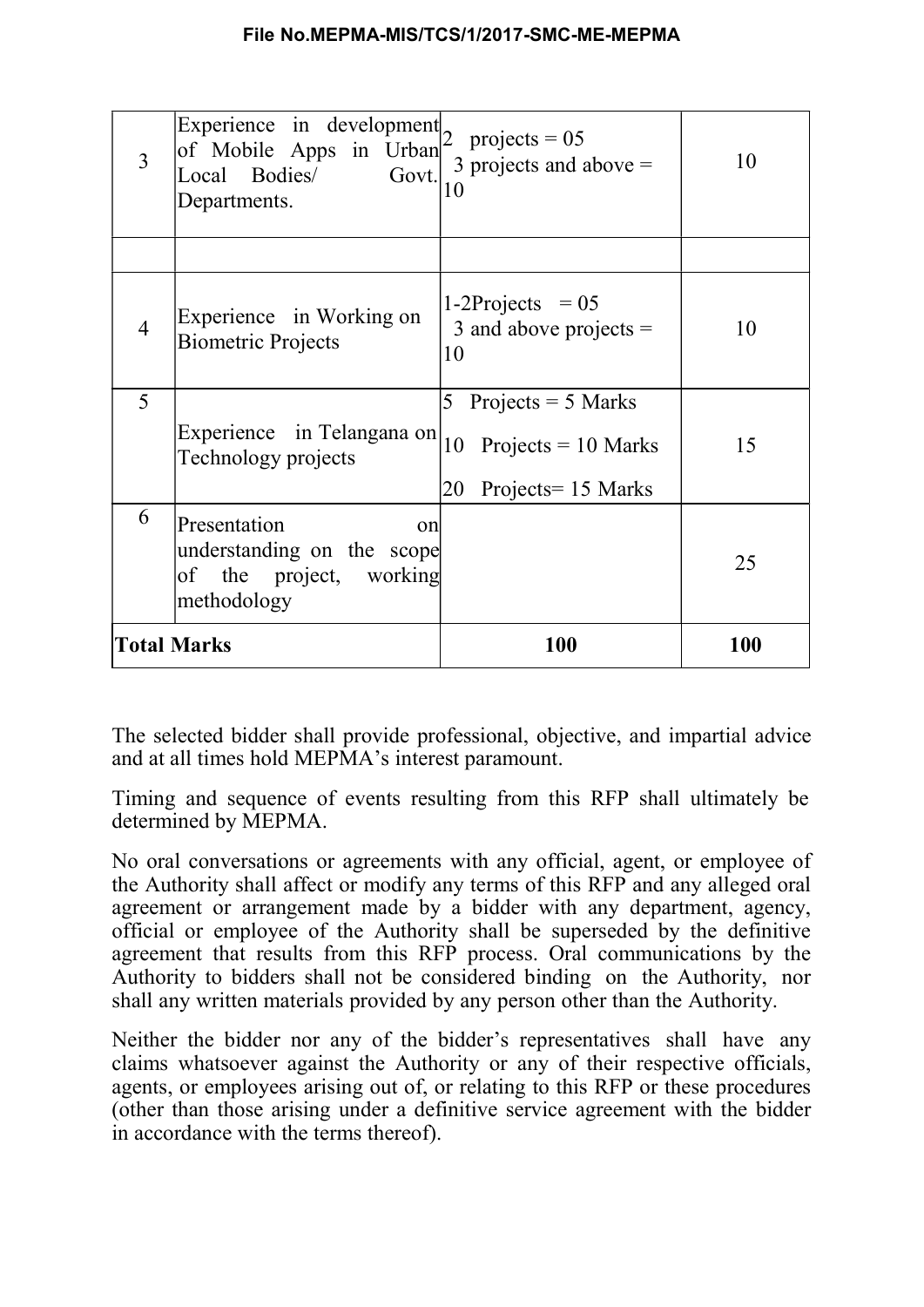## Opening of Financial Proposal

Firms scoring more than 75% marks in the technical evaluation shall be eligible to open financial bid.

## Evaluation as per Quality and Cost Basis Selection (QCBS)

Threshold for short listing agencies for technical evaluation will be 75% of 100 marks. The technical evaluation carried out by MEPMA shall be final in all aspects. The financial proposals of only technically shortlisted bidder will be opened and will be ranked in terms of their total evaluated cost.

## Technical Points

Technical Points will be awarded to the bidder based on their technical evaluation score. Technical Points will be evaluated as below:

| 76 |
|----|
|    |
|    |
| 70 |

## Financial Points

In case of financial bid, agency with lowest fee/price will be given 100 as Price Point and Price Points of other two bidders will be calculated with formula as below:

Lowest Price/Individual Price X 100. If price quoted by B is 90 (lowest one) and price quoted by A and C are 120 and 96 respectively, then Price Point of B  $= 100$  and Price Point of A = 90/120 X 100 = 75 and price point of C = 90/96  $X$  100 = 93.75.

| A             | 120 | 75    |
|---------------|-----|-------|
| B             | 90  | 100   |
| $\mathcal{C}$ | 96  | 93.75 |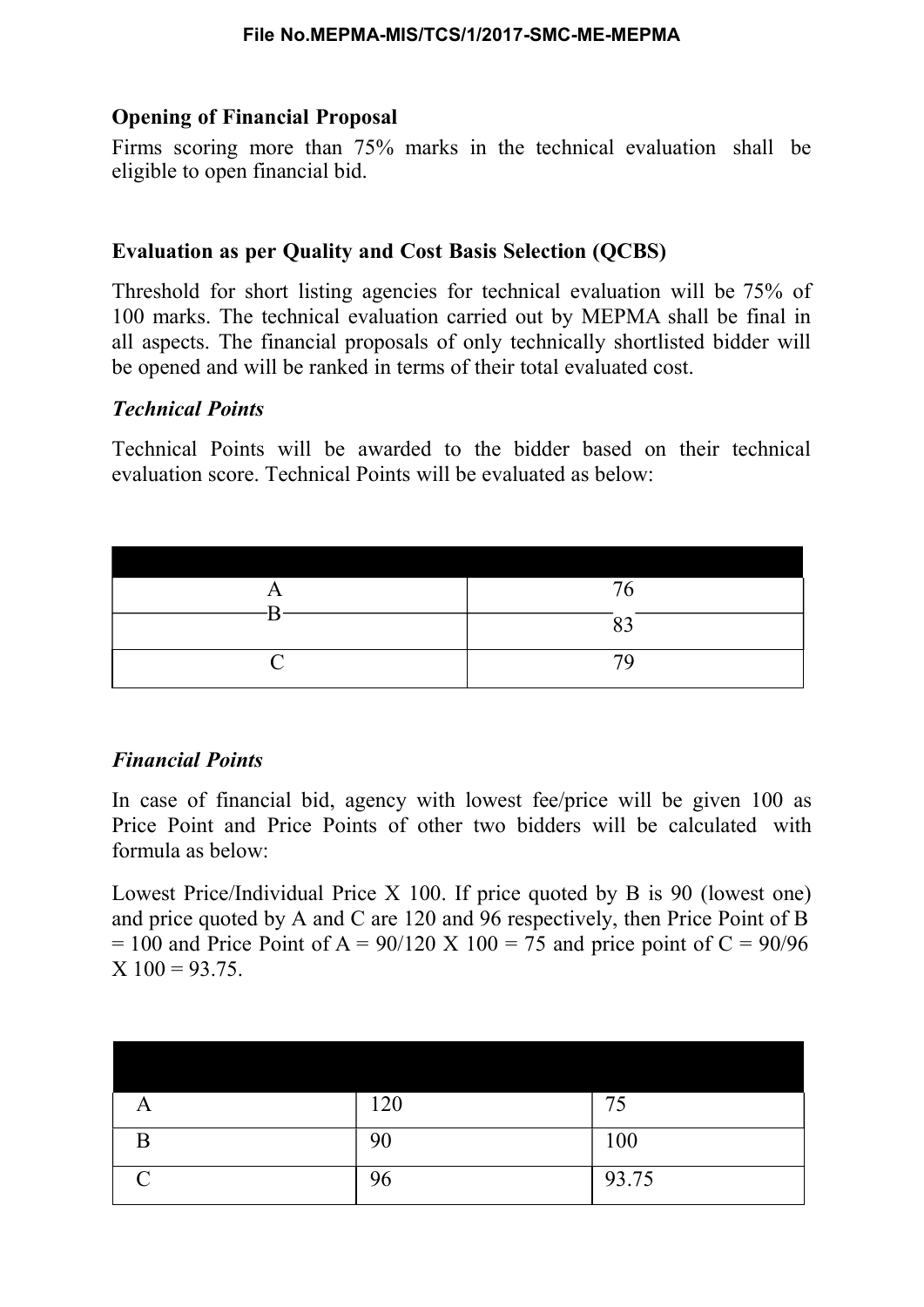## Total Points

For evaluating the Total Points, quality and cost basis selection shall be applied with below mentioned weights

| Technical Points | 70%  |
|------------------|------|
| Financial Points | 30%  |
| Total            | 100% |

The Total Points shall be calculated using the formula as (Technical Point x 0.70+ Price Point x 0.30) The Proposals/Bids securing the highest Total Points in the above evaluation will be ranked as H-1 followed by the proposals securing lesser marks as H2, H3, etc. Illustration of the same is as below

| A                  | 76 | 75    | 75.10 | H <sub>3</sub> |
|--------------------|----|-------|-------|----------------|
| В                  | 83 | 100   | 88.10 | H1             |
| $\curvearrowright$ |    | 93.75 | 83.43 | H2             |

The agency with the Highest ranking (H1) shall be recommended for project. In scenario of a tie in Total Points, agency with higher Technical Points will be ranked higher.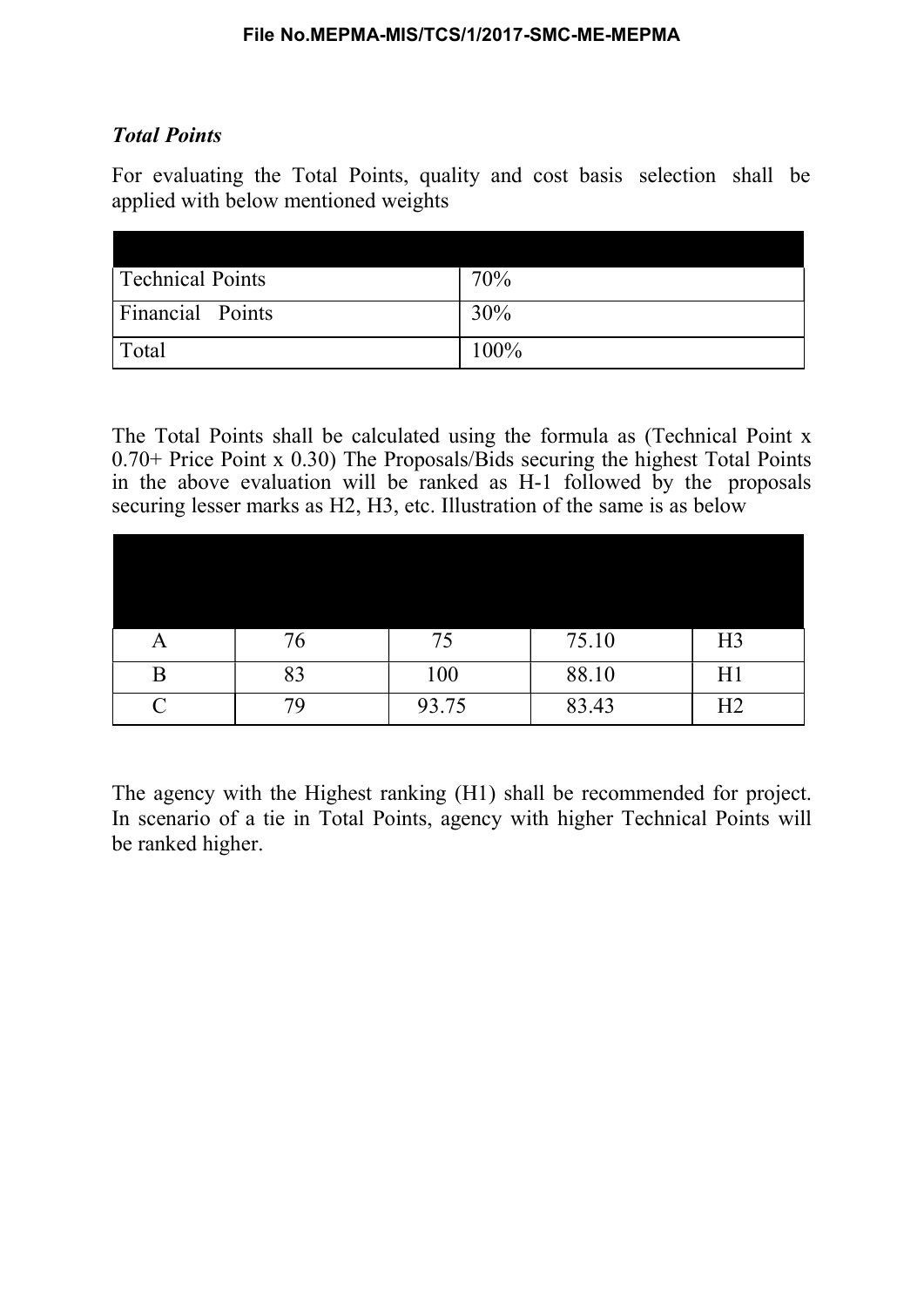## SECTION-VII

## GENERAL CONDITIONS OF TENDER

1. The bidder must fulfil the eligibility criteria/pre-qualifying conditions for evaluation of their bids. Bids of bidders fulfilling the eligibility/pre-qualifying conditions will only be evaluated by the duly constituted evaluation committee. Bids of the bidders not fulfilling the eligibility/pre-qualifying conditions given this document may be summarily rejected. Undertaking for subsequent submission of any of the above documents will not be entertained under any circumstances.

2. MEPMA reserve the right to verify/confirm all original documentary evidence submitted by the bidder in support of above-mentioned clauses of eligibility criteria, failure to produce the same within the period as and when required and notified in writing by MEPMA shall result in summarily rejection of the bid.

3. Engagement with MEPMA does not confer any right to the agencies to be invited for participating in any bids, tender etc. floated by MEPMA. MEPMA reserves the right to call bids/assign work/associate the agency/agencies in any area as may be deemed fit by MEPMA depending upon the profile provided by the agencies and requirement of assignment.

4. MEPMA reserves the right to accept or reject any or all requests for engagement without assigning any reason

5. Acceptance of the application(s) constitutes no form of commitment on the part of MEPMA. Furthermore, this acceptance of the application confers neither the right nor an expectation on any application to participate in the proposed project.

6. MEPMA reserve the right to waive off any shortfalls; accept the whole, accept part of or reject any or all responses to the Tender.

7. MEPMA reserve the right to call for fresh tenders at any stage and /or time as per the present and /or envisaged MEPMA requirements even if the tender is in evaluation stage.

8. MEPMA reserve the right to modify, expand, restrict, scrap, re-float the tender without assigning any reason for the same.

The responder shall bear all costs associated with the preparation and submission of its response, and MEPMA will in no case be responsible or liable for these costs, regardless of the conduct or the outcome of the tender process.

9. Consortium and joint venture responses are not allowed, in any case. Also, bidders have to note that no sub-contracting / sub-letting is allowed.

10.The Bidder shall not utilize or publicize or disclose or part with any statistic, data or information collected with assignment/contract without the express written consent of MEPMA. Failing which tender awarded maybe cancelled and legal action as deemed fit maybe taken.

10. The Bidder's rate should remain valid for a period of contract from the date of acceptance of contract on successful award of the same.

11.No terms and conditions other than as stipulated above will be entertained. Tenders without acceptance of the terms and conditions stipulated above are liable to be rejected.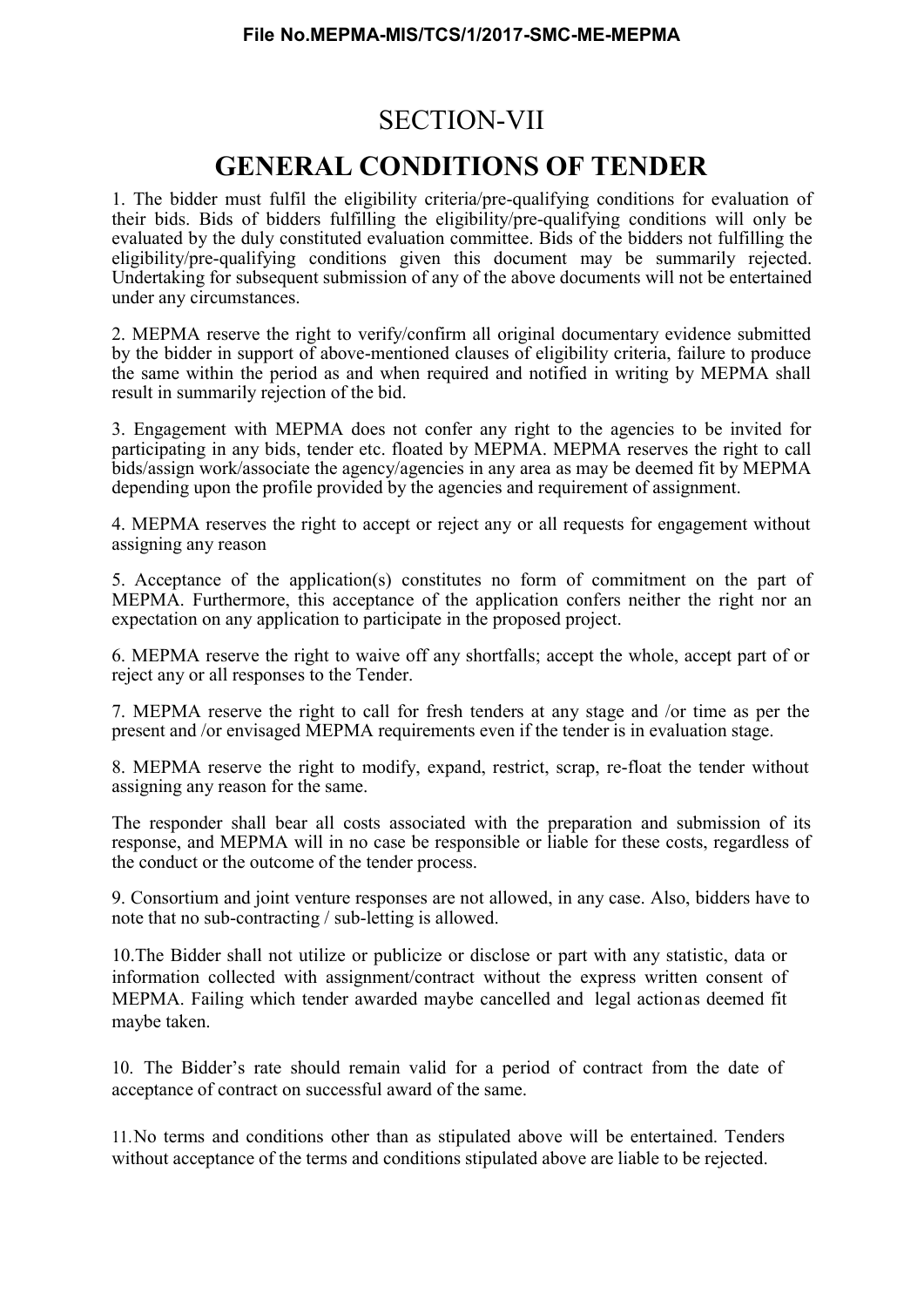12. The Bidder/contractor shall ensure the compliance of all Statutory Acts and rules including the EPF Act and any other Labour Acts. The MEPMA shall not be liable for any financial burden/ liability due to negligence by the contractor or his failure to comply with labour laws or any other Statutory Acts/Rules as per notifications issued from Govt. Of India from time to time.

13.The work contract is for 2 years initially and may be extended for further years based on work performance of the firm succeeded in getting award of contract at same terms &conditions. Work performance certificate will be provided on the basis of penalty imposed which may not exceed10% of tender value.

14.Based on the instructions/guidelines from Government (State/Central) and other requirements, MEPMA may at its discretion direct for execution of scope of work other than mentioned in this RFP. For any such additional award of the work empanelled agency shall bring it to the notice of MEPMA quote the price and take up the work up on acceptance by MEPMA. Agency must have enough man power to handle any emergency/time bounded projects as and when required.

15. All the taxes, duties, levies and all other charges applicable and shall be valid for delivery of the items to the designated delivery points. All payments will be subjected to tax deduction at source as applicable/required at the prevailing tax rates.

MEPMA may pay any increase in duties, taxes and surcharges and other charges on account of any revision, enactment by the Government during the period of validity of the Bids and also during the contract period. The decision of MEPMA in this regard will be final and binding and no disputes in this regard will be entertained

#### 16. Performance Bank Guarantee:

a. The agency needs to deposit within ten (10) working days from the date of acceptance of work order, a Performance Security in the form of Bank Guarantee for an amount of 2% (Two per cent) of the Tender value against the supply portion for 1 years plus 6 months claim period and after completion of 1 years in the format placed at Annexure – A.

b. The Performance Bank Guarantee may be drawn from a scheduled commercial bank in favour of "The Mission Director, Mission for Elimination of Poverty in Municipal Areas, Telangana".

c. The Performance Bank Guarantee may be discharged/ returned by the MEPMA after the completion of the contract upon being satisfied for the performance of the obligations of your firm under the contract.

d. Failing to comply with the above requirement, or failure to enter into contract within 10 days or within such other extended period, as may be decided by the MEPMA shall constitute sufficient grounds, among others, if any, for the annulment of the award of the tender.

e. In the event the firm being unable to provide the services, during the engagement period as per the contract for whatever reason, the Performance Bank Guarantee would be invoked by MEPMA.

f. No Bank Charges/ interest shall be payable for the Performance Bank Guarantee.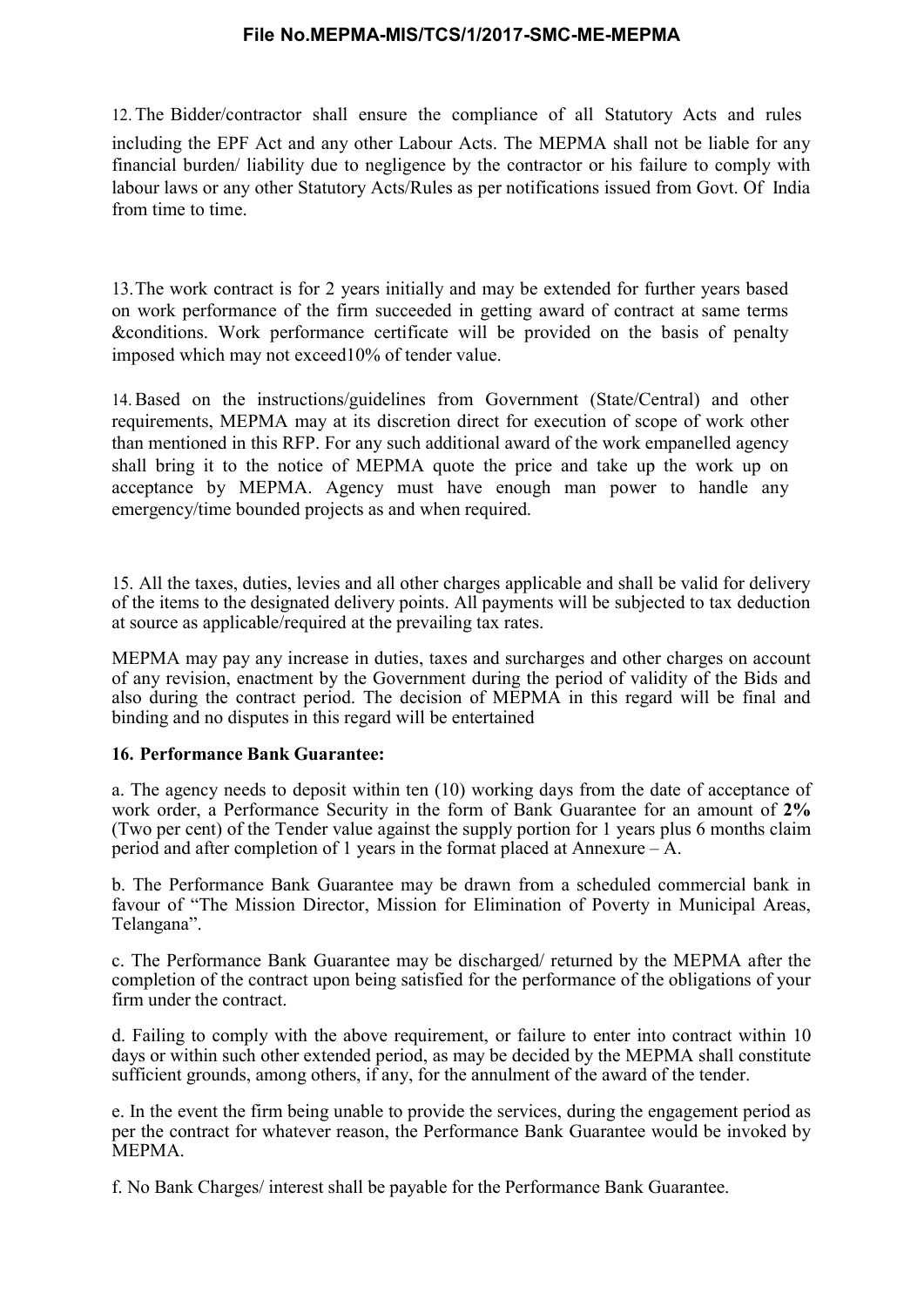#### 17. Rates and Prices

a. Bidders should quote item-wise rates/ prices including all taxes and duties by explicitly mentioning the breakup of basic prices and applicable taxes.

b. Price quoted shall be firm and any variation in rates, prices or terms during validity of the offer shall lead to forfeiture of the EMD of said bidder.

18. Payment shall be made on Quarterly Basis. Whole Quoted contract value shall be divided into four parts and quarterly payment shall be made up on completion of services in the respective quarter

18. In case of default in services or denial of services during contract period,MEPMA, at its sole discretion, will be free to avail services of other service providers at your "Risk & Cost".

19. All other terms and conditions of the GENERAL CONDITIONS OF CONTRACT shall be applicable.

20. Bidders are advised to refrain from taking any deviations on this TENDER. Still in case of any deviations, all such deviations from this tender document shall be set out by the Bidders, Clause by Clause in the format as mentioned in Form IV and submit the same as a part of the Technical Bid. Please note that in case of deviations to the tender terms, bids may be liable for rejection.

## SECTION-VIII

#### Letter for Submission of Tender

FORM-I

To,

Mission Director, MEPMA

IV Floor, 640, AC Guards, MasabTank

Opp PTI Building Hyderabad 500 004

Sub.: Submission of Bid for "Selection of Agency for Development of HRMIS system, PM SVANidhi Repayment Module, AMC of ESTP Module & Systems in MEPMA, Telangana"- Reg.

Dear Sir,

1. With reference to your Tender No. --------------- dated ------------- forSelection of Agency fo Development of HRMIS system, PM SVANidhi Repayment Module, AMC of ESTP Module & Systems in MEPMA, Telangana, I wish to apply for engagement with MEPMA.

Further, I hereby certify that

I have read the provisions of the all clauses and confirm that notwithstanding anything stated elsewhere to the contrary, the stipulation of all clauses of Tender are acceptable to me and I have not taken any deviation to any clause.

2. I further confirm that any deviation to any clause of Tender found anywhere in my Bid, shall stand unconditionally withdrawn, without any cost implication whatsoever to the MEPMA.

3. Our bid shall remain valid for period of 180 days from the last date of bid submission.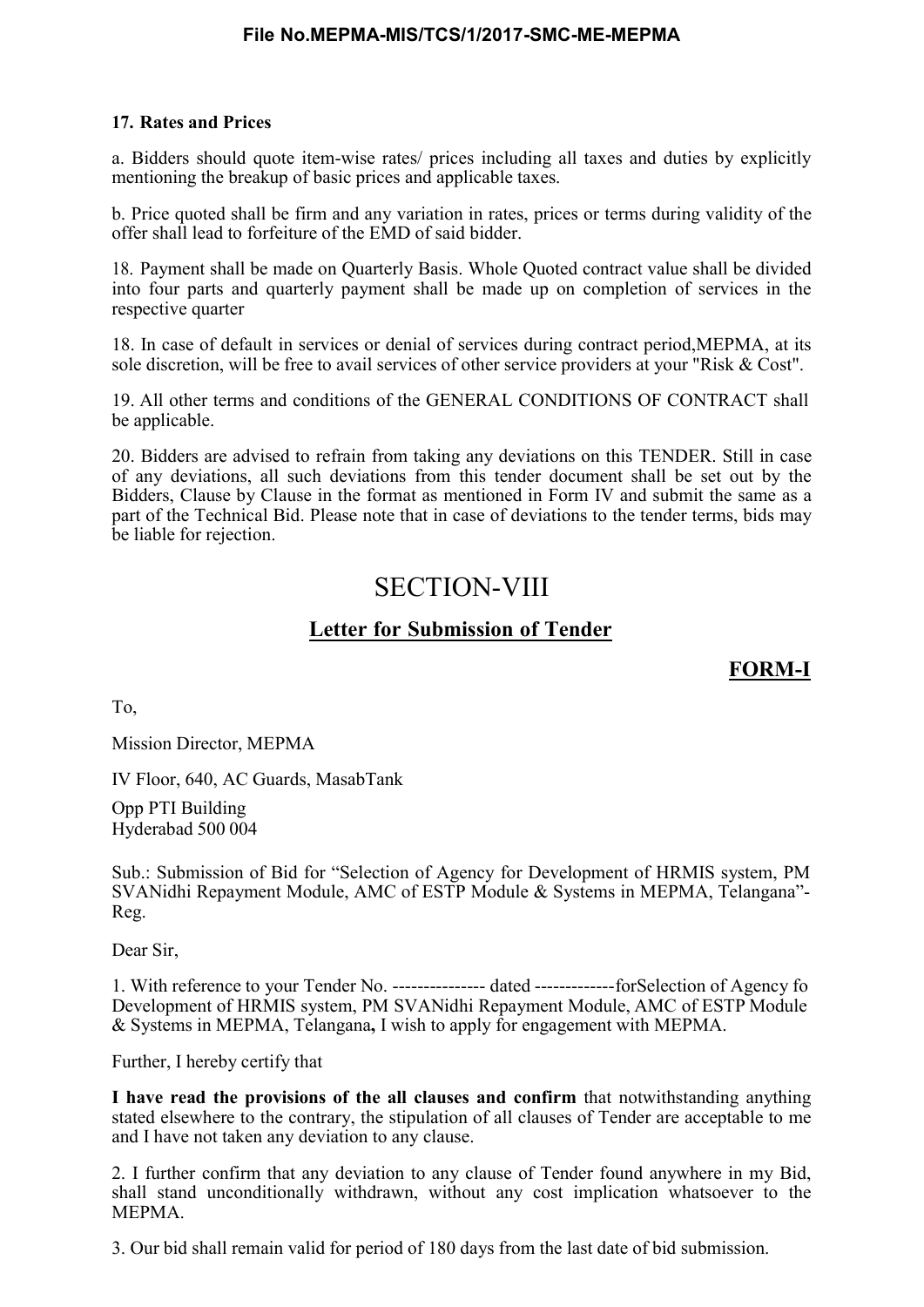Date: Signature …………………

Place: Full Name …………………

Designation..….…………… Address …………………

Note: In absence of above declaration/certification, the Bid is liable to be rejected and shall not be taken into account for evaluation.

## FORM-II

## Pre-Qualification Criteria Details

Selection of Agency for Development of HRMIS system, PM SVANidhi Repayment Module, AMC of ESTP Module & Systems in MEPMA, Telangana

| <b>Agency Name</b>                                                                                                                                  |  |
|-----------------------------------------------------------------------------------------------------------------------------------------------------|--|
| Date of Inception (Must be 10 years old)                                                                                                            |  |
| Type of legal entity (Proprietor, Partnership, Pvt Ltd, Society etc)                                                                                |  |
| Name of Registering Authority                                                                                                                       |  |
| <b>Registration Number</b>                                                                                                                          |  |
| Whether any Legal/Arbitration /proceeding is instituted against or<br>the Agency has lodged any claim in connection with works carried<br>out by us |  |
| Corporate office Address                                                                                                                            |  |
| Telangana Branch Office Address                                                                                                                     |  |
| Telangana Service Centre Address                                                                                                                    |  |
| Name of the top executive with designation:                                                                                                         |  |
| Telephone Number(s)                                                                                                                                 |  |
| E-mail Address                                                                                                                                      |  |
| <b>GSTIN No:</b>                                                                                                                                    |  |
| <b>TAN Number:</b>                                                                                                                                  |  |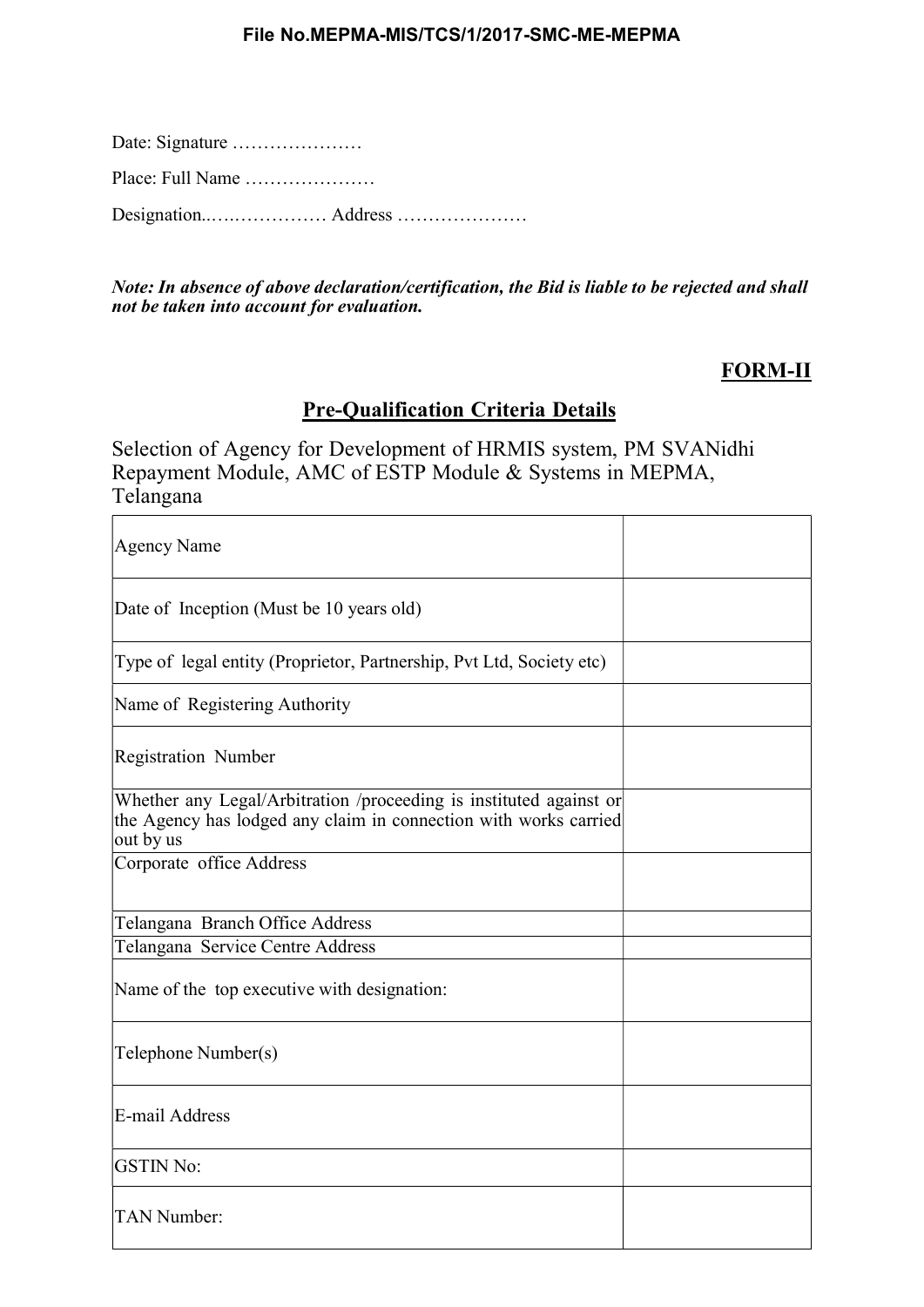| PAN Number:                                                   |                           |
|---------------------------------------------------------------|---------------------------|
| Date of Latest GST Returns Filed:                             |                           |
| $ $ (Copy of the Returns to be submitted)                     |                           |
| Date of Latest Income Tax Returns filed:                      |                           |
| $ $ (Copy of the Returns to be submitted)                     |                           |
| Date of Latest TDS Tax Returns filed:                         |                           |
| (Copy of the Returns to be submitted)                         |                           |
|                                                               | Certification Standard:   |
| ISO 9001 Certificate:                                         | <b>Issuing Authority:</b> |
| (Must have been issued prior to the Tender Notification date) | Date of Issue:            |
|                                                               | Pate of Explistandard:    |
| ISO 27001 Certificate:                                        | <b>Issuing Authority:</b> |
| (Must have been issued prior to the Tender Notification date) | Date of Issue:            |
|                                                               | Date of Expiry:           |
|                                                               | Certification Standard:   |
| ISO 20000-1 Certificate:                                      | <b>Issuing Authority:</b> |
| (Must have been issued prior to the Tender Notification date) | Date of Issue:            |
|                                                               | Date of Expiry:           |
| Awards & Recognitions (if any):                               |                           |

|                | (Company Seal) |
|----------------|----------------|
| :              |                |
| $\ddot{\cdot}$ |                |
| $\ddot{\cdot}$ |                |
|                |                |

(Authorized Representative and Signatory)

Note: In absence of above declaration/certification, the Bid is liable to be rejected and shall not be taken into account for evaluation.

## FORM-III

#### FINANCIAL STANDING - ANNUAL TURNOVER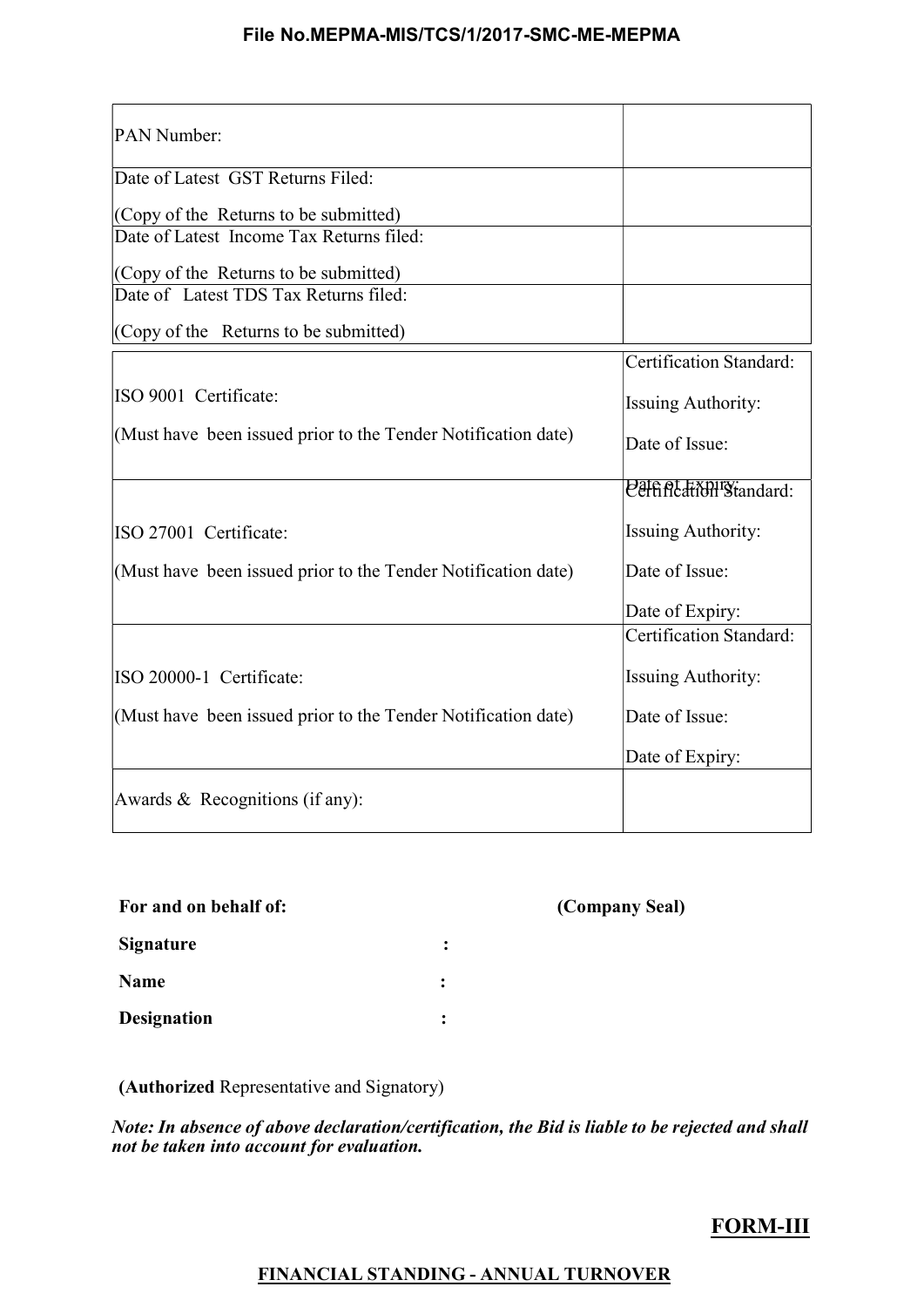Certificate from the Statutory Auditor regarding Annual Turnover of the Bidder in the immediately preceding 3 Financial Years Based on its books of accounts and other published information authenticated by it, this is to certify that (name of the Agency) had, over the last three Financial Years, an Average annual Total Turnover of Rs. Lakhs, as per yearwise details noted below:

| <b>Financial</b><br>year ending<br>31 <sup>st</sup> March | <b>Total Turnover</b><br>(in Rs. Lakhs) | <b>Positive Net</b><br>worth<br>(Amount) | <b>Positive</b><br>Worth $(\% )$ | <b>Profit</b><br>(Amount) | <b>Profit</b><br>(Percentage) |
|-----------------------------------------------------------|-----------------------------------------|------------------------------------------|----------------------------------|---------------------------|-------------------------------|
| $ 2018-19$                                                |                                         |                                          |                                  |                           |                               |
| $ 2019-20 $                                               |                                         |                                          |                                  |                           |                               |
| 2020-21                                                   |                                         |                                          |                                  |                           |                               |

It is also certified that the company has been in Positive net worth and profits for last 3 financial years

#### Name of the audit firm/ Chartered Accountant:

#### Seal of the audit firm:

(Signature, name and designation and registration Number of the Chartered accountant)

#### Date:

Note:

Please provide certified copies of Audited Financial Statements of the firm for the immediately preceding three financial years.

Note: In absence of above declaration/certification, the Bid is liable to be rejected and shall not be taken into account for evaluation.

## FORM-IV

## PREVIOUS EXPERIENCE

Details of projects and work experience with Urban Local Bodies/Government organisations.

Please use separate table for each Product Category (Web based MIS/App/DAY-NULM, Biometric based projects)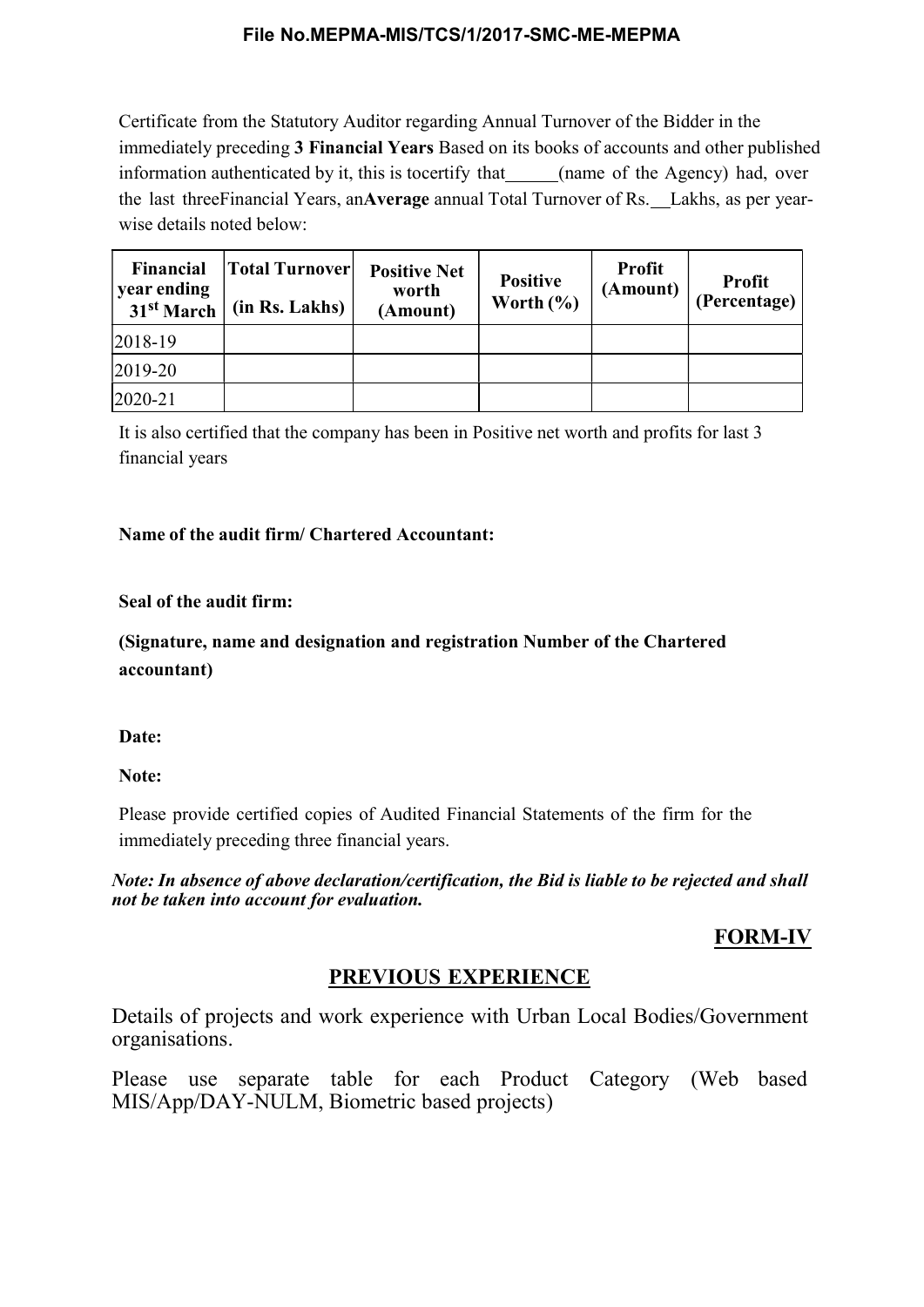| S.NO | Name of the U State/Place of Description of Service Period of |  |  |                   |  |
|------|---------------------------------------------------------------|--|--|-------------------|--|
|      | LB/Government Work                                            |  |  | v <sub>1</sub> ce |  |
|      | Agency                                                        |  |  |                   |  |
|      |                                                               |  |  |                   |  |
|      |                                                               |  |  |                   |  |
|      |                                                               |  |  |                   |  |
|      |                                                               |  |  |                   |  |
|      |                                                               |  |  |                   |  |
|      |                                                               |  |  |                   |  |

Relevant Work orders/work completion certificates to be attached along

| For and on behalf of: |                | (Company Seal) |
|-----------------------|----------------|----------------|
| <b>Signature</b>      | $\ddot{\cdot}$ |                |
| Name                  | $\ddot{\cdot}$ |                |
| <b>Designation</b>    | ፡              |                |

(Authorized Representative and Signatory)

Note: In absence of above declaration/certification, the Bid is liable to be rejected and shall not be taken into account for evaluation.

## FORM-V

## DETAILS OF MAJOR PROJECTS EXECUTED

Please mention details of the major projects being executed/ executed with value more than Rs. 50 Lakhs

| S.No | Name of the UL B/<br>Government Agency | Details of the Project | Value of the Project<br>in Rs. | Period<br>rvic |
|------|----------------------------------------|------------------------|--------------------------------|----------------|
|      |                                        |                        |                                |                |
| ↑    |                                        |                        |                                |                |
| 3    |                                        |                        |                                |                |
|      |                                        |                        |                                |                |
|      |                                        |                        |                                |                |
|      |                                        |                        |                                |                |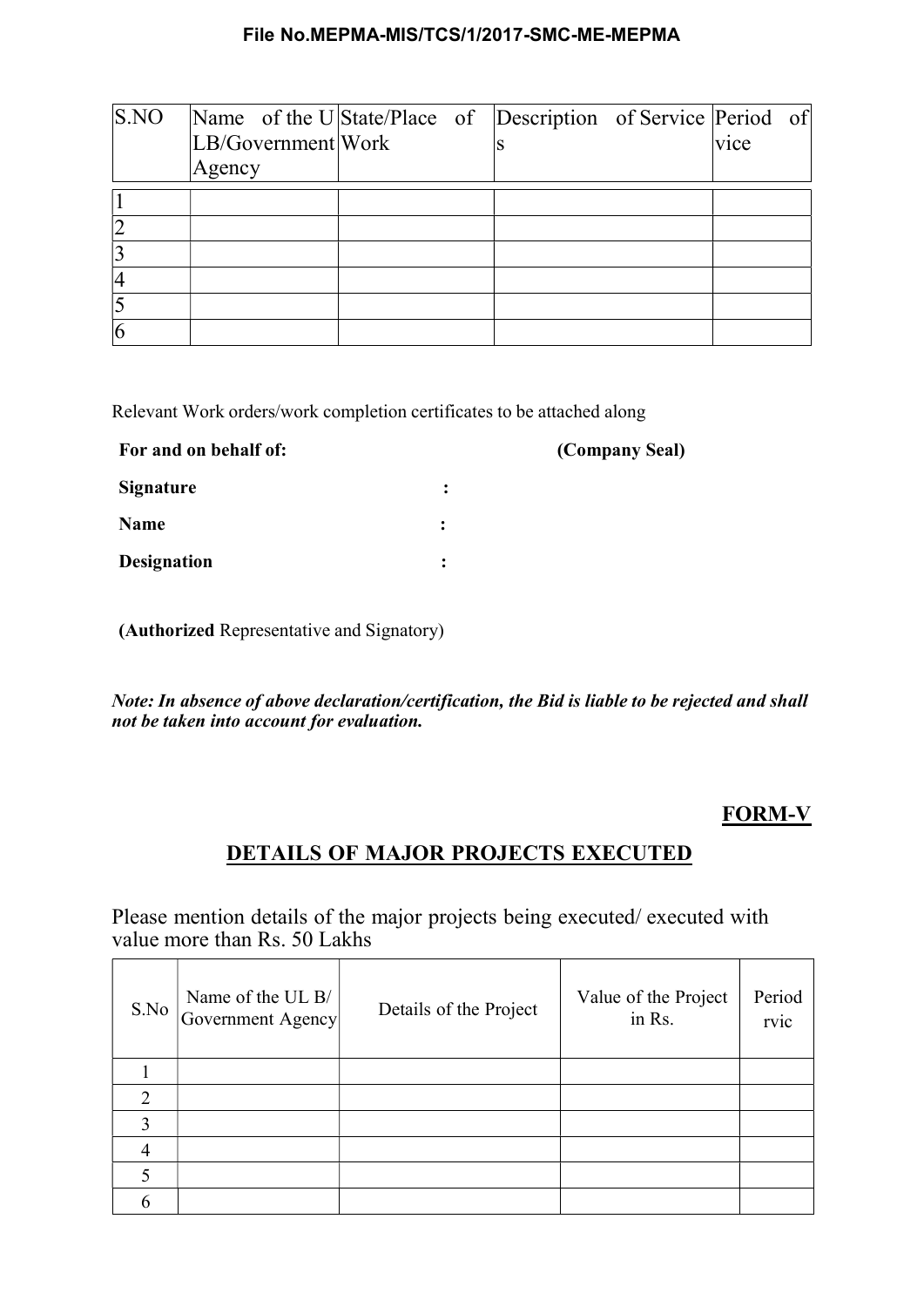Relevant Work orders/work completion certificates to be attached along

| For and on behalf of: |                      | (Company Seal) |
|-----------------------|----------------------|----------------|
| <b>Signature</b>      | $\ddot{\phantom{a}}$ |                |
| Name                  | $\ddot{\cdot}$       |                |
| <b>Designation</b>    | ፡                    |                |

(Authorized Representative and Signatory)

Note: In absence of above declaration/certification, the Bid is liable to be rejected and shall not be taken into account for evaluation.

## FORM-VI

## DETAILS OF RESOURCES TO BE DEPLOYED

| S.No Resource type | Name | Qualification Experience  Other | certifications<br>if any |
|--------------------|------|---------------------------------|--------------------------|
|                    |      |                                 |                          |

### (Enclose CVs of each Resource)

|        |  | For and on behalf of: |  |
|--------|--|-----------------------|--|
|        |  |                       |  |
| $\sim$ |  |                       |  |

(Company Seal)

| <b>Signature</b>   |  |
|--------------------|--|
| <b>Name</b>        |  |
| <b>Designation</b> |  |

(Authorized Representative and Signatory)

Note: In absence of above declaration/certification, the Bid is liable to be rejected and shall not be taken into account for evaluation.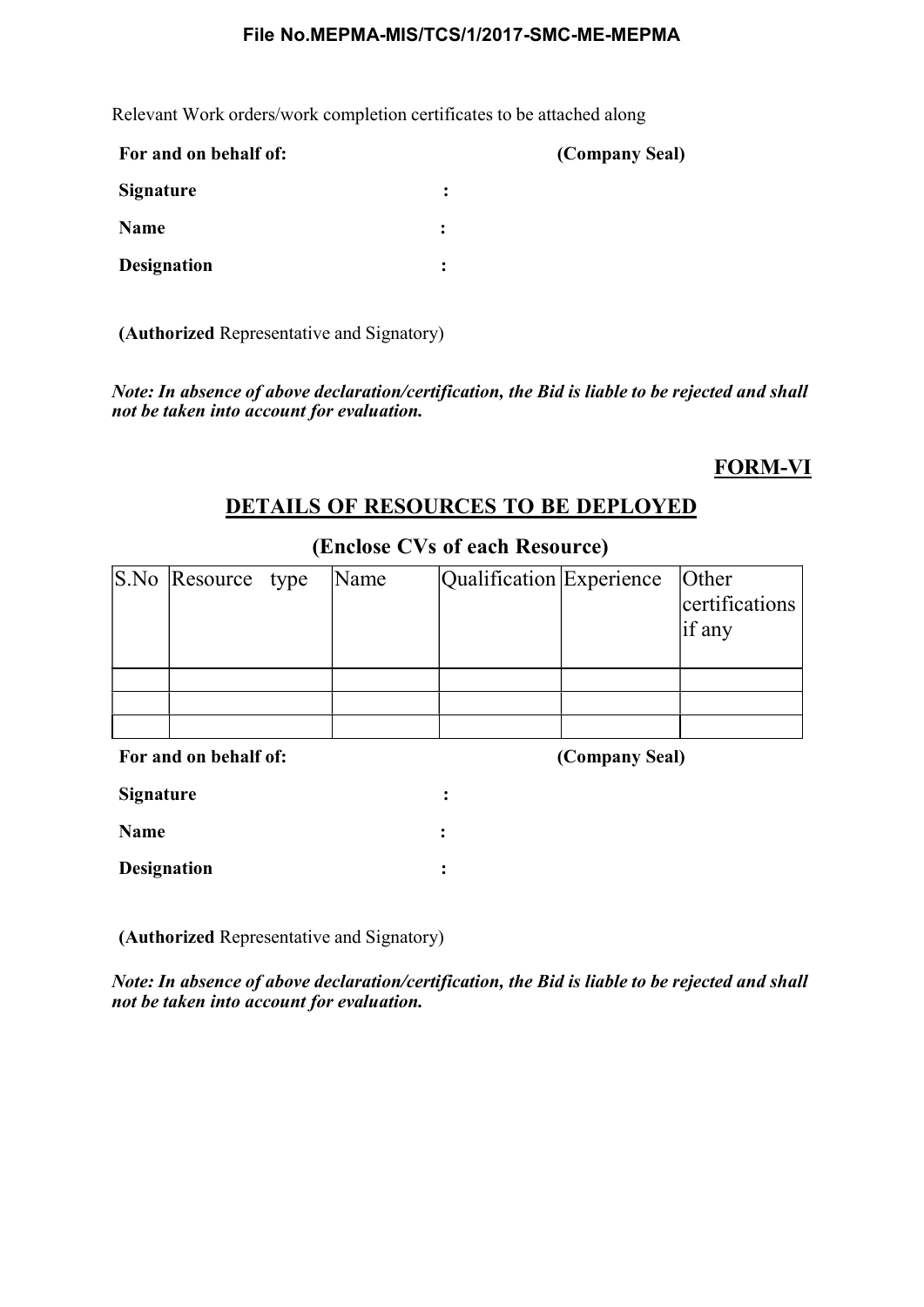## FORM-VII

## FINANCIAL BID

#### (To be submitted on company letter head in separate sealed envelope)

To,

The Mission Director,

MEPMA

Sir/Madam,

Subject: Submission of Financial proposal for Selection of Agency for Development of HRMIS system, PM SVANidhi Repayment Module, AMC of ESTP Module & Systems in MEPMA, Telangana

Reference: File No.

We, the undersigned, offer services for Development of HRMIS system, PM SVANidhi Repayment Module, AMC of ESTP Module & Systems in MEPMA, Telanganain accordance with your Request for Proposal dated\_\_\_\_\_\_\_\_\_\_\_\_. We hereby confirm that the financial proposal is unconditional and we acknowledge that any condition attached to financial proposal shall result in reject of our financial proposal.

Our financial Proposal shall be binding upon us subject to the modifications resulting from Contract negotiations, up to expiration of the validity period of the Proposal, i.e. before the date indicated in

We understand you are not bound to accept any Proposal you receive.

For and on behalf of

Signature :

Name :

Designation :

(Authorized Representative and Signatory) Company Seal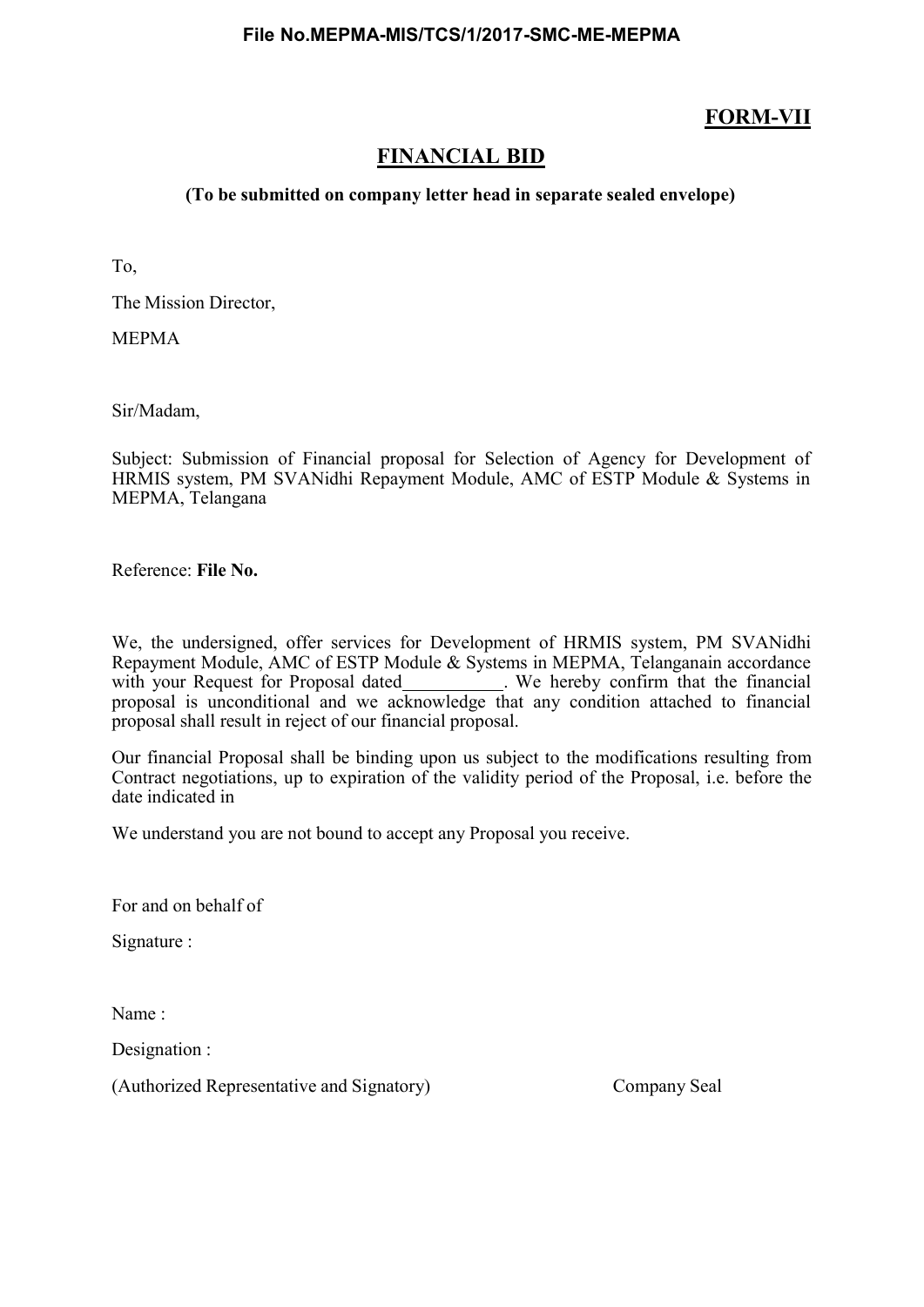#### FINANCIAL PROPOSAL

| S.No                                                                                              | <b>Description of Service</b>                                  | <b>Total Amount</b> |
|---------------------------------------------------------------------------------------------------|----------------------------------------------------------------|---------------------|
| <b>One Time Development Costs</b>                                                                 |                                                                |                     |
| 1                                                                                                 | Cost for Development of HRMIS System as per the specifications |                     |
|                                                                                                   | mentioned in Section-III                                       |                     |
| $\overline{2}$                                                                                    | Cost for Development of PMSVANidhi Repayment System &mob       |                     |
|                                                                                                   | ile app as per the scope of work mentioned in Section-III      |                     |
| Annual Maintenance Cost (including dedicated resources as mentione<br>din Point 5 of section III) |                                                                |                     |
| 3                                                                                                 | <b>HRMS</b> module                                             |                     |
| $\overline{4}$                                                                                    | PM SVANidhi Repayment System & mobile app                      |                     |
| 5                                                                                                 | ESTP scheme monitoring system                                  |                     |
| Sub Total (Excluding GST)                                                                         |                                                                |                     |
| <b>GST</b>                                                                                        |                                                                |                     |
|                                                                                                   | <b>Total Amount including GST</b>                              |                     |

Maintenance of Hardware/Computer peripherals items, please submit the cost per item per month, excluding applicable taxes.

|                |           | Cost per item per      | Taxes (mention                | Cost per item per      |
|----------------|-----------|------------------------|-------------------------------|------------------------|
| S.No           | Item Name | month $(Rs)$           | Percentage),<br>Amount in Rs. | month $(Rs)$           |
|                |           |                        |                               |                        |
|                |           | <b>Excluding Taxes</b> |                               | <b>Including Taxes</b> |
|                | Desktops  |                        |                               |                        |
| $\overline{2}$ | Laptops   |                        |                               |                        |
| $\overline{3}$ | Printer   |                        |                               |                        |
|                | Scanner   |                        |                               |                        |

We hereby confirm that the rates are invited for entering into Rate Contract valid for two years from the date of issue of contract. Actual Quantities may vary as per site requirement of MEPMA. MEPMA reserves the right to increase the quantity (on same rate and terms and conditions) by another 110% if required.

For and on behalf of

Signature:

Name:

Designation:

(Authorized Representative and Signatory) Company Seal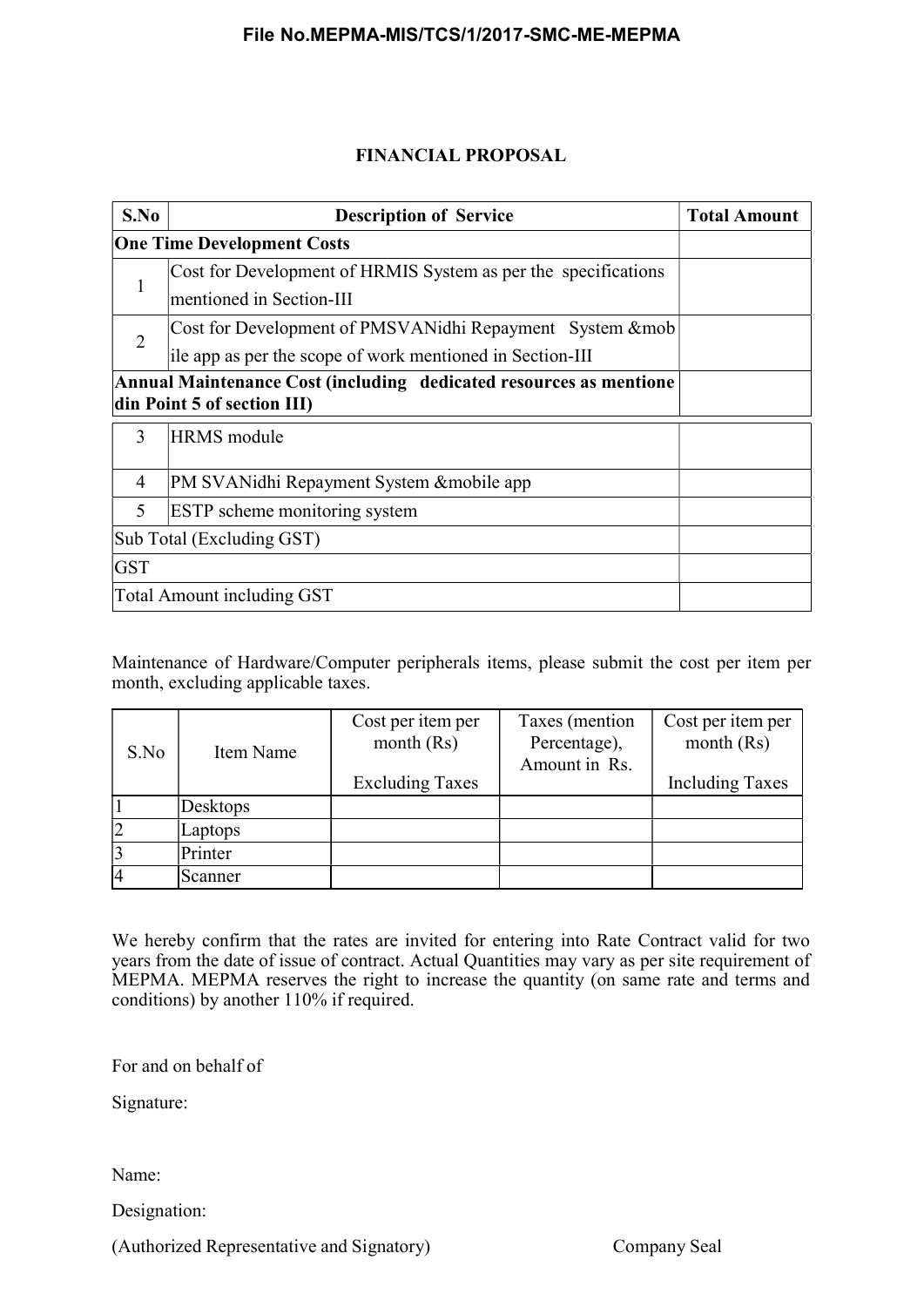## FORM VIII

| S.No           | <b>Description</b>                                                                                                                                                                                                                        | Compliance<br>(Yes/No) | Abstract<br>tails Pag<br>0 |
|----------------|-------------------------------------------------------------------------------------------------------------------------------------------------------------------------------------------------------------------------------------------|------------------------|----------------------------|
| $\mathbf{1}$   | The Bidder shall have average Annual Financial<br>Turnover of not less than INR 300.00 Lakh s in the last<br>three financial years from 2018-1 9, 2019-20, 2020-<br>21(Provisional), Audited Balance Sheet & CA Certificate<br>(FORM III) |                        |                            |
| 2              | Bidder should have positive net worth for last 3 financial<br>years (FORM III)                                                                                                                                                            |                        |                            |
| 3              | Bidder must be in profits for last 3 financialyears<br>(FORM III)                                                                                                                                                                         |                        |                            |
| $\overline{4}$ | The Agency / Firm should be in existence for more than<br>10 years with minimum experience of 5 years' service to<br>Government organizations                                                                                             |                        |                            |
| 5              | The Agency/Firm must have a minimum single project<br>executed worth more than 1 Crore Rupees in any of the<br>last 3 financial years (Form-V)                                                                                            |                        |                            |

## Checklist of the Documents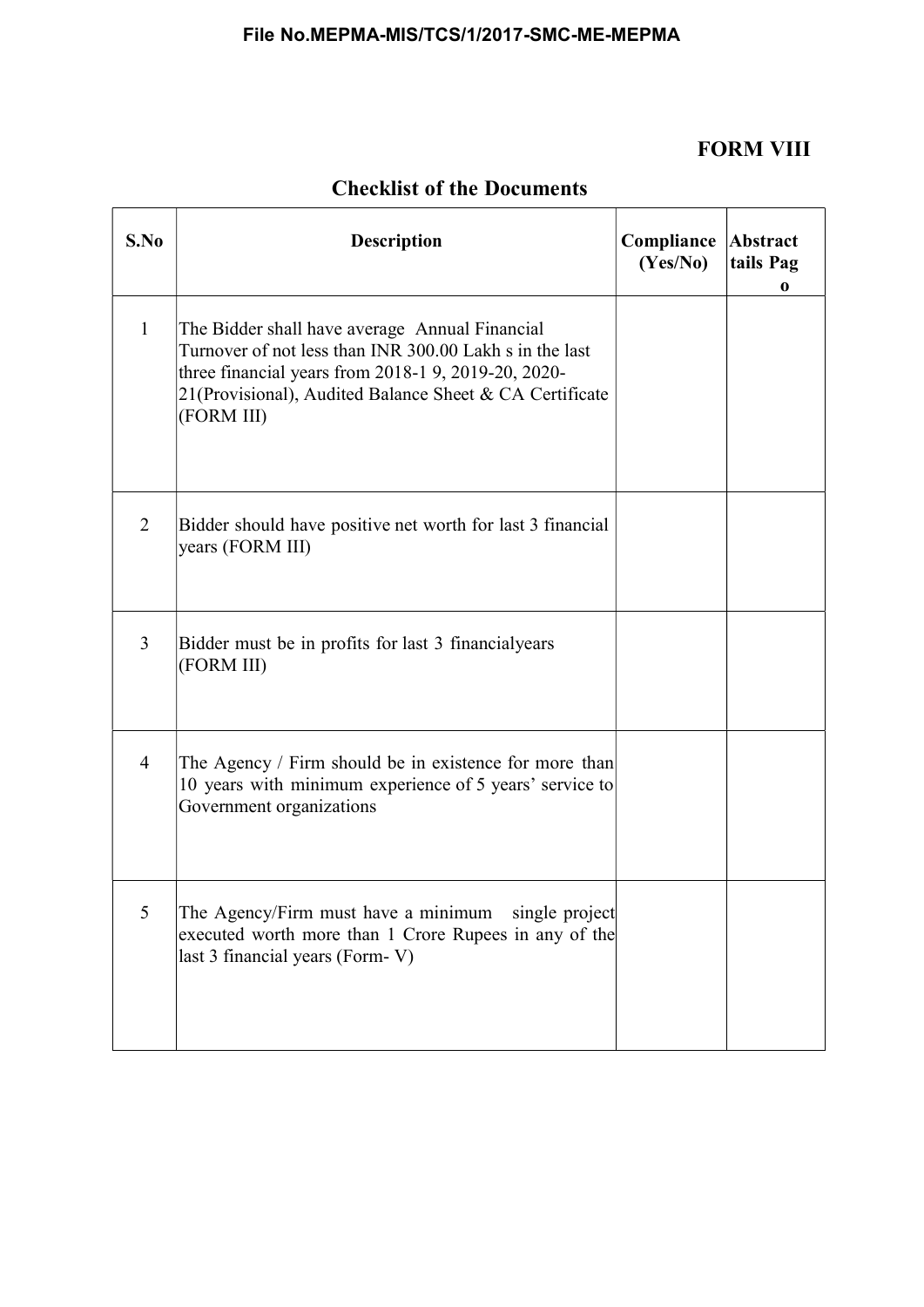| 6              | The Agency must have a Local Branch office & Local<br>Service centre in Telangana, for last 3 years                                                                                                             |  |
|----------------|-----------------------------------------------------------------------------------------------------------------------------------------------------------------------------------------------------------------|--|
| $\overline{7}$ | previous work<br>The Agency/Bidder must have<br>experience with ULBs/Government organisations (Form-<br>IV- Web/MIS based Govt. Projects)                                                                       |  |
| 8              | The Bidder should have ISO<br>9001-2008<br>Certification                                                                                                                                                        |  |
| 9              | The bidder should have ISO 27001-2013<br>Certification                                                                                                                                                          |  |
| 10             | The Bidder should have ISO 20000-1-2011<br>certification                                                                                                                                                        |  |
| 11             | The worked for DAY-NULM projects earlier preferred<br>(Form-IV-DAY-NULM Projects De tails)                                                                                                                      |  |
| 12             | The Agency/firm must not have been blacklisted or placed<br>under funding restriction by any Ministry or Department<br>of the Government of India or by a State Government (or<br>its agency<br>). -Declaration |  |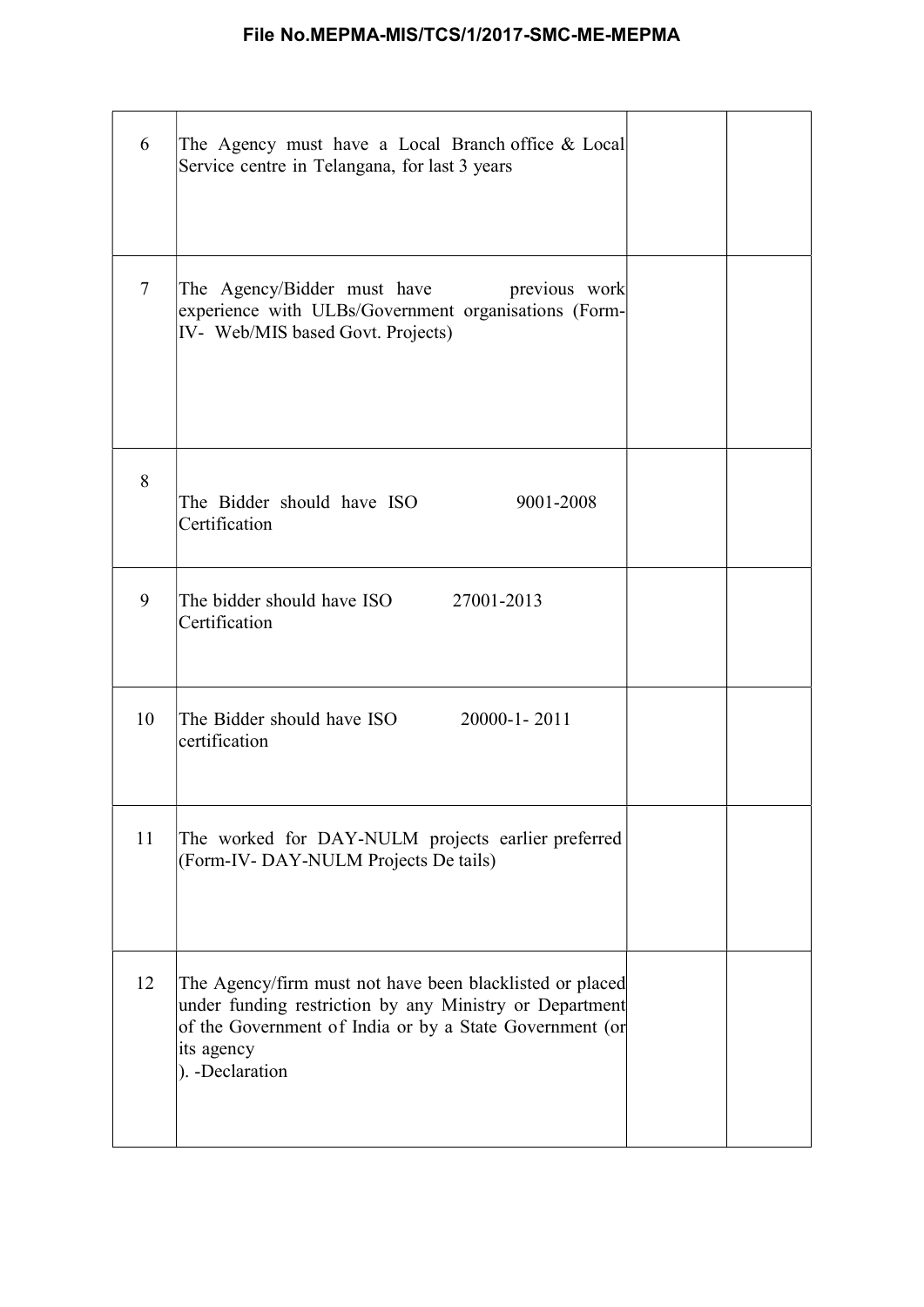| 13 | The Agency / Firm should have minimum 20 manpower<br>on their payroll, provide last 6 months ESI&PF<br>statements                                                  |  |
|----|--------------------------------------------------------------------------------------------------------------------------------------------------------------------|--|
| 14 | The Firm/Agency Must have developed Mobile<br>app for at least 2 Government Organisations<br>/ULBs (Form-IV- Mobile App Development<br>projects)                   |  |
| 15 | Agency Should have experience in implementing<br>Biometric based projects for at least 2<br>Government organisations/ULBs Form-IV-Bio metric<br>based Projects     |  |
| 16 | Agency should have supplied/Maintained<br>computer peripheral items to ULBs/Govt Agencies<br>(Form-IV- Computer/peripheral supply/Maintenance<br>projects details) |  |
| 17 | Latest GST return copies                                                                                                                                           |  |
| 18 | Latest TDS return copies                                                                                                                                           |  |
| 19 | Form-I                                                                                                                                                             |  |
| 20 | Form-II                                                                                                                                                            |  |